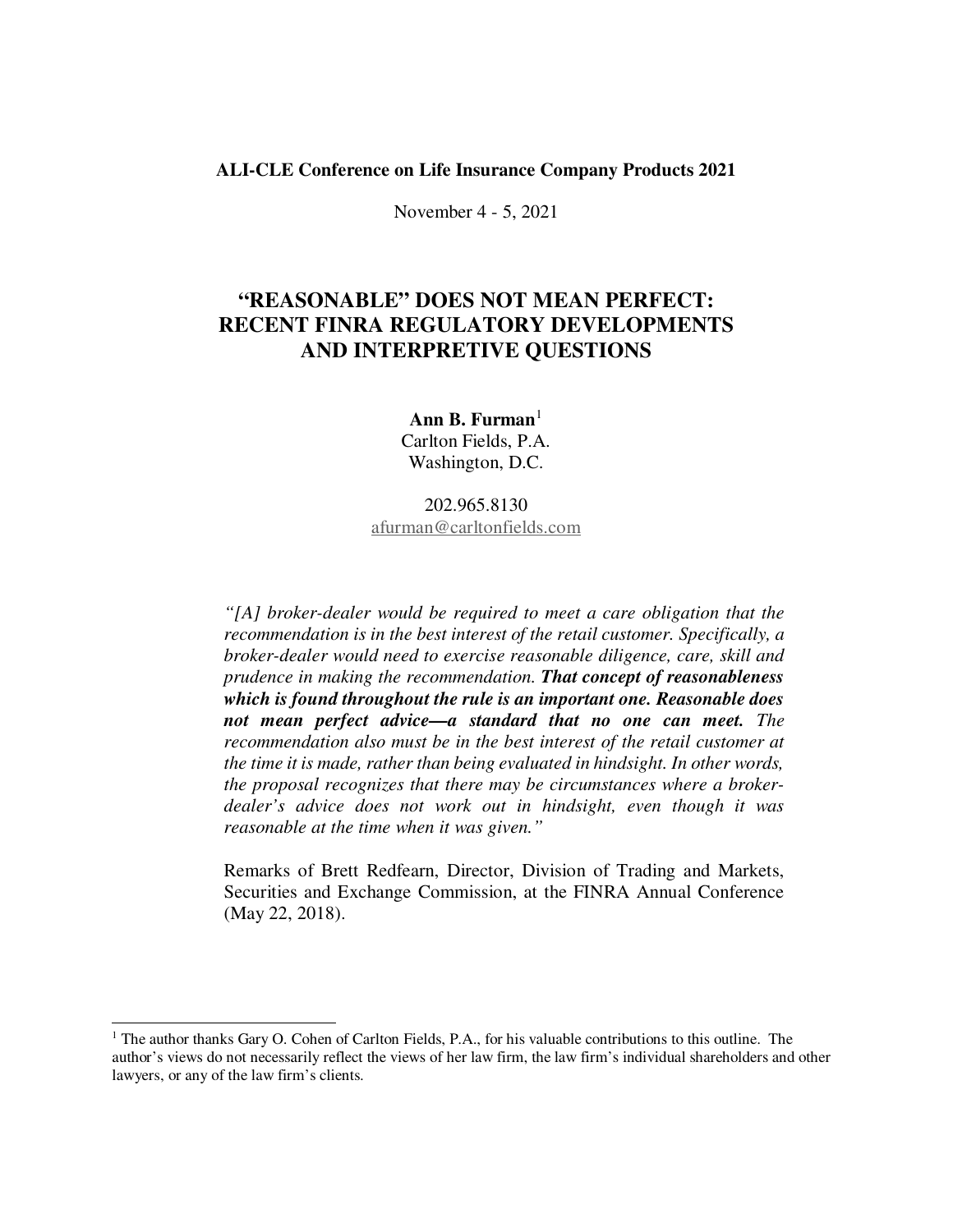# **TABLE OF CONTENTS**

| $\mathbf{I}$ . |                                                     |                                                                                                                                |  |
|----------------|-----------------------------------------------------|--------------------------------------------------------------------------------------------------------------------------------|--|
| II.            | REGULATION BEST INTEREST AND CHANGES TO FINRA RULES |                                                                                                                                |  |
|                | A.                                                  |                                                                                                                                |  |
|                | <b>B.</b>                                           |                                                                                                                                |  |
| III.           |                                                     | RULE REQUIRING REGISTERED PERSONS TO DECLINE DESIGNATION AS A<br>BENEFICIARY, EXECUTOR, AND/OR TRUSTEE OF A CLIENT'S ESTATE OR |  |
|                | $A_{\cdot}$                                         |                                                                                                                                |  |
|                | <b>B.</b>                                           |                                                                                                                                |  |
|                | C.                                                  |                                                                                                                                |  |
|                | D.                                                  |                                                                                                                                |  |
| IV.            |                                                     | FINRA TAKES ADDITIONAL STEPS TO ADDRESS FINANCIAL EXPLOITATION                                                                 |  |
|                | A.                                                  |                                                                                                                                |  |
|                | <b>B.</b>                                           | Proposed Amendments to FINRA Rule 2165 -- Temporary Hold on Disbursements                                                      |  |
|                | $\mathcal{C}$ .                                     |                                                                                                                                |  |
|                | D.                                                  |                                                                                                                                |  |
|                | E.                                                  | Proposed Amendment to FINRA Rule 2231 (Customer Account Statements) 24                                                         |  |
| V.             |                                                     | DIVERSITY, EQUITY, AND INCLUSION IN THE BROKER-DEALER INDUSTRY .25                                                             |  |
|                | A.                                                  |                                                                                                                                |  |
| VI.            |                                                     | BROKER-DEALER RESPONSIBILITIES WHEN OUTSOURCING TO A THIRD-                                                                    |  |
|                | A.                                                  |                                                                                                                                |  |
| VII.           |                                                     |                                                                                                                                |  |
|                | A.                                                  |                                                                                                                                |  |
| VIII.          |                                                     |                                                                                                                                |  |
|                | A.                                                  |                                                                                                                                |  |
|                | <b>B.</b>                                           |                                                                                                                                |  |
|                | C.                                                  |                                                                                                                                |  |
|                | D.                                                  | Communications that Promote or Recommend Private Placements41                                                                  |  |
| IX.            |                                                     |                                                                                                                                |  |
|                |                                                     |                                                                                                                                |  |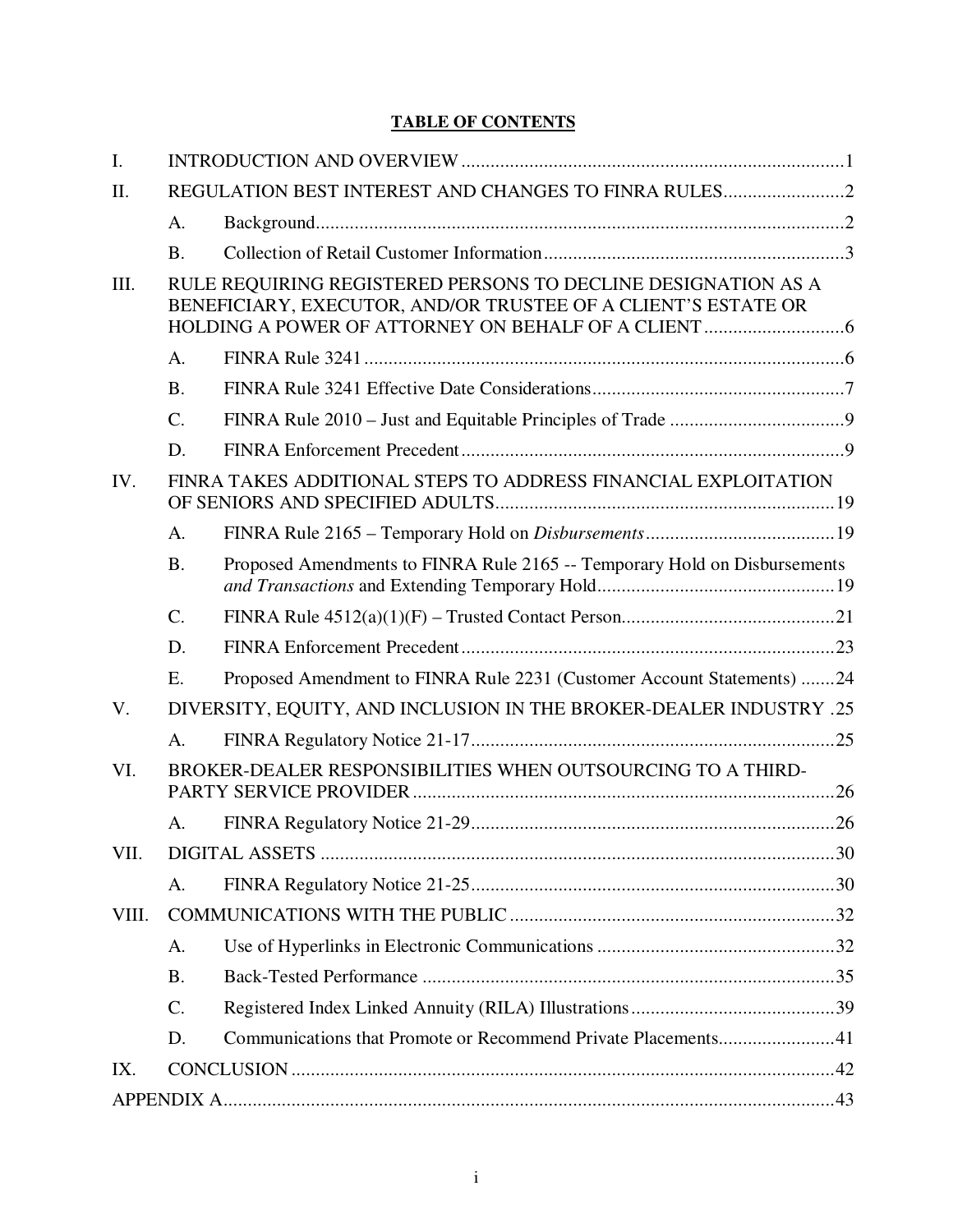### **I. INTRODUCTION AND OVERVIEW**

"Reasonable" – variants of the term are liberally interspersed throughout the rules and guidance of the Securities and Exchange Commission (SEC) and Financial Industry Regulatory Authority (FINRA). To document regulators' reliance on a "reasonableness" standard, I prepared Appendix A to this outline, which captures the extent to which variants of the term are used in SEC releases, FINRA Regulatory Notices, and SEC and FINRA interpretive guidance.

Lawyers will remember their first exposure to the concept of the "reasonable man" in law school. Victorian English jurists developed the concept of an ordinary man who rode a particular bus route in London (the Clapham omnibus) to exemplify a reasonably educated, intelligent but nondescript person, against whom other's conduct could be measured. Thus, in *Blyth v. Birmingham Water Works,* <sup>2</sup> plaintiff's property was flooded during exceptionally cold weather by the failure of a valve in the defendant's water pipes. Baron Alderson ruled that the defendant was not required to take every possible precaution to prevent flooding from bursting pipes, but to do only as much as "a reasonable man . . . would do."

Fast forward to the 21st century, where courts now try to resolve an issue by asking how a "reasonable person" would behave in a particular situation. Regulators are no different. No matter the topic, regulators can be expected to rely on a reasonableness standard. Sometimes, the standard is restated or repackaged without actually referencing "reasonable." For example, FINRA's rules governing communications with the public require "fair and balanced," just another way of saying reasonable. But make no mistake, today's regulatory standard is not significantly different from that established by Baron Alderson more than 150 years ago. That said, the SEC's former Director of the Division of Trading and Markets summed it up this way: reasonable does mean perfect, because perfect is a standard no one can meet.

This outline is comprised of two parts: 1) an overview of recent FINRA regulatory developments – primarily from late 2019 through the end of September 2021 – affecting the distribution of insurance products (Sections  $II - VII$ ), and 2) select FINRA communications with the public and electronic media developments for the same period (Section VIII). The first part discusses FINRA regulatory developments where the reasonableness standard of care is explicitly stated, while the second part discusses advertising and social media developments where reasonableness is implied.

For context, Appendix A also includes some early uses and some non-SEC, non-FINRA uses of these terms. Of course, this is not an exhaustive list. Further, the list raises, but does not answer, questions such as: what does it mean to have a reasonable basis to believe, to consider reasonable alternatives, to exercise reasonable diligence, care and skill, to take reasonable steps, *etc.*?

 <sup>2</sup> *Blyth v. Birmingham Water Works*, 156 Eng. Rep. 1047 (Ex. 1856).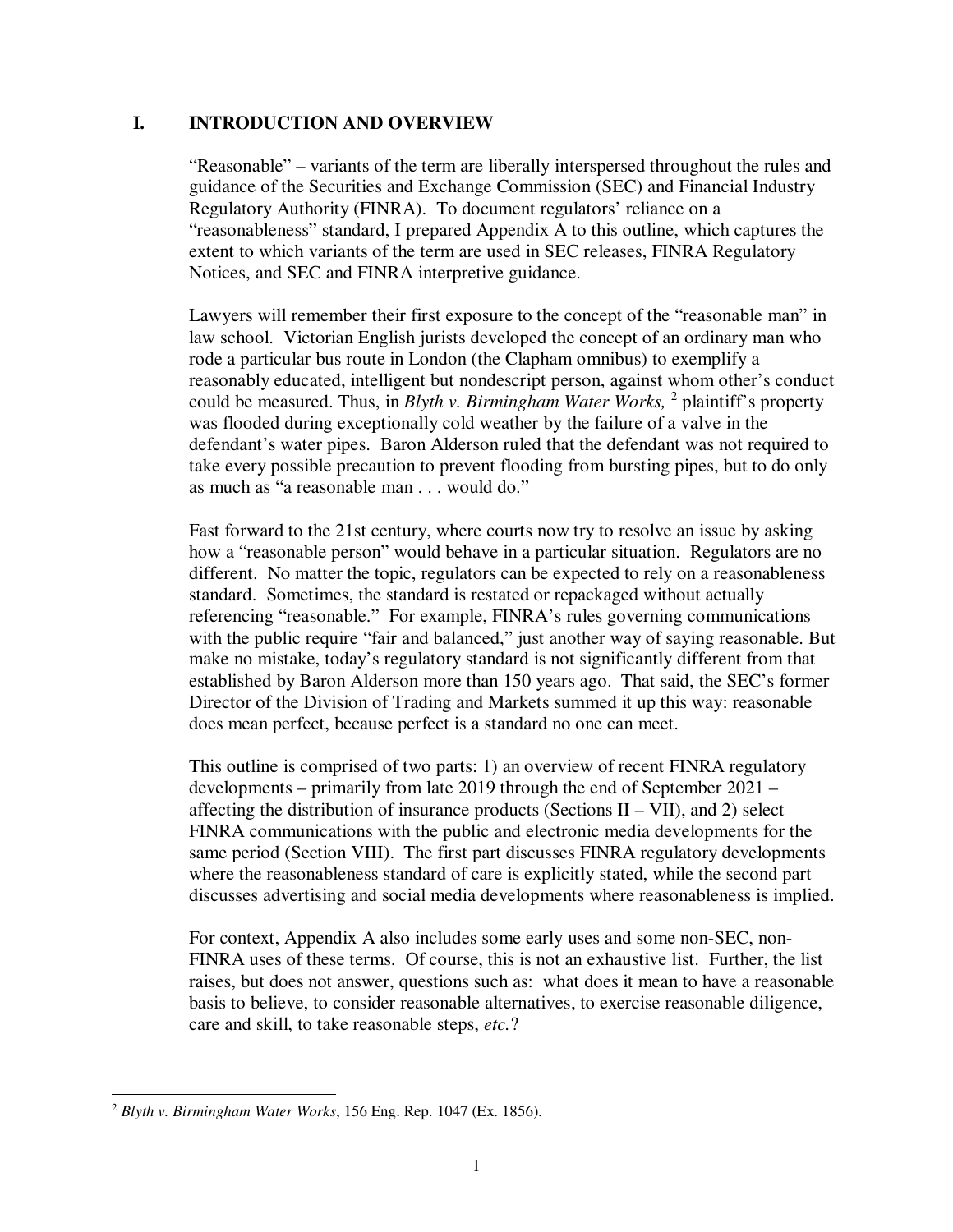

# **II. REGULATION BEST INTEREST AND CHANGES TO FINRA RULES**

## **A. Background**

1. The SEC adopted Regulation Best Interest on June 5, 2019.<sup>3</sup> Thereafter, one would reasonably expect that FINRA would amend its general suitability rule 2111, its non-cash compensation rules, and its capital acquisition broker rule to "provide clarity on which standard applies,"<sup>4</sup> which is exactly what FINRA did. But, as discussed below, FINRA did not amend Rule 2330 (variable annuity suitability).

# **2. Suitability**

- a. FINRA amended Rule 2111 (Suitability) to:
	- state that it will not apply to recommendations subject to Regulation Best Interest; and
	- remove the element of control from the quantitative suitability obligation, consistent with Regulation Best Interest.
- b. FINRA did not amend Rule 2330 (variable annuity suitability). Instead, it explained that both Regulation Best Interest and Rule 2330 apply to recommendations of variable annuities, as follows: "To the extent that a broker-dealer or associated person is recommending a purchase or exchange of a deferred variable annuity to a retail customer, Reg BI's obligations, discussed above, also would apply."<sup>5</sup>

# **3. Non-Cash Compensation**

a. Regulation Best Interest "requires broker-dealers to establish, maintain, and enforce written policies and *procedures reasonably* 

<sup>&</sup>lt;sup>3</sup> Regulation Best Interest: The Broker-Dealer Standard of Conduct, Exchange Act Release No. 86031 (June 5, 2019), *available at* https://www.sec.gov/rules/final/2019/34-86031.pdf [Hereinafter, Regulation Best Interest Adopting Release].

<sup>4</sup> *FINRA Amends Its Suitability, Non-Cash Compensation and Capital Acquisition Broker (CAB) Rules in Response to Regulation Best Interest*, FINRA Regulatory Notice 20-18 (June 19, 2020), *available athttps://www.finra.org/sites/default/files/2020-06/Regulatory-Notice-20-18.pdf*.

<sup>5</sup> 2021 Report on FINRA's Examination and Risk Monitoring Program (Feb. 2021) at p. 26, *available at* https://www.finra.org/sites/default/files/2021-02/2021-report-finras-examination-risk-monitoring-program.pdf.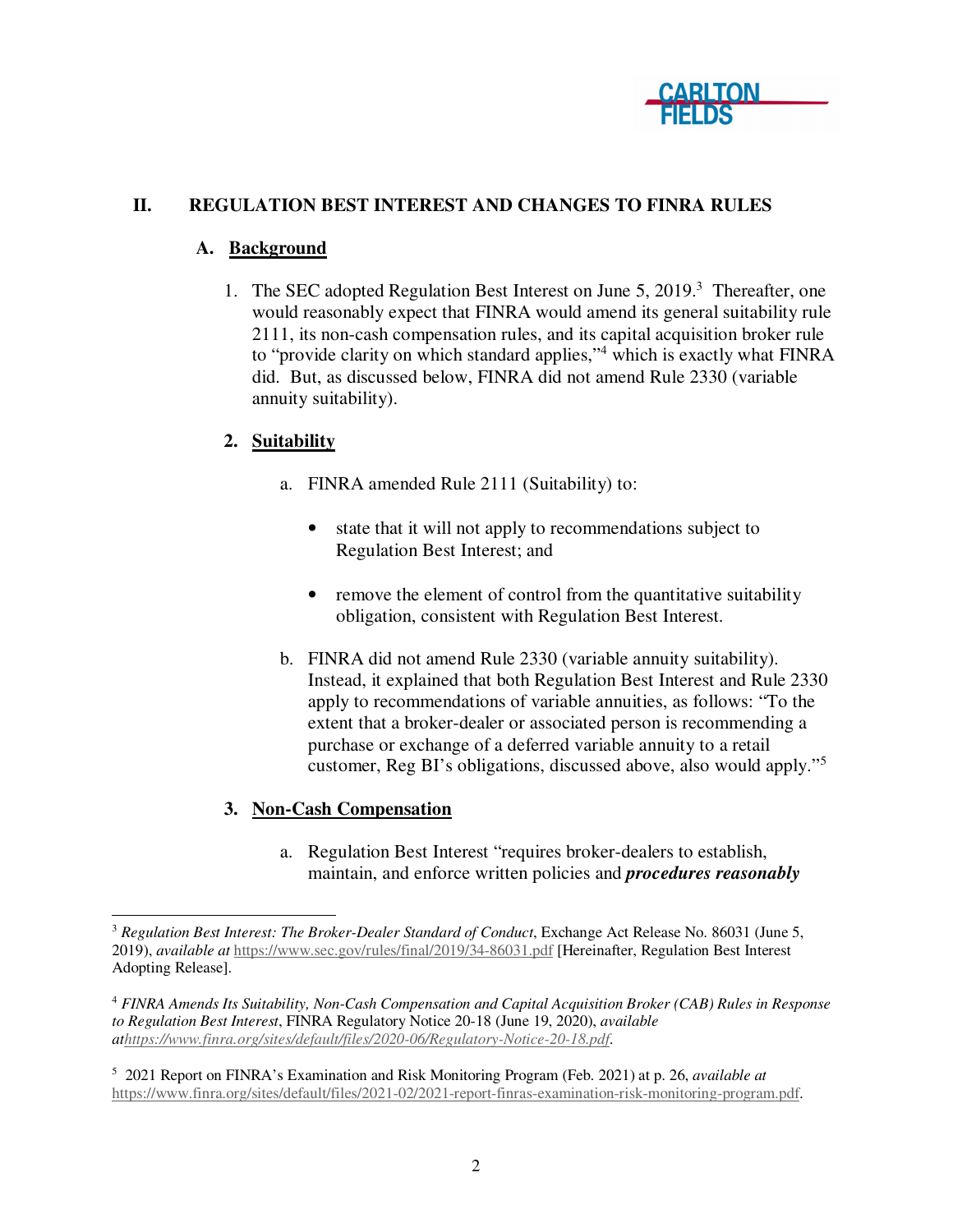

*designed to identify and eliminate any* sales contests, sales quotas, bonuses, and non-cash compensation that are based on the sales of specific securities or specific types of securities within a limited time period."<sup>6</sup>

b. FINRA amended its non-cash compensation rules to provide that the practices addressed by those rules also must be consistent with Regulation Best Interest. "The purpose of these amendments is to ensure that these rules' limits on non-cash compensation are read consistently with the SEC staff's interpretations of [Regulation Best Interest], including in particular paragraph  $(a)(2)(iii)(D)$ ."

## **B. Collection of Retail Customer Information**

## **1. Regulation Best Interest Standard**

In adopting Regulation Best Interest, the SEC stated: "Broker-dealers must obtain and analyze *enough customer information* to have a *reasonable basis to believe* that the recommendation is in the best interest of the particular retail customer. The significance of specific types of customer information generally will depend on the facts and circumstances of the particular case, including the nature and characteristics of the product or strategy at issue."<sup>8</sup>

### **2. FINRA Rule 2330 Standard**

FINRA Rule 2330 (variable annuity suitability) also requires collection of customer information prior to making a recommendation. In some instances, Rule 2330 information is different from Regulation Best Interest. Since both rules apply, broker-dealers must collect the universe of required information.

## **3. Exchange Act Account Record Rule**

In addition, Rule  $17a-3(a)(17)(i)(A)$  under the Securities Exchange Act of 1934 (Exchange Act) (account record rule) requires collection of customer information. In most cases, account record information is different from both Regulation Best Interest and Rule 2330 information.

 6 *Id.* 

<sup>7</sup> *Id*. at n. 7.

<sup>8</sup> Regulation Best Interest Adopting Release, *supra* note 3, at p. 276 (emphasis added).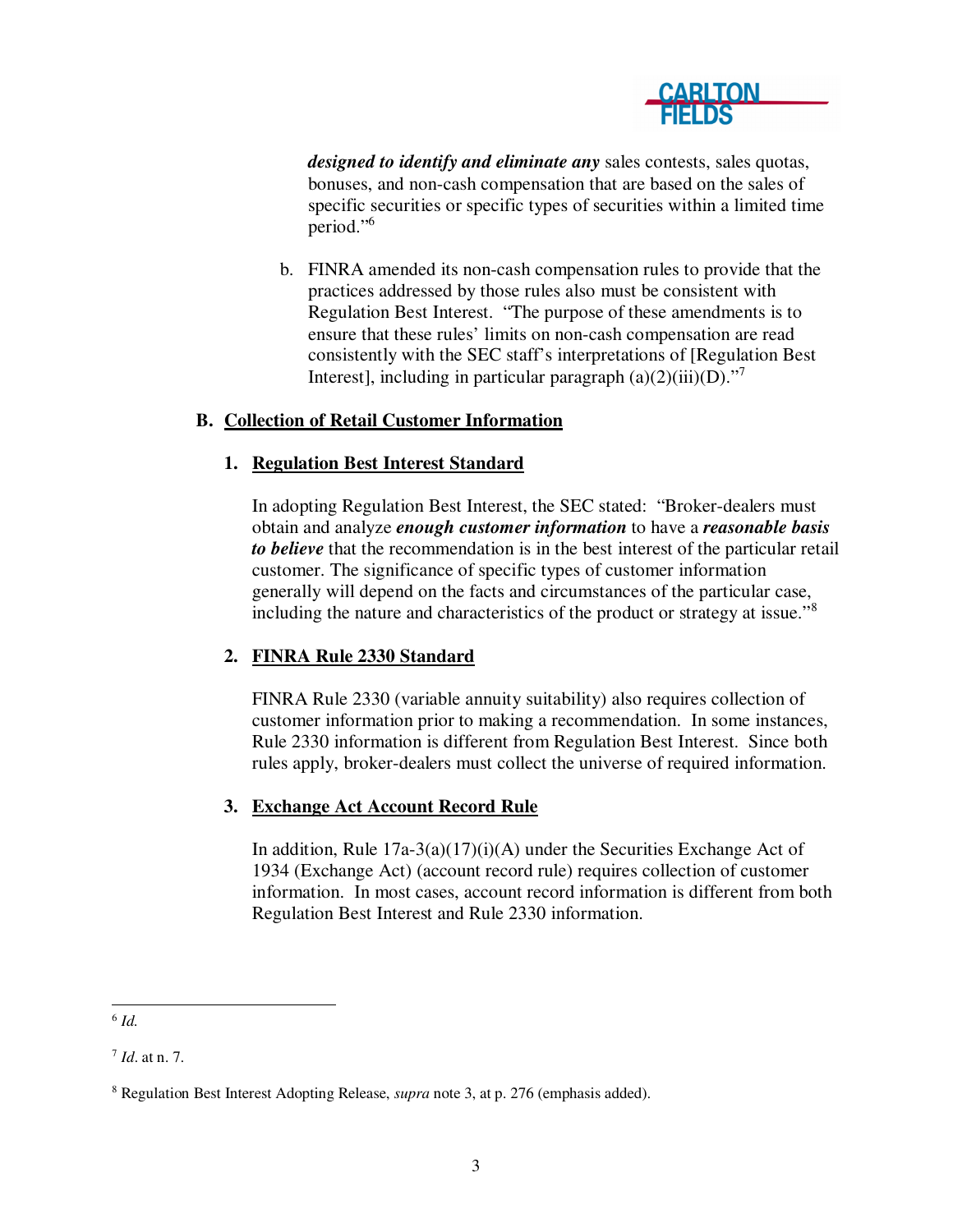

## **4. Illustration of Customer Information**

The below table illustrates information required to be collected from retail customers who purchase a variable annuity:

|                | <b>Information to be</b>             | <b>Regulation</b>       | <b>FINRA Rule</b> | <b>Exchange Act</b>          |
|----------------|--------------------------------------|-------------------------|-------------------|------------------------------|
|                | <b>Collected from Retail</b>         | <b>Best Interest</b>    | 2330              | Rule 17a-                    |
|                | <b>Customers Prior to</b>            | (Retail                 | (Variable         | 3(a)(17)(i)(A)               |
|                | <b>Recommendation</b>                | <b>Customer</b>         | <b>Annuity</b>    | (Customer                    |
|                |                                      | <b>Investment</b>       | Suitability)      | <b>Account</b>               |
|                |                                      | Profile)                |                   | $\text{Record}$ <sup>9</sup> |
| $\mathbf{1}$   | Customer's age                       | $\checkmark$            | $\checkmark$      | (DOB)<br>$\checkmark$        |
| $\overline{2}$ | Other investments                    |                         |                   |                              |
| $\overline{3}$ | Financial situation and              |                         | ✓                 |                              |
|                | needs                                |                         |                   |                              |
| $\overline{4}$ | Tax status                           | ✓                       | ✓                 |                              |
| 5              | Investment objectives                | $\overline{\checkmark}$ | ✓                 | ✓                            |
| 6              | Investment experience                | ✓                       | ✓                 |                              |
| 7              | Investment time horizon              | ✓                       |                   |                              |
| 8              | Liquidity needs                      | ✓                       |                   |                              |
| 9              | Risk tolerance                       | ✓                       |                   |                              |
| 10             | Any other information the            |                         |                   |                              |
|                | retail customer may                  |                         |                   |                              |
|                | <i>disclose</i> to the broker-dealer |                         |                   |                              |
|                | or associated person in              |                         |                   |                              |
|                | connection with the                  |                         |                   |                              |
|                | recommendation                       |                         |                   |                              |
| 11             | Annual income                        |                         |                   |                              |
| 12             | Intended use of the deferred         |                         |                   |                              |
|                | variable annuity                     |                         |                   |                              |
| 13             | Existing assets (including           |                         |                   |                              |
|                | investment and life                  |                         |                   |                              |
|                | insurance holdings)                  |                         |                   |                              |
| 14             | Liquid net worth                     |                         | ✓                 |                              |
|                |                                      |                         | (liquid net       | (net worth                   |
|                |                                      |                         | worth)            | excluding value              |

 9 Unlike Regulation Best Interest and FINRA Rule 2330, Exchange Act Rule 17a-3(a)(17) does not require brokerdealers subject to the account record rule to obtain account record information prior to a recommendation. Also, in the case of a joint account, the account record must include personal information for each joint owner who is a natural person; however, financial information for the individual joint owners may be combined. The account record must indicate whether it has been signed by the associated person responsible for the account, if any, and approved or accepted by a principal of the broker-dealer.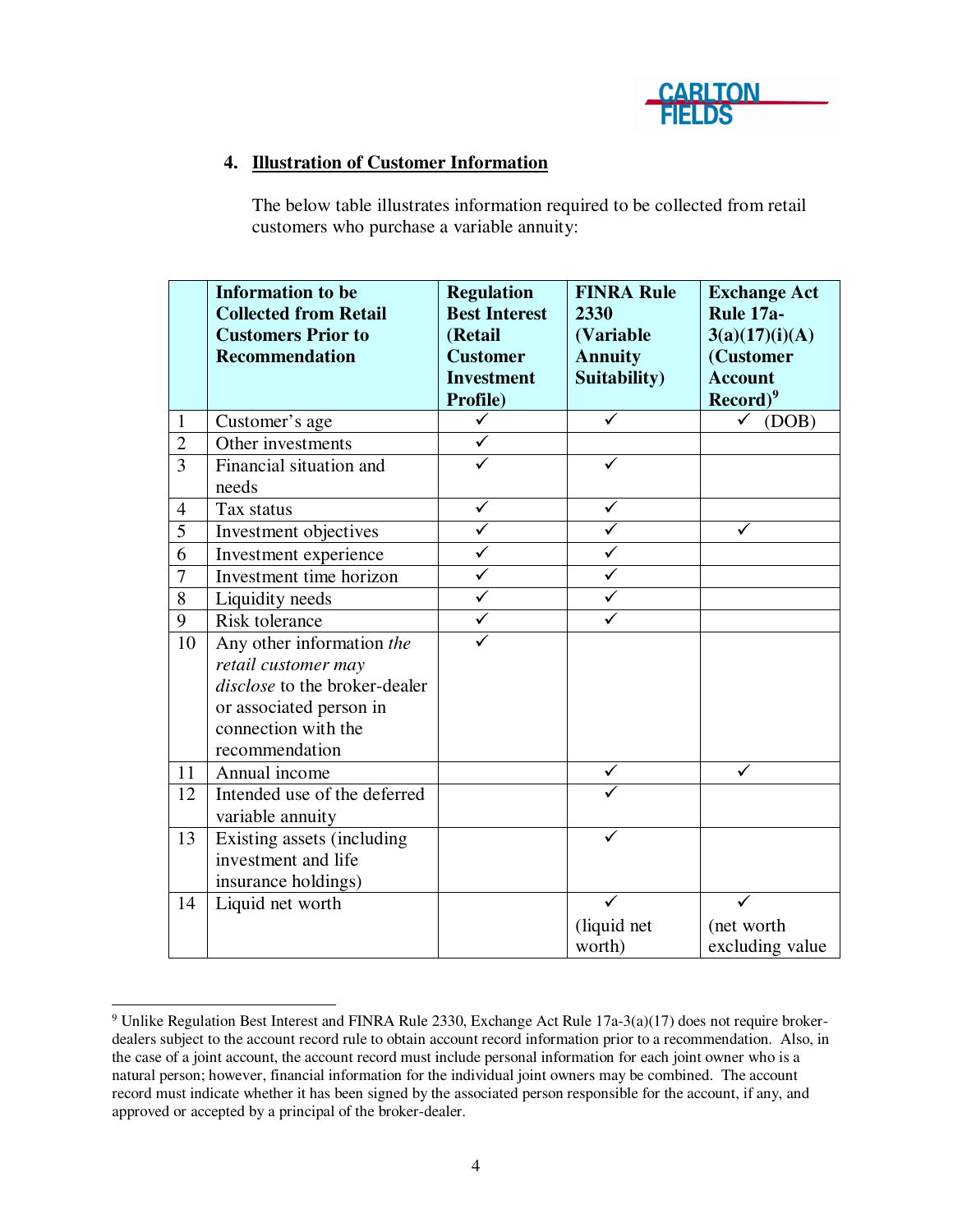

|    | <b>Information to be</b><br><b>Collected from Retail</b><br><b>Customers Prior to</b><br><b>Recommendation</b>                                       | <b>Regulation</b><br><b>Best Interest</b><br>(Retail<br><b>Customer</b><br><b>Investment</b><br>Profile) | <b>FINRA Rule</b><br>2330<br>(Variable)<br><b>Annuity</b><br>Suitability) | <b>Exchange Act</b><br>Rule 17a-<br>3(a)(17)(i)(A)<br>(Customer<br><b>Account</b><br>$\text{Record}\text{)}^9$ |
|----|------------------------------------------------------------------------------------------------------------------------------------------------------|----------------------------------------------------------------------------------------------------------|---------------------------------------------------------------------------|----------------------------------------------------------------------------------------------------------------|
|    |                                                                                                                                                      |                                                                                                          |                                                                           | of primary<br>residence)                                                                                       |
| 15 | Such other <i>information</i><br>used or considered to be<br><i>reasonable by the member</i><br>or associated person in<br>making the recommendation |                                                                                                          |                                                                           |                                                                                                                |
| 16 | Customer's or owner's<br>name                                                                                                                        |                                                                                                          |                                                                           |                                                                                                                |
| 17 | Tax identification number                                                                                                                            |                                                                                                          |                                                                           | ✓                                                                                                              |
| 18 | Address                                                                                                                                              |                                                                                                          |                                                                           |                                                                                                                |
| 19 | Telephone number                                                                                                                                     |                                                                                                          |                                                                           |                                                                                                                |
| 20 | <b>Employment status</b><br>(including occupation and<br>whether customer is an<br>associated person of a<br>broker-dealer)                          |                                                                                                          |                                                                           | ✓                                                                                                              |

# **5. SEC Adopting Release**

In adopting Regulation Best Interest, the SEC cited to FINRA 2330 when it addressed the factors to consider when making a recommendation of a variable annuity as follows: "For example, prior to recommending a variable annuity to a particular retail customer, broker-dealers should generally develop *a reasonable basis to believe* that the retail customer will benefit from certain features of deferred variable annuities, such as tax-deferred growth, annuitization, or a death or living benefit."<sup>10</sup>

### **6. Information to Collect and Analyze**

Thus, when collecting a customer's investment profile information, an associated person recommending a variable annuity to a retail customer may not rely on Regulation Best Interest alone or on FINRA Rule 2330 alone because both apply. The associated person should collect all items listed above – required by Regulation Best Interest and Rule 2330 – prior to making

 10 Regulation Best Interest Adopting Release, *supra* note 3, at p. 271.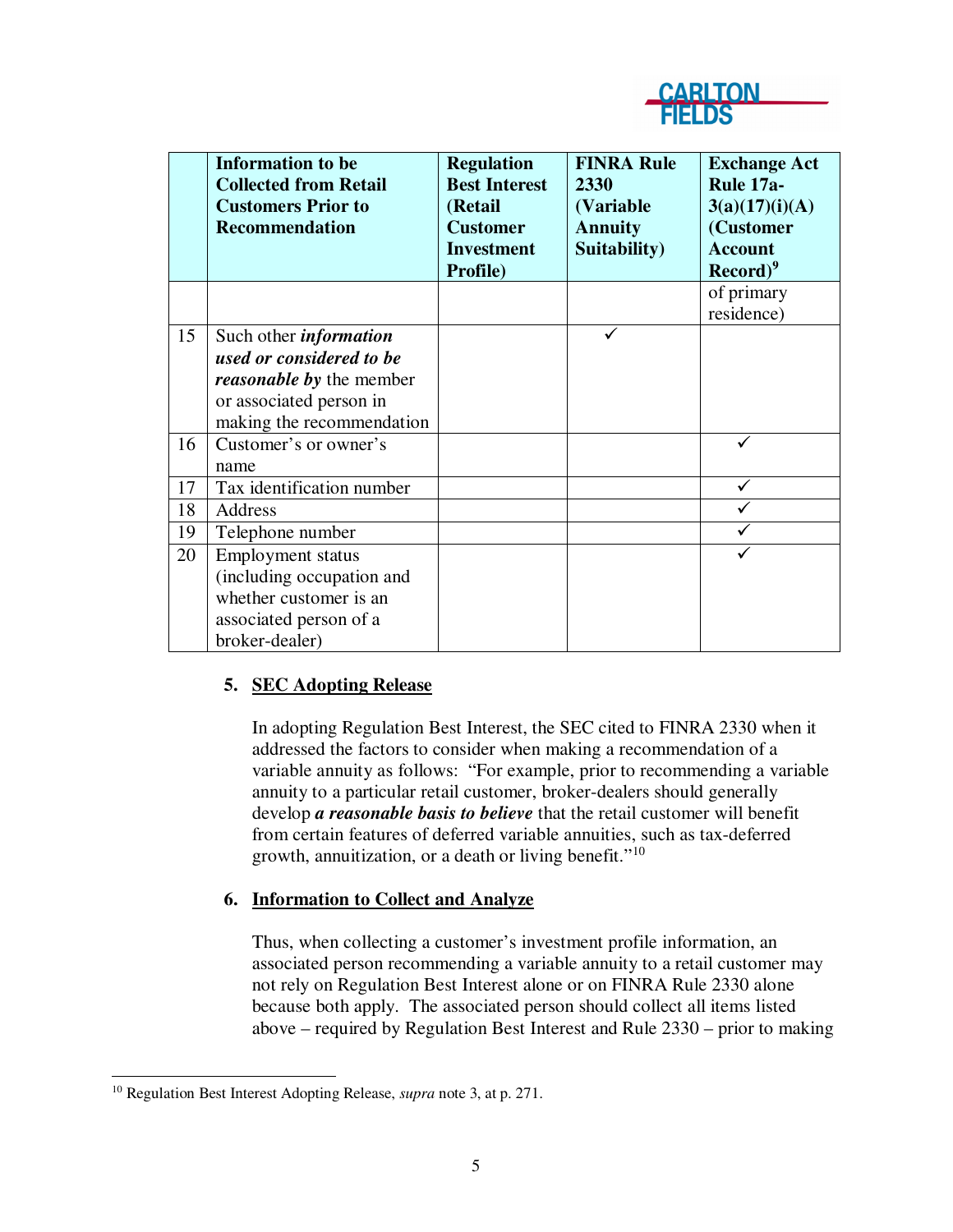

a recommendation. And if the account record rule applies, collect that information as well.

# **III. RULE REQUIRING REGISTERED PERSONS TO DECLINE DESIGNATION AS A BENEFICIARY, EXECUTOR, AND/OR TRUSTEE OF A CLIENT'S ESTATE OR HOLDING A POWER OF ATTORNEY ON BEHALF OF A CLIENT**

# **A. FINRA Rule 3241**<sup>11</sup>

# **1. Approval and Effective Dates**

In light of numerous FINRA enforcement actions involving registered persons who were designated as beneficiary of a client's account and/or estate, it is reasonable to expect that FINRA would adopt a rule to help curtail this behavior. The SEC approved adoption of FINRA Rule 3241 on October 7, 2020. Rule 3241 became effective on February 15, 2021.

# **2. Text of Rule**

FINRA Rule 3241 states that a registered person shall *decline*:

- "*being named a beneficiary of a customer's estate* or receiving a bequest from a customer's estate upon learning of such status unless one of the following conditions is satisfied:
	- (A) The customer is a member of the registered person's immediate family; or
	- (B) Upon learning of such status, the registered person provides written notice describing the proposed status to the member with which the registered person is associated, in such form as specified by the member, and receives written approval from that member of such status prior to being named a beneficiary of a customer's estate or receiving a bequest from a customer's estate. If the member disapproves the status or places conditions or limitations on it, the registered person shall not assume such status or shall comply with such conditions or limitations."

 <sup>11</sup> *Self-Regulatory Organizations; Financial Industry Regulatory Authority, Inc.; Order Approving a Proposed Rule Change To Adopt FINRA Rule 3241 (Registered Person Being Named a Customer's Beneficiary or Holding a Position of Trust for a Customer),* Exchange Act Release No. 90116 (Oct. 7, 2020) (emphasis added), *available at* https://www.sec.gov/rules/sro/finra/2020/34-90116.pdf.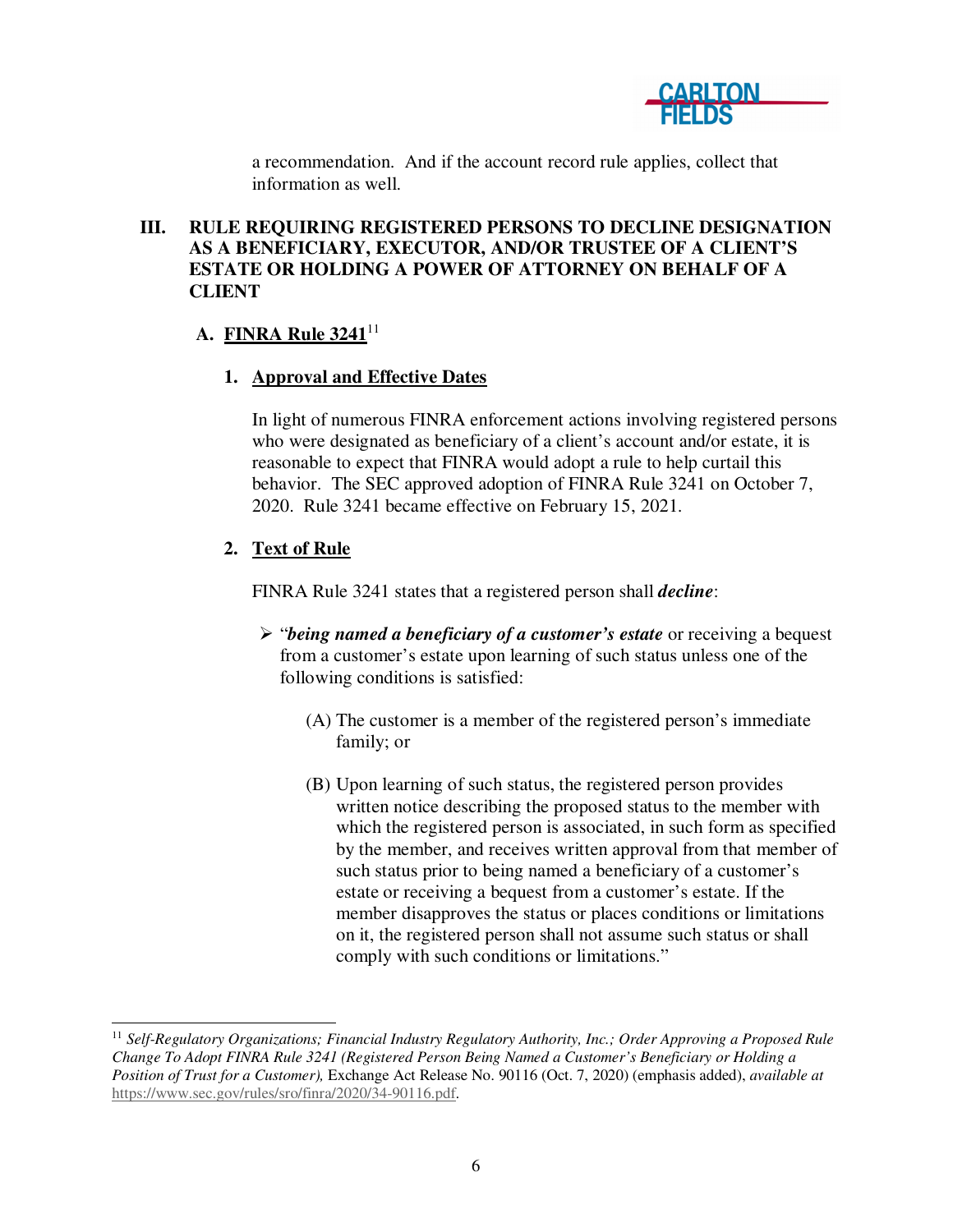

- "*being named as an executor or trustee or holding a power of attorney* or similar position for or on behalf of a customer upon learning of such status unless one of the following conditions is satisfied:
	- (A) The customer is a member of the registered person's immediate family; or
	- (B) Upon learning of such status, the registered person provides written notice describing the position and the person's proposed role to the member with which the registered person is associated, in such form as specified by the member, and receives written approval from that member of such status prior to acting in such capacity or receiving any fees, assets or other benefit in relation to acting in such capacity; and
		- (i) The registered person does not derive financial gain from acting in such capacity other than from fees or other charges *that are reasonable and customary for acting in such capacity*; and
		- (ii) If the member disapproves the position or places conditions or limitations on it, the registered person shall not act in such capacity or shall comply with such conditions or limitations."

# **B. FINRA Rule 3241 Effective Date Considerations**

# **1**. **Treatment of Pre-Existing Designations**

The SEC release adopting Rule 3241 addresses the timing of effectiveness of the Rule and concludes that the Rule applies *after the effective date* but does not apply to pre-existing beneficiary designations, as follows:

*"The proposed rule would apply if the registered representative is named a beneficiary or receives a bequest from a customer's estate after the effective date of the proposed new rule*. For the non-beneficiary positions, the proposed rule would apply to positions that the registered representative was named to prior to the rule becoming effective only if the initiation of the customer relationship between the registered representative and the customer occurred after the effective date of the proposed rule."<sup>12</sup>

 $12$  *Id.* at p. 6 (footnotes omitted) (emphasis added).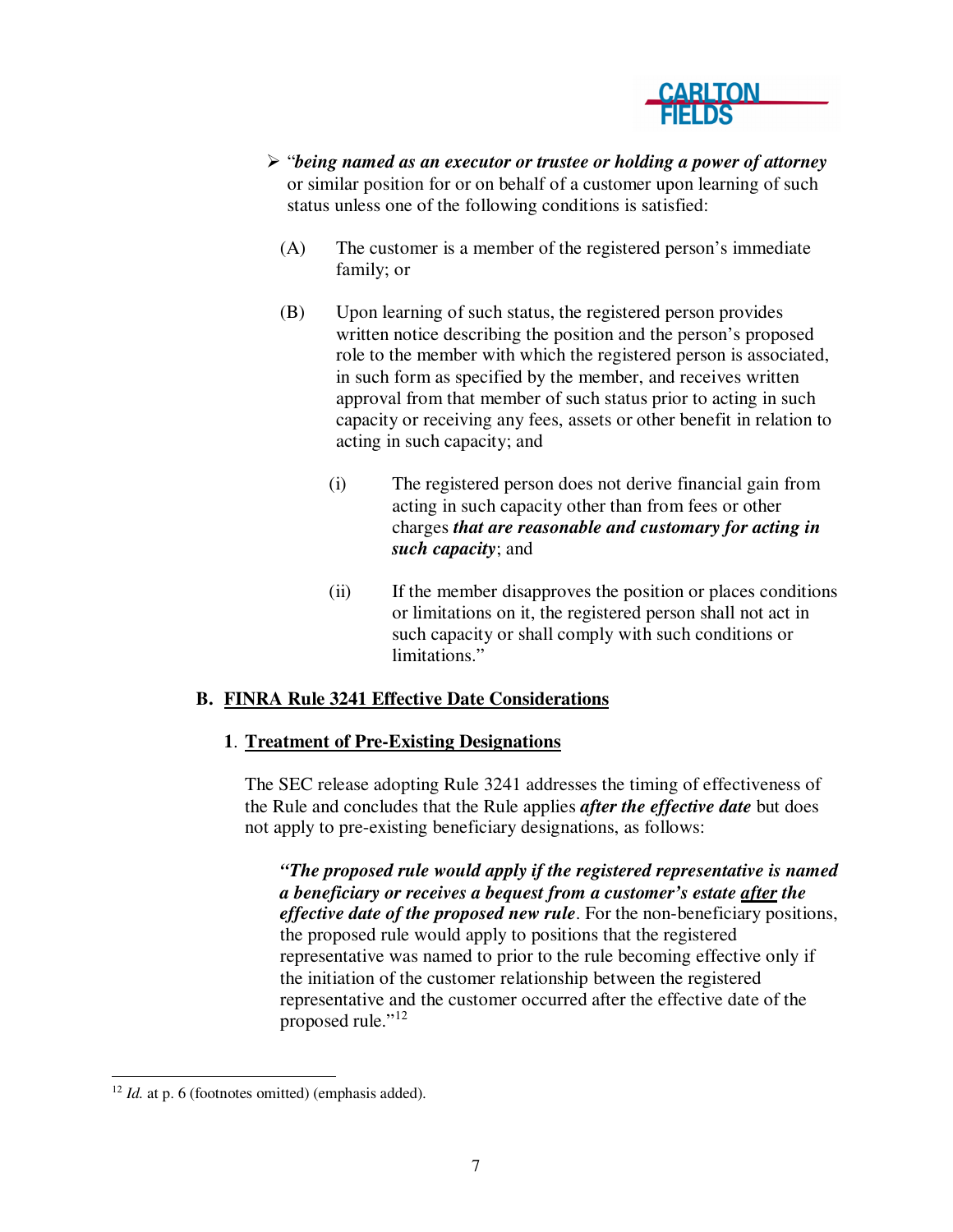

## **2. Rationale for Prospective Application**

The Commission explained the rationale for applying the rule prospectively as follows:

"A commenter also asked FINRA to apply the proposed rule to *preexisting beneficiary designations* or designated positions of trust. In particular, the commenter believes that more investors should benefit from the proposed rule's protections. In response, FINRA stated that many of its member broker-dealers already have policies and procedures prohibiting or imposing limitations on being named as a beneficiary or to a position of trust when there is not a familial relationship. Accordingly, many preexisting beneficiary designations or positions of trust have already been addressed by their respective firms. *Moreover, FINRA believes that it would be challenging and time-consuming for brokerdealers to conduct a full-scale retroactive review of all accounts across an organization to determine whether the arrangements currently in place are consistent with the proposed requirements*. In addition, customers may have relied on a broker-dealer's approval of arrangements currently in place in drafting estate or other legal documents, handling their assets or performing some duties (*e.g.*, a registered representative may have been named a customer's trustee in reliance on the firm's prior approval). As such, FINRA states that retroactively applying the obligations of the proposed rule would further compound the challenge for broker-dealers, registered representatives and customers.

The Commission acknowledges that if applied retroactively the proposed rule's protections could benefit more customers who designated their registered representative a beneficiary or to hold a position of trust. However, the Commission also acknowledges the resources (financial and time) firms would expend to retroactively apply the proposed rule to existing customers, as well as the potential disruption to customers who have relied on existing arrangements with their registered representatives. *Accordingly, the Commission believes that it is appropriate only to apply the rule prospectively*. To the extent a registered representative was named by a customer as a beneficiary or to a position of trust prior to the effective date of the proposed rule, if that registered representative takes a job with, and moves the customer's account to, a new broker-dealer following the effective date, she and her new firm would be subject to the proposed rule's obligations."<sup>13</sup>

<sup>&</sup>lt;sup>13</sup> *Id.* at pp. 11-12 (footnotes omitted) (emphasis added).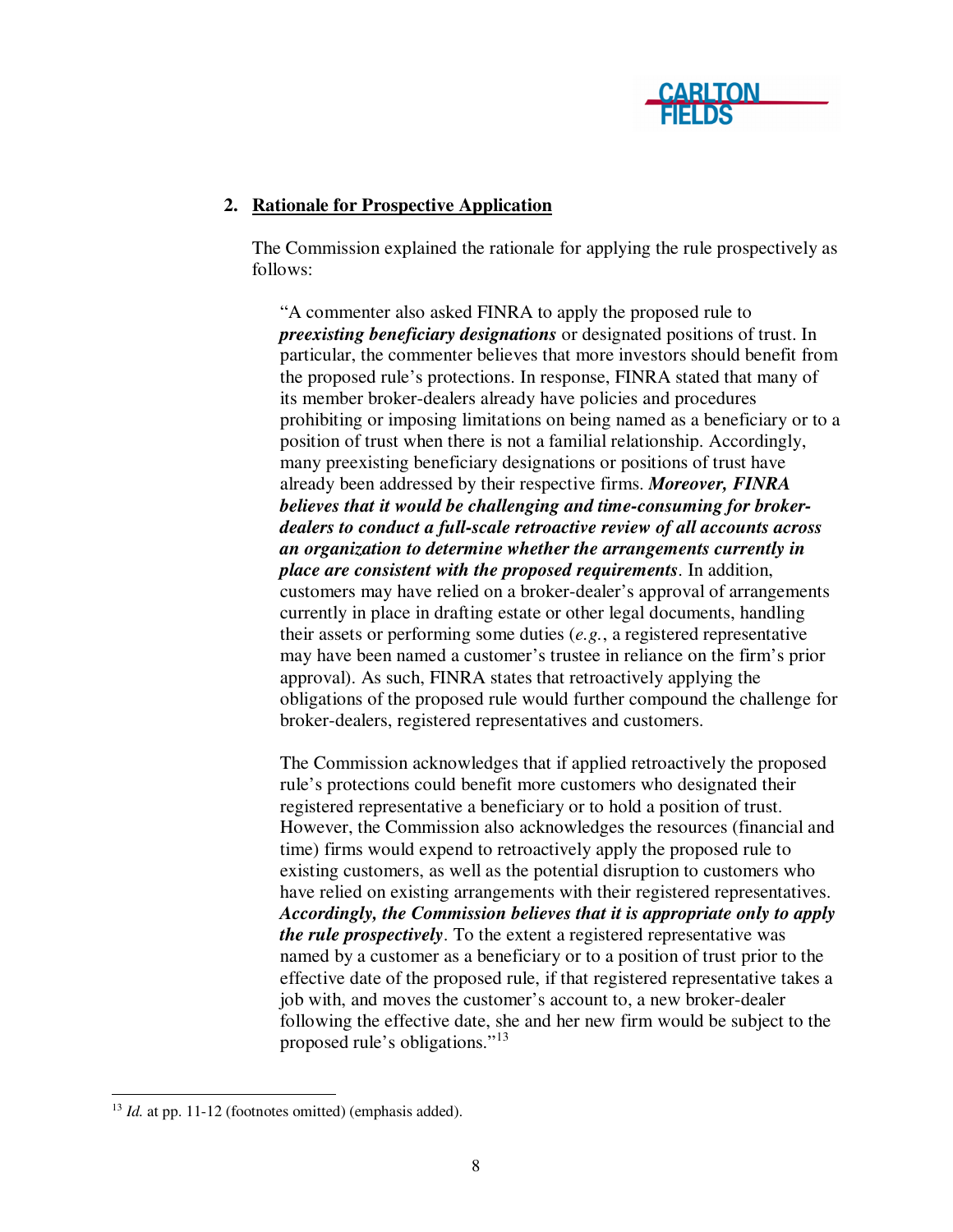

# **C. FINRA Rule 2010 – Just and Equitable Principles of Trade**

# **1**. **Violation of Firm Policy**

FINRA Rule 2010 requires associated persons to observe "high standards of commercial honor and just and equitable principles of trade." As discussed below, FINRA takes the view that "[a]n associated person violates FINRA Rule 2010 when he or she accepts fiduciary or beneficiary designations from customers contrary to the policies his or her firm."<sup>14</sup> FINRA has further explained that:

"FINRA Rule 2010 encompasses all unethical, business-related conduct, even if that conduct does not involve a security or a securities transaction. Conduct that reflects negatively on an associated person's ability to comply with regulatory requirements fundamental to the securities industry is inconsistent with just and equitable principles of trade. *A violation of an employer firm's policies can violate just and equitable principles of trade*."<sup>15</sup>

### **D. FINRA Enforcement Precedent**

Prior to adoption and effectiveness of Rule 4231, FINRA took enforcement action in a number of cases involving registered representatives named as beneficiary to a client's account and/or estate. Below is a table showing disciplinary sanctions imposed by FINRA, followed by a brief summary of the FINRA enforcement matters, beginning with the most recent action in September 2021.

|   | <b>Case Name</b>     | Date of FINRA<br><b>AWC</b> or Decision | <b>FINRA Disciplinary Sanction</b>                                                                          |
|---|----------------------|-----------------------------------------|-------------------------------------------------------------------------------------------------------------|
|   | Jerry Rice           | Sept. 17, 2021                          | six-month suspension from<br>associating with any FINRA<br>member in all capacities; and a<br>\$10,000 fine |
| 2 | Clyde Anthony Jensen | Aug. 27, 2021                           | six-month bar from associating<br>with a FINRA member and<br>\$10,000 fine                                  |
| 3 | Jeffrey Warren       | May 28, 2021                            | bar from associating with FINRA<br>member in any capacity                                                   |

 <sup>14</sup> *See Robert Charles Torcivia*, FINRA Letter of Acceptance, Waiver and Consent (AWC), *infra* note 28.

<sup>15</sup> *See Julian Jay Piekarczyk, infra* notes 25 & 26 (footnotes omitted); *see also Clyde Anthony Jensen, infra* note 17 (emphasis added).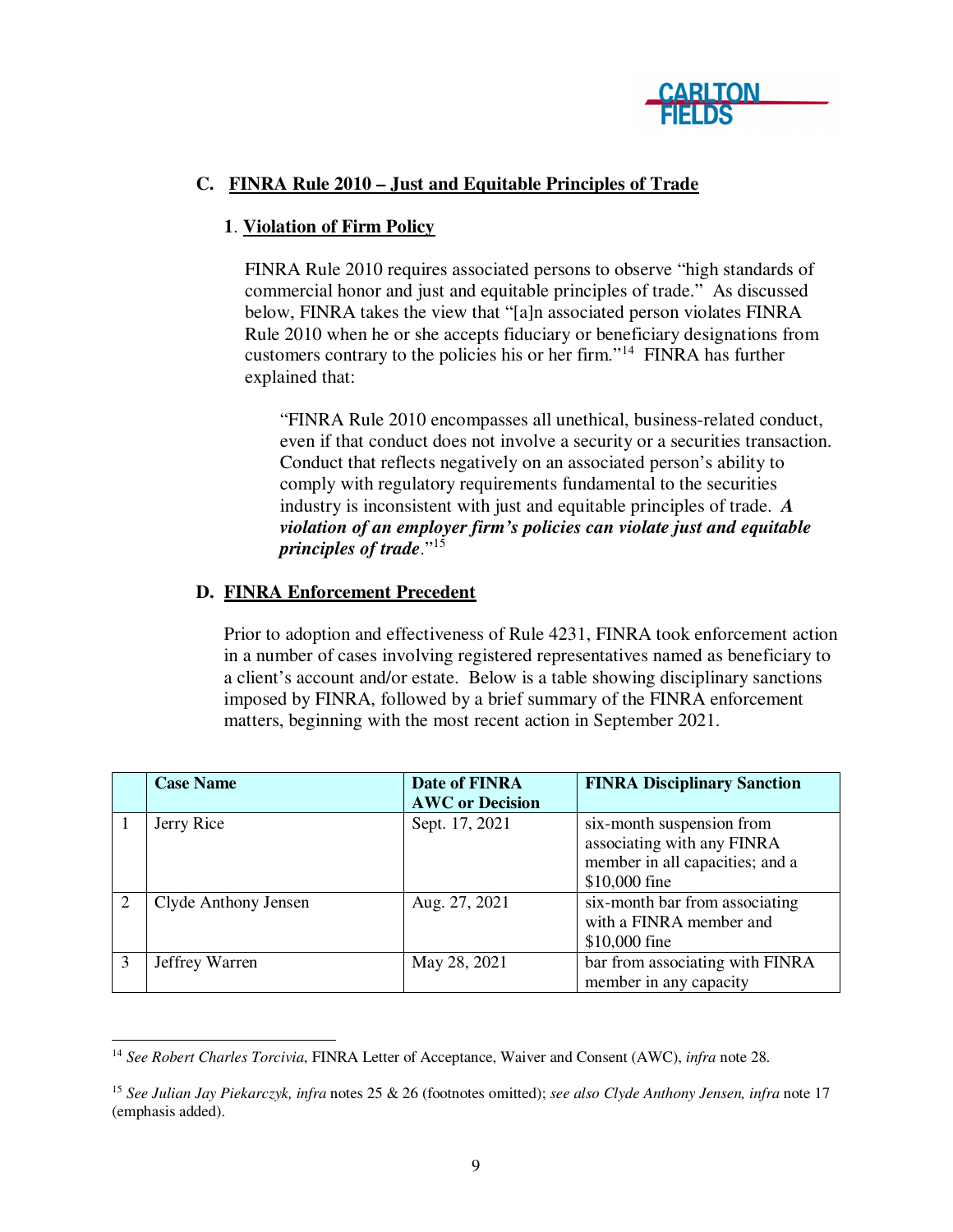

|                | <b>Case Name</b>                 | <b>Date of FINRA</b><br><b>AWC</b> or Decision | <b>FINRA Disciplinary Sanction</b>                                                                                                                                      |
|----------------|----------------------------------|------------------------------------------------|-------------------------------------------------------------------------------------------------------------------------------------------------------------------------|
|                |                                  |                                                | (for refusing to respond to FINRA<br>8210 request)                                                                                                                      |
| $\overline{4}$ | Gary Len Wells                   | April 29, 2021                                 | 15-month suspension from<br>associating with any FINRA<br>member in all capacities; and a<br>\$20,000 fine                                                              |
| 5              | Jimmie Darrell Summers           | April 19, 2021                                 | 45-calendar-day suspension from<br>associating with any FINRA<br>member in all capacities; and a<br>\$5,000 fine                                                        |
| 6              | Jenny Xinfang Feng               | Feb. 12, 2021                                  | six-month suspension from<br>associating with any FINRA<br>member in any capacity and a<br>\$7,500 fine                                                                 |
| $\tau$         | Wenru Liang                      | Feb. 12, 2021                                  | six-month suspension from<br>associating with any FINRA<br>member in any capacity and a<br>\$7,500 fine                                                                 |
| 8              | Beth L. Klein Friedman           | Dec. 22, 2020                                  | three-month suspension from<br>associating with any FINRA<br>member in any capacity and a<br>\$5,000 fine                                                               |
| 9              | David Jin Kyu Chong              | Dec. 20, 2020                                  | 11-month suspension from<br>associating with any FINRA<br>member in any capacity; and a<br>\$20,000 fine                                                                |
| 10             | Julian Jay Piekarczyk            | Sept. 25, 2020                                 | bar from associating with a FINRA<br>member in any capacity (default<br>decision)                                                                                       |
| 11             | Steven Jun Lu                    | April 7, 2020                                  | bar from associating with a FINRA<br>member in any capacity                                                                                                             |
| 12             | Robert Charles Torcivia          | Sept. 26, 2018                                 | seven-month suspension and<br>\$10,000 fine                                                                                                                             |
| 13             | <b>Steven Anthony Olejniczak</b> | May 8, 2017                                    | six-month suspension and \$10,000<br>fine                                                                                                                               |
| 14             | Wonnie Lynn Short                | May 2, 2016                                    | bar from associating with a FINRA<br>member in any capacity                                                                                                             |
| 15             | Charles Eugene Bishop, Jr.       | Sept. 10, 2012                                 | two-year suspension and<br>\$7500 fine                                                                                                                                  |
| 16             | Richard Shu                      | May 9, 2012                                    | eight-month suspension and<br>\$50,000 fine                                                                                                                             |
| 17             | Marylan Taylor                   | Feb. 7, 2007                                   | NAC reversed hearing panel<br>finding and dismissed allegation<br>that registered representative<br>substituted her name (instead of<br>daughter of client) on client's |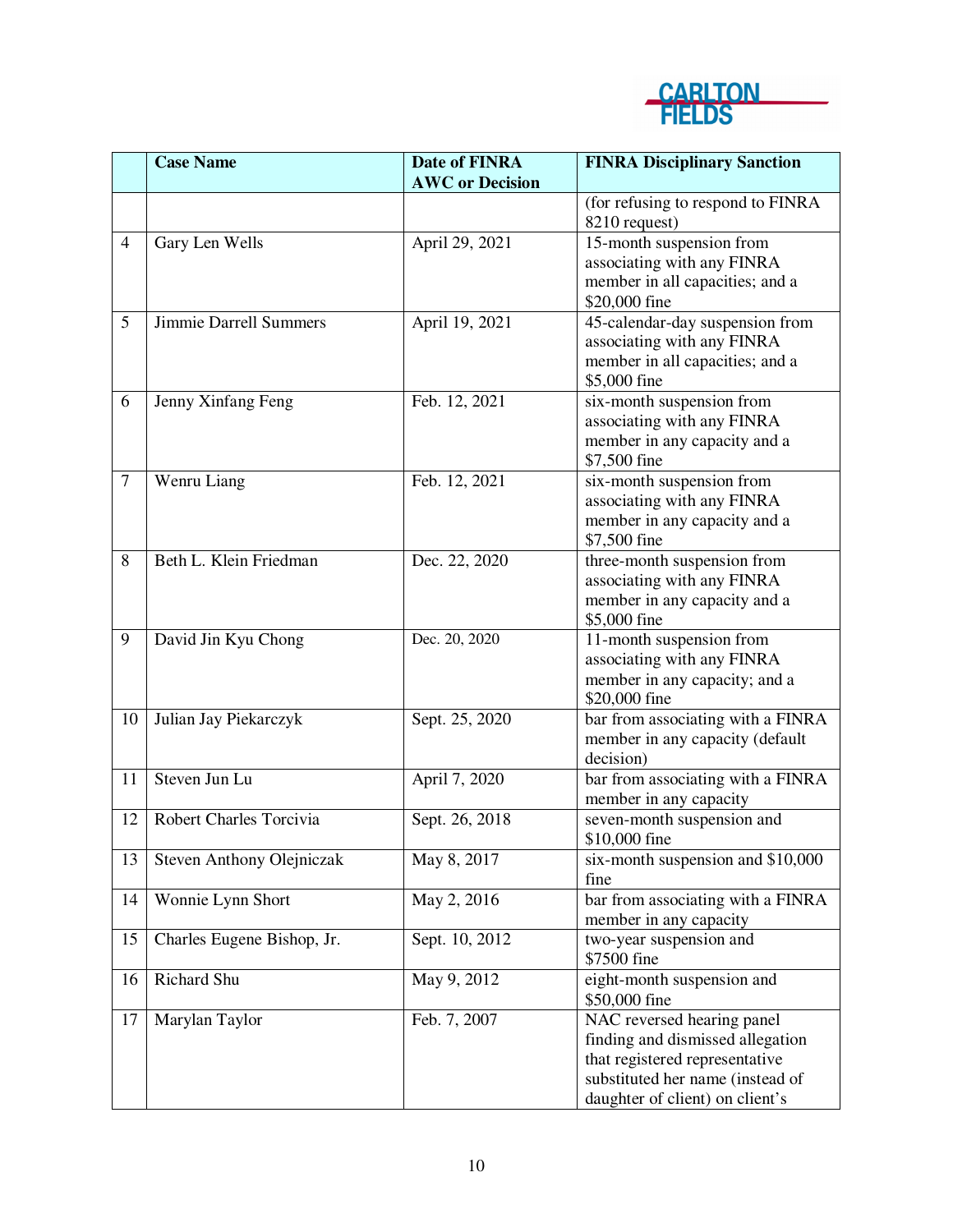

| <b>Case Name</b> | Date of FINRA<br><b>AWC</b> or Decision | <b>FINRA Disciplinary Sanction</b>                                                                                                      |
|------------------|-----------------------------------------|-----------------------------------------------------------------------------------------------------------------------------------------|
|                  |                                         | annuity beneficiary designation<br>form. For other violations (false<br>letter and false testimony), bar in<br>all capacities and costs |

- **1. Jerry Rice** (Sept. 17, 2021). The AWC alleges that, in circumvention of the firm's written supervisory procedures, Rice accepted monetary gifts in the amount of \$477,000 from a 89-year old widow customer and was named as a beneficiary in the same customer's will. Rice also did not disclose the gifts and bequest in his annual compliance questionnaire. Without admitting or denying the findings, Rice consented to a six-month suspension from associating with any FINRA member in all capacities and a \$10,000 fine.<sup>16</sup>
- **2. Clyde Anthony Jensen** (Complaint, Feb. 26, 2021; Order Accepting Offer of Settlement, Aug. 27, 2021). Jensen, a former registered representative, requested permission from his member firm to be named as a beneficiary of nine securities (approximately \$662,000) in one of a client's accounts. Jensen's supervisor denied the request and told Jensen that firm policy prohibited either him or his family members from being a named a beneficiary of the client's accounts. Without approval and in violation of Rule 2010, Jensen became the primary beneficiary, and his children became contingent beneficiaries, of the client's nine securities. Jensen failed to disclose to his supervising registered principal at the firm that he had been named beneficiary of the customer's trust. Also in violation of Rule 2010, Jensen submitted a false annual compliance attestation to his member firm respecting his beneficiary status. Without admitting or denying the allegations of the complaint, as amended by a settlement offer, Jensen consented to a six-month suspension and a  $$10,000$  fine.<sup>17</sup>
- **3. Jeffrey Warren** (May 28, 2021). The matter arose out of a complaint from a beneficiary of a deceased Oppenheimer customer regarding a gift the customer provided to Warren, a former Oppenheimer representative, prior to the customer's death. FINRA sent an information request pursuant to Rule 8210 to Warren and

<sup>16</sup> FINRA AWC (Case No. 2019064312901), *available at*

https://www.finra.org/sites/default/files/fda\_documents/2019064312901%20Jerry%20Rice%20CRD%20375290%2 0AWC%20%20jlg.pdf.

<sup>&</sup>lt;sup>17</sup> FINRA OHO Order Accepting Offer of Settlement (Disciplinary Proceeding No. 2018059733101) (Aug. 27, 2021), *available at* 

https://www.finra.org/sites/default/files/fda\_documents/2018059733101%20Clyde%20Anthony%20Jensen%20CR D%205658476%20Order%20Accepting%20Offer%20rjr%20%282021-1632961213093%29.pdf*. See also* FINRA Department of Enforcement Complain*t*, filed Feb. 26, 2021, *available at* 

https://www.finra.org/sites/default/files/fda\_documents/2018059733101%20Clyde%20Anthony%20Jensen%20CR D%205658476%20Complaint%20jlg%20%282021-1617841202238%29.pdf.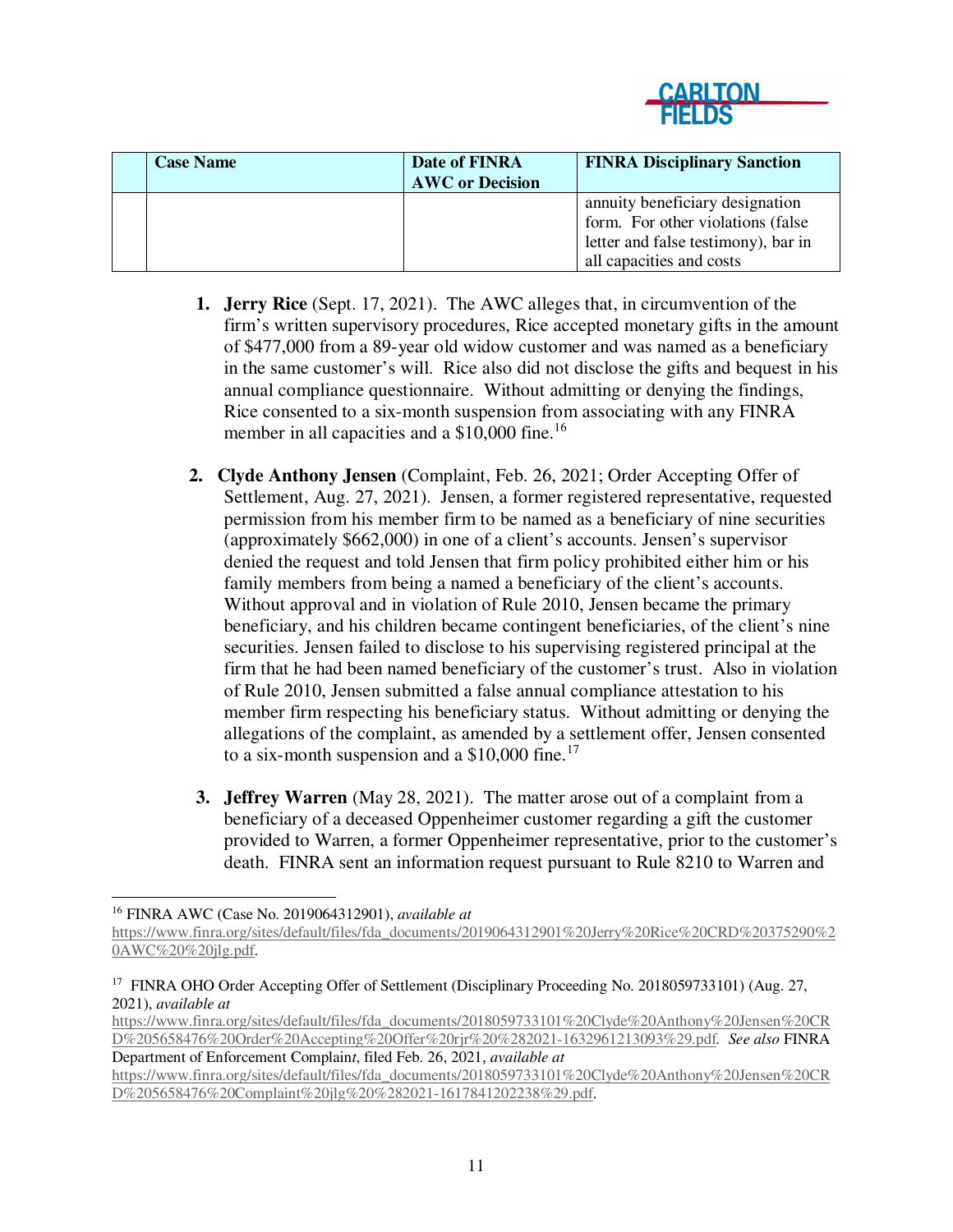

Warren, through counsel, refused to respond. Without admitting or denying the findings, Warren consented to a bar of associating with a FINRA member in any capacity.<sup>18</sup>

- **4. Gary Len Wells** (April 29, 2021). The matter originated from a review conducted in connection with information received by FINRA's Senior Helpline. A customer designated Wells as a beneficiary and fiduciary in her will. Following the customer's death at age 92, Wells received bequests of over \$600,000 from the client's estate in contravention of firm's written supervisory procedures and provided false answers on his annual compliance questionnaire. Wells violated FINRA Rule 2010. Without admitting or denying the findings, Wells consented to a 15-month suspension from associating with any FINRA member in all capacities and a \$20,000 fine.<sup>19</sup>
- **5. Jimmie Darrell Summers** (April 19, 2021). The AWC alleges that Summers circumvented his member firm's "procedures that prohibited registered representatives from being named as a trustee, successor trustee, or executor for a firm customer, or from having power of attorney for a firm customer, except when the customer was a member of the representative's immediate family." Summers was named the successor trustee for a firm customer's living trust; was named the personal representative of the customer's estate in the customer's will; and was appointed power of attorney and medical power of attorney for the customer, who was not a member of Summers' family. In another instance, Summers was named the sole beneficiary of an annuity held by the customer. As a result, Summers violated FINRA Rule 2010. Without admitting or denying the findings, Summers consented to a 45-calendar-day suspension from associating with any FINRA member in all capacities and a  $$5,000$  fine.<sup>20</sup>
- **6. Jenny Xinfang Feng** (Feb. 12, 2021). The AWC alleges that Feng "circumvented her firm's policies and procedures by assisting an elderly customer to designate her and a colleague as beneficiaries on the customer's variable annuity policy, misrepresenting their relationship with the customer to the annuity company, and attempting to conceal her conduct from her firm, thereby violating FINRA Rule 2010." Feng assisted a vulnerable 87-year old widow living in an

<sup>18</sup> FINRA AWC (Case No. 2021070775901), *available at*

<sup>19</sup> FINRA AWC (Case No.2019064851901), *available at*

<sup>20</sup> FINRA AWC (Case No. 2020065609101), *available at*

https://www.finra.org/sites/default/files/fda\_documents/2020065609101%20Jimmie%20Darrel%20Summers%20C RD%201467286%20AWC%20jlg%20%282021-1621470006538%29.pdf.

https://www.finra.org/sites/default/files/fda\_documents/2021070775901%20Jeffrey%20Warren%20CRD%2027079 69%20AWC%20va%20%282021-1624839616984%29.pdf.

https://www.finra.org/sites/default/files/fda\_documents/2019064851901%20Gary%20Len%20Wells%20CRD%201 142058%20AWC%20va%20%282021-1622578817177%29.pdf.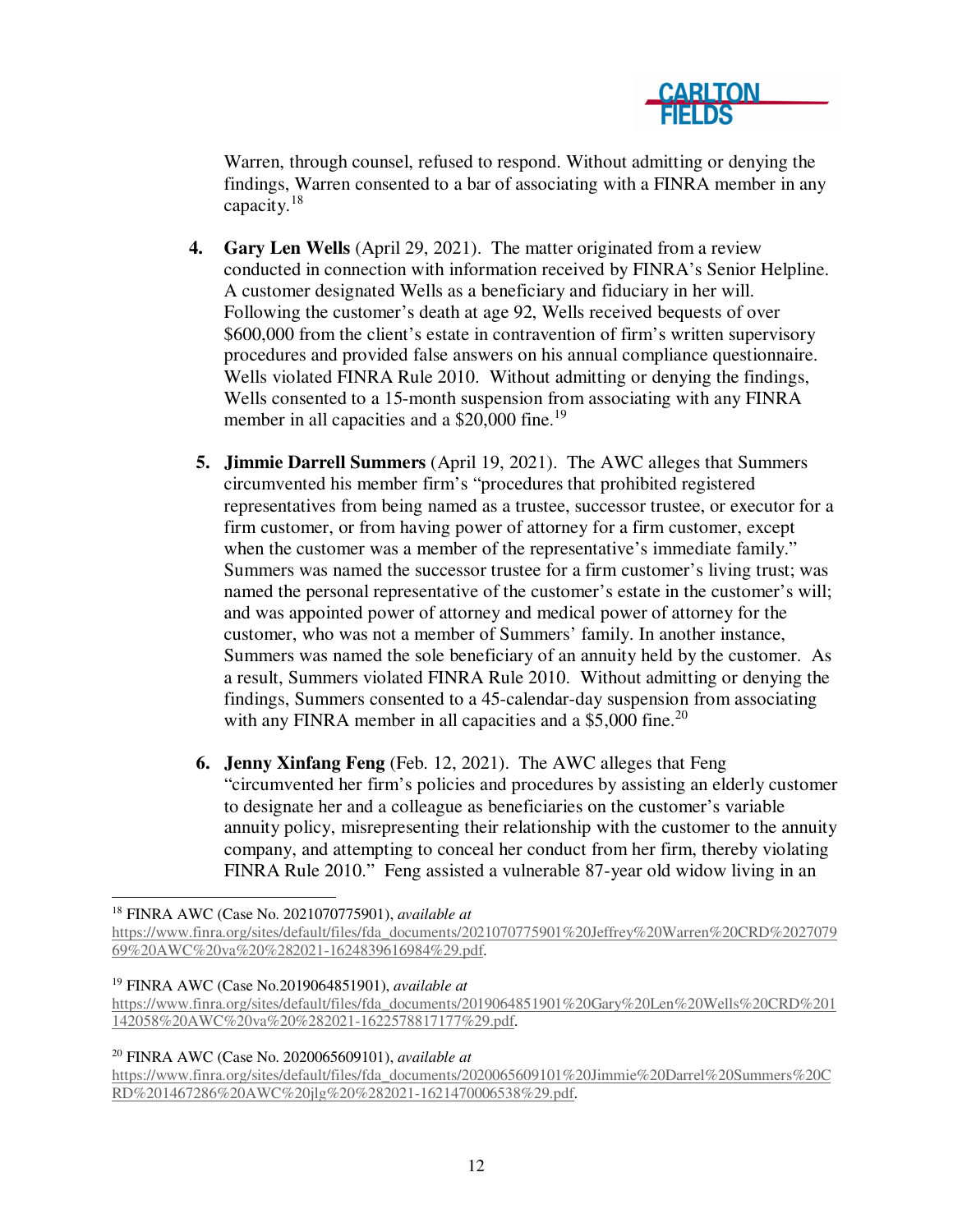

assisted living facility in changing beneficiaries on the widow's annuity to Feng. Without admitting or denying the findings, Feng consented to a six-month suspension from associating with any FINRA member in any capacity and a \$7,500 fine.<sup>21</sup>

- **7. Wenru Liang** (Feb. 12, 2021). The AWC alleges that Liang "circumvented her firm's policies and procedures by assisting an elderly customer to designate her and a colleague as beneficiaries on the customer's variable annuity policy, misrepresenting their relationship with the customer to the annuity company, and attempting to conceal her conduct from her firm, thereby violating FINRA Rule 2010." Liang assisted a vulnerable 87-year old widow living in an assisted living facility in changing beneficiaries on the widow's annuity to Liang. Without admitting or denying the findings, Liang consented to a six-month suspension from associating with any FINRA member in any capacity and a  $$7,500$  fine.<sup>22</sup>
- **8. Beth L. Klein Friedman** (Dec. 22, 2020). Friedman was named beneficiary and successor trustee of the estate of two elderly client's and did not disclose this to her firm. She violated firm procedures that prohibited registered representatives from being named as a beneficiary of the estate of any customer outside of the representative's immediate family and provided false answers on the firm's annual compliance questionnaire. She subsequently served as trustee and held a power of attorney for another client in violation of Rule 2010. Without admitting or denying the findings, Friedman consented to a three-month suspension from associating with any FINRA member in any capacity and a  $$5,000$  fine.<sup>23</sup>
- **9. David Jin Kyu Chong** (Dec. 20, 2020). Among other things, the AWC alleges that Chong did not disclose to his three FINRA member firm employers that he was a beneficiary of his firm customer's trust, appointed healthcare power of attorney for the same customer, and/or empowered to remove and/or appoint a successor trustee for the trust, in violation of NASD Rule 2110 and FINRA Rule 2010. Chong remained as beneficiary of his client's trust and made false statements on his firm's annual compliance questionnaire. Without admitting or

#### <sup>23</sup> FINRA AWC (Case No. 2019063788401), *available at*

 <sup>21</sup> FINRA AWC (Case No. 2018058750801), *available at*

https://www.finra.org/sites/default/files/fda\_documents/2018058750801%20Jenny%20Xinfang%20Feng%20CRD% 206312900%20AWC%20sl%20%282021-1616113200944%29.pdf.

<sup>22</sup> FINRA AWC (Case No. 2018058750802), *available at*

https://www.finra.org/sites/default/files/fda\_documents/2018058750802%20Wenru%20Liang%20CRD%20515727 9%20AWC%20sl%20%282021-1616113198429%29.pdf.

https://www.finra.org/sites/default/files/fda\_documents/2019063788401%20Beth%20L.%20Klein%20Friedman%2 0CRD%201432633%20AWC%20va%20%282021-1611274797099%29.pdf.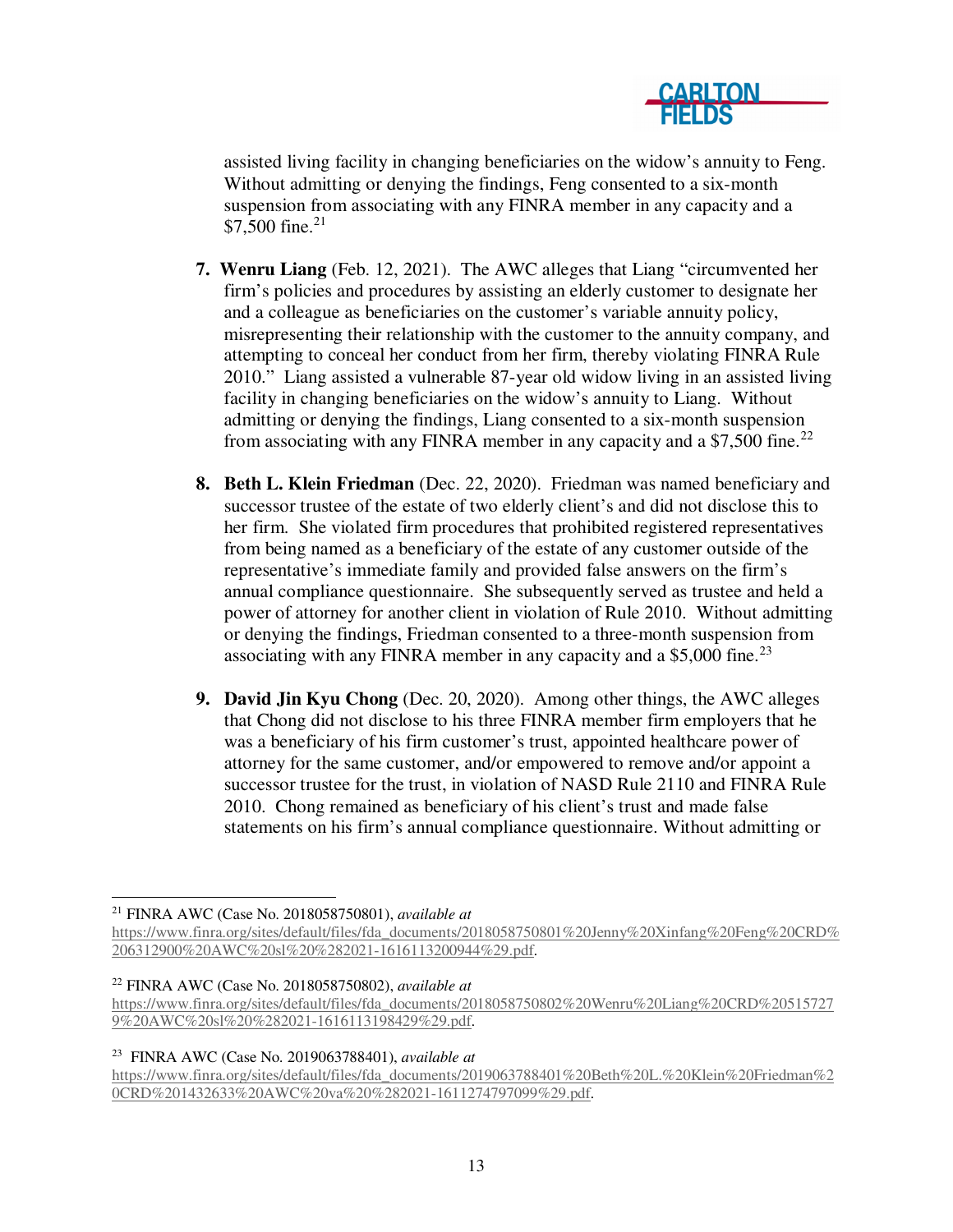

denying the findings, Chong consented to an 11-month suspension from associating with any FINRA member in any capacity and a \$20,000 fine.<sup>24</sup>

**10. Julian Jay Piekarczyk** (June 16, 2020 Complaint; Sept. 25, 2020 Default Decision). In its compliant, FINRA Enforcement alleges that Piekarczyk "engaged in an unethical course of conduct by taking advantage of his relationship with a customer to benefit financially from the customer's policies and accounts. In doing so, Piekarczyk acted contrary to representations he made to his firm, Pruco Securities . . . and in circumvention of its policies designed to protect customers. . . . Specifically, in 2014, Piekarczyk notified Pruco that customer RB, who was 63 years old at the time, intended to name Piekarczyk as a beneficiary of RB's life insurance policy. Pruco's policies prohibited employees from being named as a beneficiary of a customer's policy or sharing in profits or losses realized in a customer's policy or account. Consistent with the Firm's policies, Pruco informed Piekarczyk that he could not be named a beneficiary of RB's policy without a Firm-approved exception. In response, Piekarczyk represented to Pruco that he would not be named a beneficiary of RB's policy."<sup>25</sup> Piekarczyk circumvented Pruco policies by having RB designate Piekarczyk's wife as a beneficiary on multiple financial products that Piekarczyk sold to RB and by assisting RB in making the beneficiary designations.

Piekarczyk did not respond to FINRA's complaint. FINRA's Hearing Officer issued a default decision against Piekarczyk in which Piekarczyk was "barred from associating with any FINRA member in any capacity because, in violation of his employer firm's policies, [Piekarczyk] induced a customer to designate [Piekarczyk's] spouse as a beneficiary on financial products the customer purchased and induced the same customer to open a joint bank account with [Piekarczyk], granting him a right of survivorship. Piekarczyk failed to observe high standards of commercial honor and just and equitable principles of trade, in violation of FINRA Rule 2010."<sup>26</sup>

**11. Steven Jun Lu** (April 7, 2020). The AWC alleges that Lu accompanied an elderly customer showing signs of dementia to affiliate bank branches, allegedly attempting to open an affiliate bank account as a co-trustee and beneficiary on

<sup>26</sup> FINRA OHO Default Decision (Case No. 2018058117101), *available at*

https://www.finra.org/sites/default/files/fda\_documents/2018058117101%20Julian%20Jay%20Piekarczyk%20CRD %201128773%20OHO%20Decision%20jg%20%282020-1603930788995%29.pdf.

 <sup>24</sup> FINRA AWC (Case No. 2018059433001), *available at*

https://www.finra.org/sites/default/files/fda\_documents/2018059433001%20David%20Jin%20Kyu%20Chong%202 679656%20AWC%20rrm%20%282021-1611361193305%29.pdf.

<sup>25</sup> FINRA OHO Complaint (Case No. 2018058117101) *available at*

https://www.finra.org/sites/default/files/fda\_documents/2018058117101%20Julian%20Jay%20Piekarczyk%20CRD %201128773%20Complaint%20va%20%282020-1594945168144%29.pdf.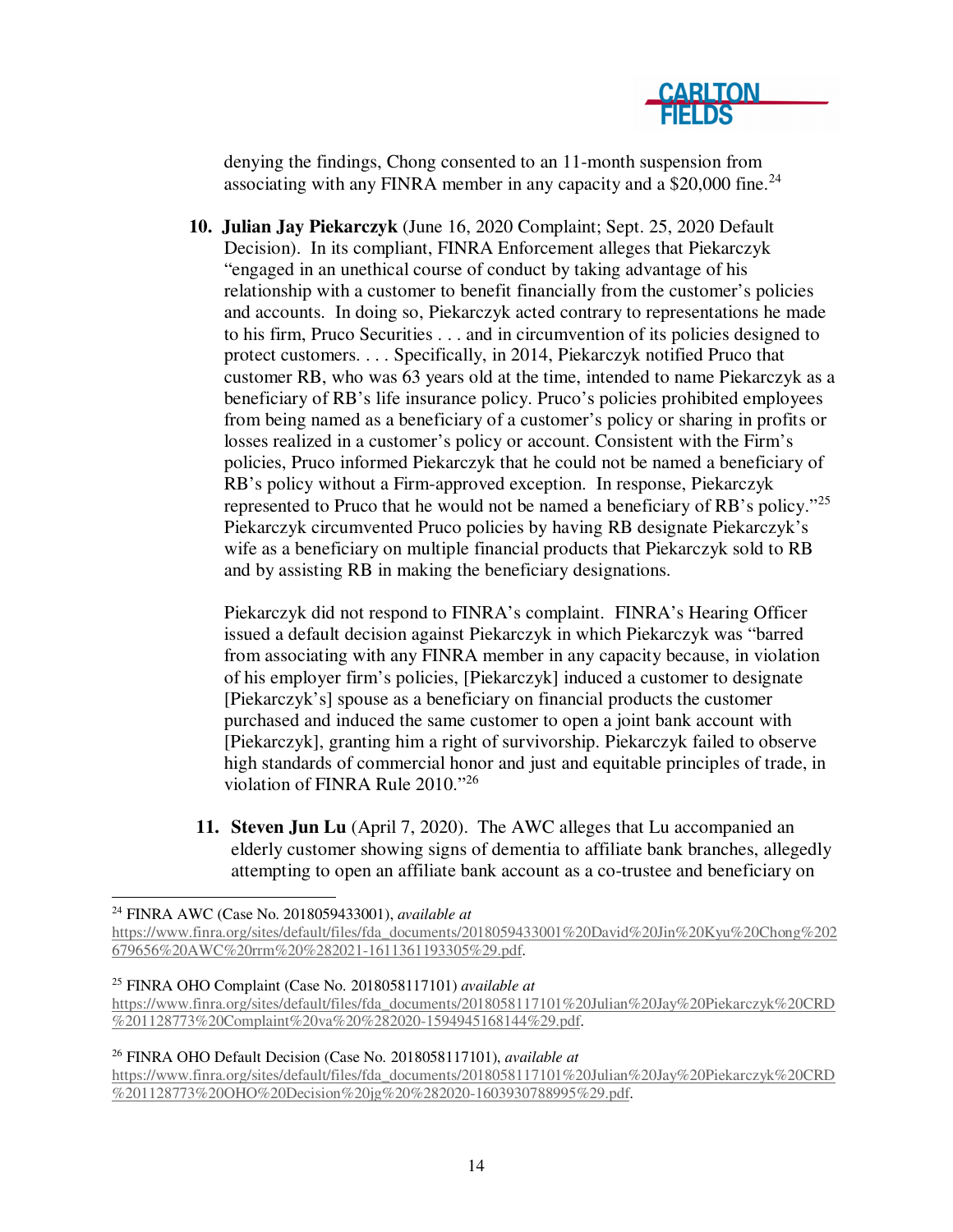

the account. Lu also entered into a power of attorney for the client's affairs, was appointed co-trustee over her assets, and was named as beneficiary of 75% of her estate. Lu violated the firm's written supervisory procedures and his actions violated Rule 2010. Without admitting or denying the findings, Lu consented to a bar from associating with any FINRA member in any capacity. $27$ 

**12. Robert Charles Torcivia** (Sept. 26, 2018). The AWC states that former Ameriprise registered representative "Torcivia improperly accepted fiduciary and beneficiary designations from three separate senior customers contrary to the policies of the firms with which he was associated at the time. Each of these three customers had a longstanding friendship with Torcivia. Specifically, Torcivia was a designated fiduciary on one health care [POA] for one customer, and two health care POAs for a second customer. Torcivia's wife was also designated as a beneficiary on the IRA account of the second customer, and Torcivia was designated as a beneficiary on a trust established by a third customer. Torcivia failed to inform his firm supervisors of these beneficiary listings, and did not request that the customers remove these beneficiary listings, as required by relevant firm policies. Ultimately, Torcivia's wife inherited approximately \$133,000 from the second customer's IRA account, and Torcivia inherited approximately \$30,000 from the third customer's trust. By virtue of the above, Torcivia violated NASD Rule 2110 and FINRA Rule 2010."

FINRA began investigating the matter after Ameriprise filed a U5 reporting Torcivia's termination for "failures to disclose fiduciary and beneficiary relationships with clients." Without admitting or denying the findings, Torcivia consented to a suspension from association with any FINRA member in any capacity for seven months and a  $$10,000$  fine.<sup>28</sup> FINRA cites to the Torcivia matter in its Rule 3241 Regulatory Notices.

**13. Steven Anthony Olejniczak** (May 8, 2017). The AWC states that "Olejniczak [while associated with Edward D. Jones & Co.] violated FINRA Rule 2010 by failing to comply with the Firm's policies and procedures which: (1) required him to disclose that an elderly Firm customer had designated him and his wife as a beneficiary of the customer's Firm account, and that his wife had been named as a beneficiary of the customer's estate; (2) prohibited him from continuing to service the customer's Firm account while being named as a beneficiary of the account; and (3) required him to obtain the Firm's approval to be given medical power of

<sup>28</sup> FINRA AWC (Case No. 2015044686701), *available at*

 <sup>27</sup> FINRA AWC (Case No. 2018058642601), *available at*

https://www.finra.org/sites/default/files/fda\_documents/2018058642601%20Steven%20Jun%20Lu%20CRD%2068 56088%20AWC%20sl%20%282020-1588983571619%29.pdf.

https://www.finra.org/sites/default/files/fda\_documents/2015044686701%20Robert%20Charles%20Torcivia%20CR D%20700880%20AWC%20sl%20%282019-1563455959961%29.pdf.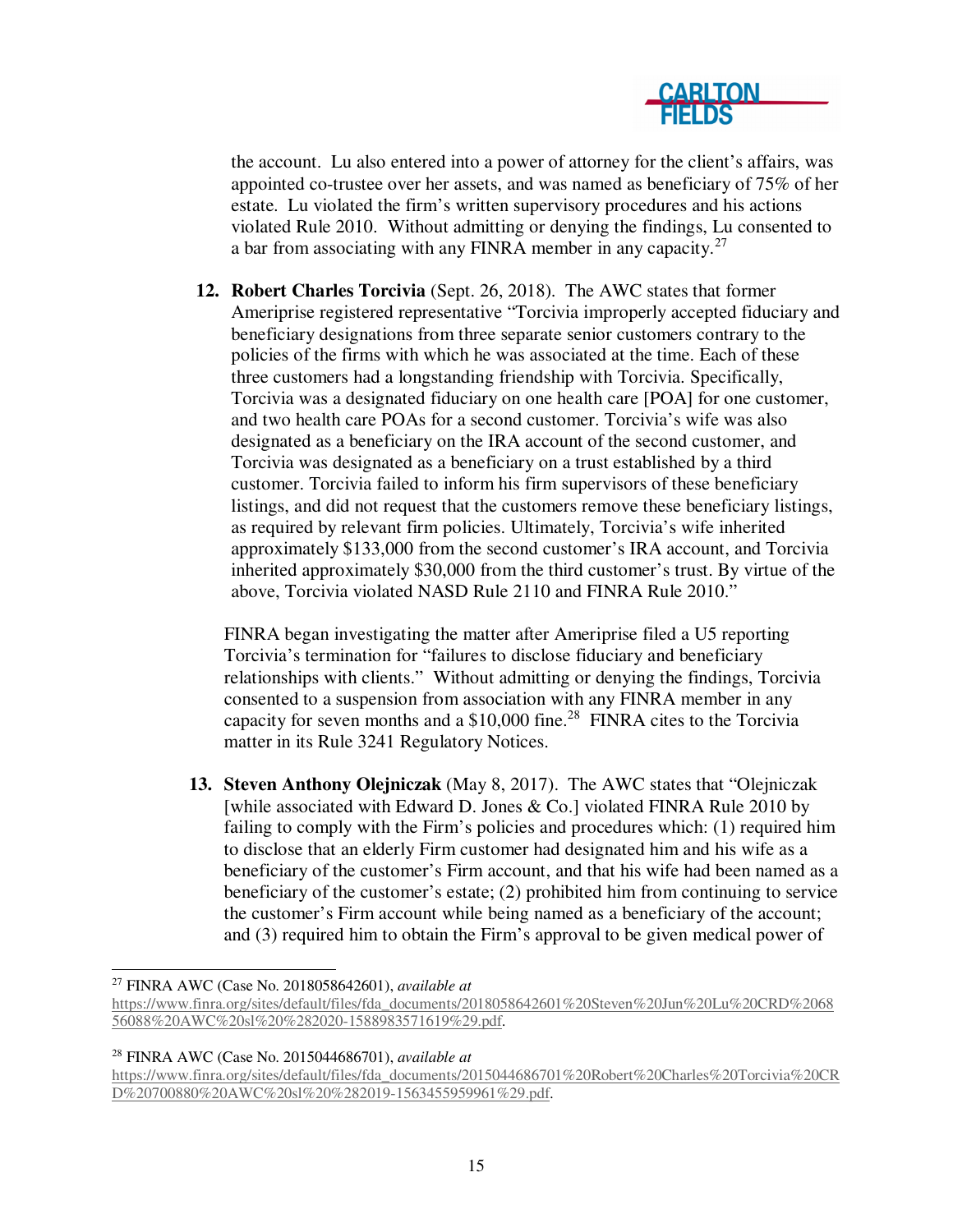

attorney over the customer." Edward Jones terminated Olejniczak. Without admitting or denying the findings, Olejniczak consented to a six-month suspension from association with any FINRA member in any capacity and a \$10,000 fine.<sup>29</sup>

- **14. Wonnie Lynn Short** (May 2, 2016). The AWC states, "While Short was registered with Wells Fargo, one of his clients, JW, executed a will naming Short executor of her estate and leaving two-fifths of her residuary estate to him. When JW passed away in November 2008, Short was appointed executor. One of the assets held by JW at the time of her death was an annuity worth approximately \$102,000. Pursuant to a beneficiary designation form, 90% of the annuity was to go to a local charitable foundation, which was also a Wells Fargo customer, and 10% was to go to JW's estate. After Short submitted a claim form for the annuity, the annuity company sent JW's estate a check for the full amount of the proceeds from the annuity and all of the funds were deposited into the estate's account at Wells Fargo. The charitable foundation did not receive its portion of the annuity, approximately \$92,000. As a result, when the residue of the estate was distributed, Short received more than \$30,000 in additional funds to which he was not entitled. When the foundation later asked Short about the annuity, he falsely stated that JW had removed the foundation as a beneficiary. By failing to ensure that the foundation, a Wells Fargo customer, received the funds it was due from JW's annuity, and instead retaining the funds for JW's estate and, ultimately, his personal benefit, Short misused the funds in violation of NASD Rules 2330 and 2110 (for conduct occurring before December 15, 2008) and FINRA Rule 2010 (for conduct occurring on or after December 15, 2008)." Without admitting or denying the findings, Short consented to a sanction of a "bar from associating with any FINRA member in any capacity."<sup>30</sup>
- **15. Charles Eugene Bishop, Jr.** (Sept. 10, 2012 Order; Dec. 5, 2011 Complaint). FINRA's Order Accepting Offer of Settlement notes, "During the period from January to June 2009, Bishop attempted to misappropriate approximately \$3 million from an elderly customer of his employer, Merrill Lynch, in violation of FINRA Rule 2010. Bishop created paperwork by which the deceased customer's assets would be transferred to a purported entity [Dancing Bear Kennel] with a tax identification number assigned to him by the IRS as sole member. . . . Bishop attempted to misappropriate funds in violation of FINRA Rule 2010 thereby engaging in unethical conduct by failing 'to observe high standards of commercial

<sup>30</sup> FINRA AWC (Case No. 2011030221201), *available at*

https://www.finra.org/sites/default/files/fda\_documents/2011030221201\_FDA\_RB7X2680%20%282019- 1563130169807%29.pdf.

 <sup>29</sup> FINRA AWC (Case No. 2016050107901), *available at* 

https://www.finra.org/sites/defa.ult/files/fda\_documents/2016050107901\_FDA\_JM992573%20%282019- 1563225557308%29.pdf.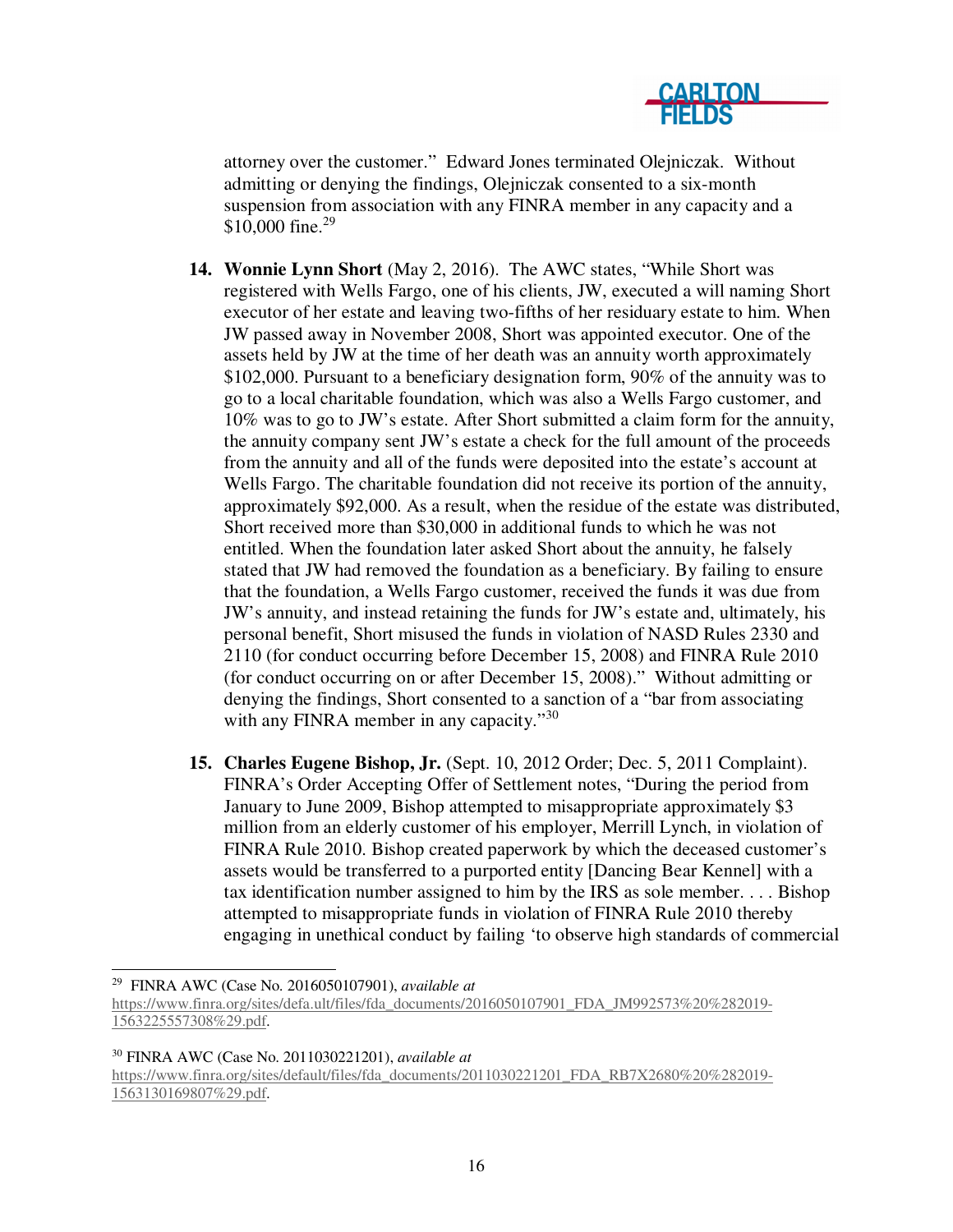

honor and just and equitable principles of trade,' in that (i) Bishop had EL sign a Merrill Lynch TOD which designated as the sole beneficiary of EL's securities accounts DBKI, whose name was virtually identical to a company that EL owned, but whose tax identification number listed on the TOD was that of DBKI, a purported entity associated with Bishop as sole member; and (ii) the beneficiary's tax identification number on the Merrill Lynch CRA signed by customer EL was changed to the tax identification number for DBKI, a purported entity associated with Bishop as sole member." FINRA imposed a sanction of suspension from association with any FINRA member firm in all capacities for two years and a \$7,500 fine. $31$ 

**16. Richard Shu** (May 9, 2012). The AWC states "Shu, a former registered representative with LPL, improperly accepted monetary gifts from a Firm customer and, without the Firm's knowledge and approval, engaged in outside business activities. As a result, Shu violated NASD Rules 3030 and 2110 and FINRA Rule 2010. Shu also violated NASD Rule 2110 and FINRA Rule 2010 by making a verbal misstatement and several written misstatements to the Firm relating to his acceptance of monetary gifts from a Firm customer and his undisclosed outside business activities. . . . Over time, the relationship transformed from traditional broker-customer to one in which the customers increasingly relied on Shu regarding their personal and business affairs. At all times relevant, the customers had no children, surviving siblings, parents or close family members. Beginning in 2007 and continuing to approximately May 2010, HY gifted to Shu and Shu's family members approximately \$1 million in cash and securities and gave Shu approximately \$300,000 for Shu's use in his outside business activities. Shu failed to disclose his receipt of the gifts to his firm or seek approval from his firm to receive the gifts."

In addition, the AWC notes, "In 2008, Shu failed to disclose to LPL that he was the named beneficiary of HY's Individual Retirement Account at the Firm and on four of HY's annuity policies. The Firm's compliance policies relating to "Prohibited Activities," prohibited financial advisors from "[t]aking custody of securities, money or other property belonging to a customer." Question 17 of Shu's 2008 compliance questionnaire asked, "Do you have any knowledge of being a beneficiary in any non-family client trusts or wills (insurance policies, IRAs, etc.)?" Shu answered, "No" to this question, which was false. Shu knew that he was the beneficiary of HY's individual retirement account at LPL and was the beneficiary on four of HY's annuity policies." Without admitting or denying

 <sup>31</sup> FINRA Order Accepting Offer of Settlement (Case No. 2009017699201), *available at*  https://www.finra.org/sites/default/files/fda\_documents/2009017699201\_FDA\_KMX23035%20%282019- 1562793557391%29.pdf; FINRA OHO Complaint *available at* https://www.finra.org/sites/default/files/fda\_documents/2009017699201\_FDA\_TP28365%20%282019- 1562681963683%29.pdf.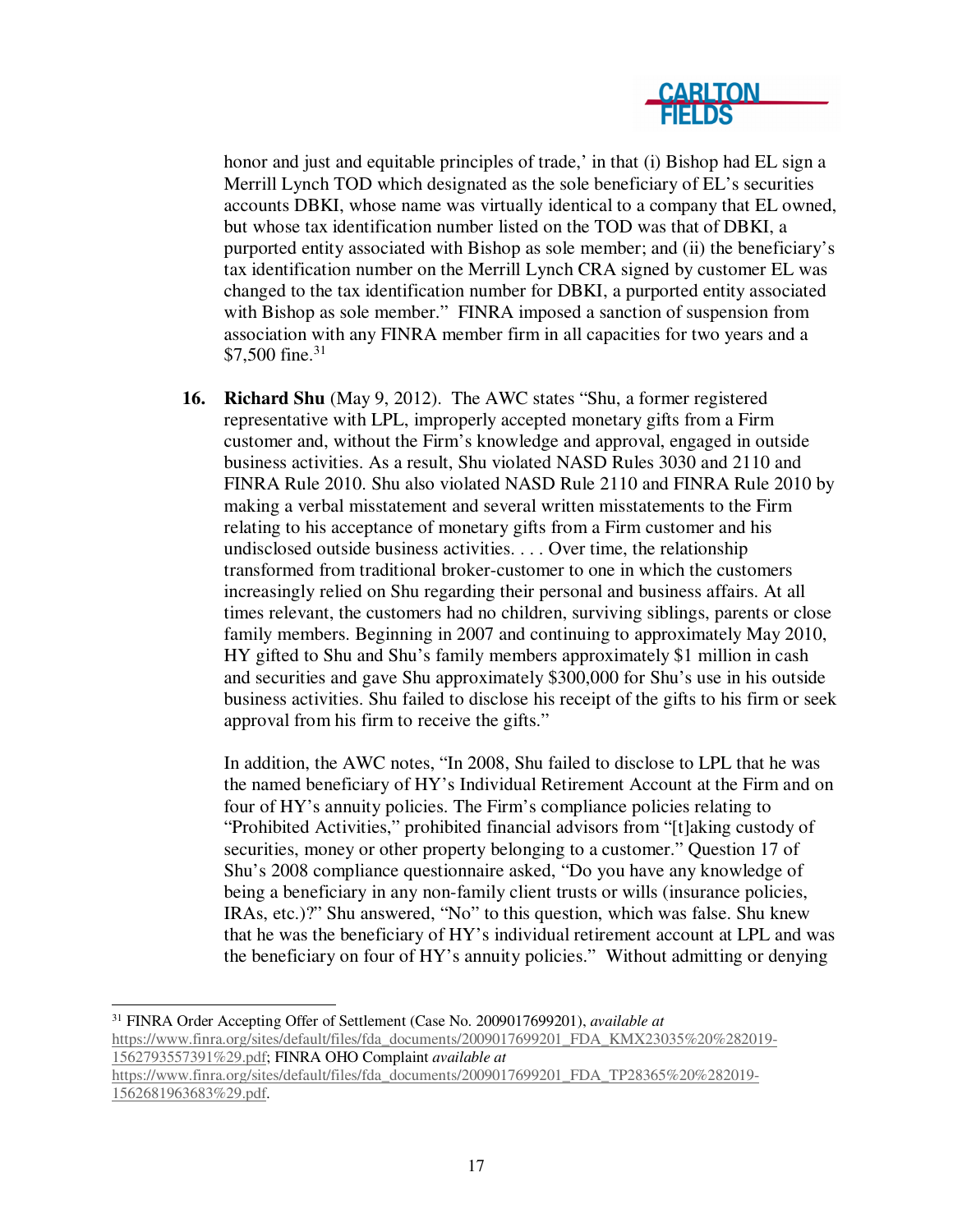

the findings, Shu consented to a sanction of an eight-month suspension from association with any member of FINRA in any capacity and a  $$50,000$  fine.<sup>32</sup>

**17. Marylan Taylor** (April 5, 2005 Complaint; Feb. 7, 2007 NAC Decision). NASD's Complaint states, "On or about February 25, 2003, public customer ES, an elderly widow, requested to change the beneficiary of an annuity policy to her daughter. Customer ES complied with Taylor's instructions to sign a blank beneficiary change request form. Outside the presence of customer ES, Taylor inserted her name and identifying information in the "Beneficiary Designation" section, and identified her relationship to customer ES as a "friend." Taylor also wrote that she was entitled to 100% of the proceeds of the annuity. Taylor made herself the beneficiary of customer ES' annuity without customer ES' consent or knowledge."<sup>33</sup>

FINRA Enforcement began an investigation of Taylor's conduct in September 2003, following its receipt of the Form U5 submitted by Financial Network when it terminated Taylor's employment in August 2003. The matter spanned over several years and involved claims of forgery and false statements. With regard to the beneficiary designation form, the NAC determined on appeal, "We also find that the record does not support the Hearing Panel's conclusion that Taylor affixed her own name as the beneficiary of ES's annuity, instead of ES's daughter, without ES's knowledge and consent. The Hearing Panel's finding of violation on this allegation is not based on independent documentary evidence, but relies considerably on the testimony of Joe Randazzo. Yet the Hearing Panel did not make a specific finding that it found Joe Randazzo's testimony more credible on this issue than Taylor's. . . . Accordingly, we reverse the finding of the Hearing Panel and dismiss the allegation that Taylor substituted her own name for that of ES's daughter on a change of beneficiary form for one of ES's annuities."<sup>34</sup>

<sup>32</sup> FINRA AWC (Case No. 2010023634601), *available at*

<sup>33</sup> NASD OHO Complaint (Case No. C8A050027), *available at* https://www.finra.org/sites/default/files/fda\_documents/C8A050027\_FDA\_D457844%20%282019- 1562309360557%29.pdf.

<sup>34</sup> NAC Decision (Case No. C8A050027), *available at* https://www.finra.org/sites/default/files/fda\_documents/C8A050027\_FDA\_FX158117%20%282019- 1561972755217%29.pdf.

https://www.finra.org/sites/default/files/fda\_documents/2010023634601\_FDA\_AA5086%20%282019- 1562743159546%29.pdf.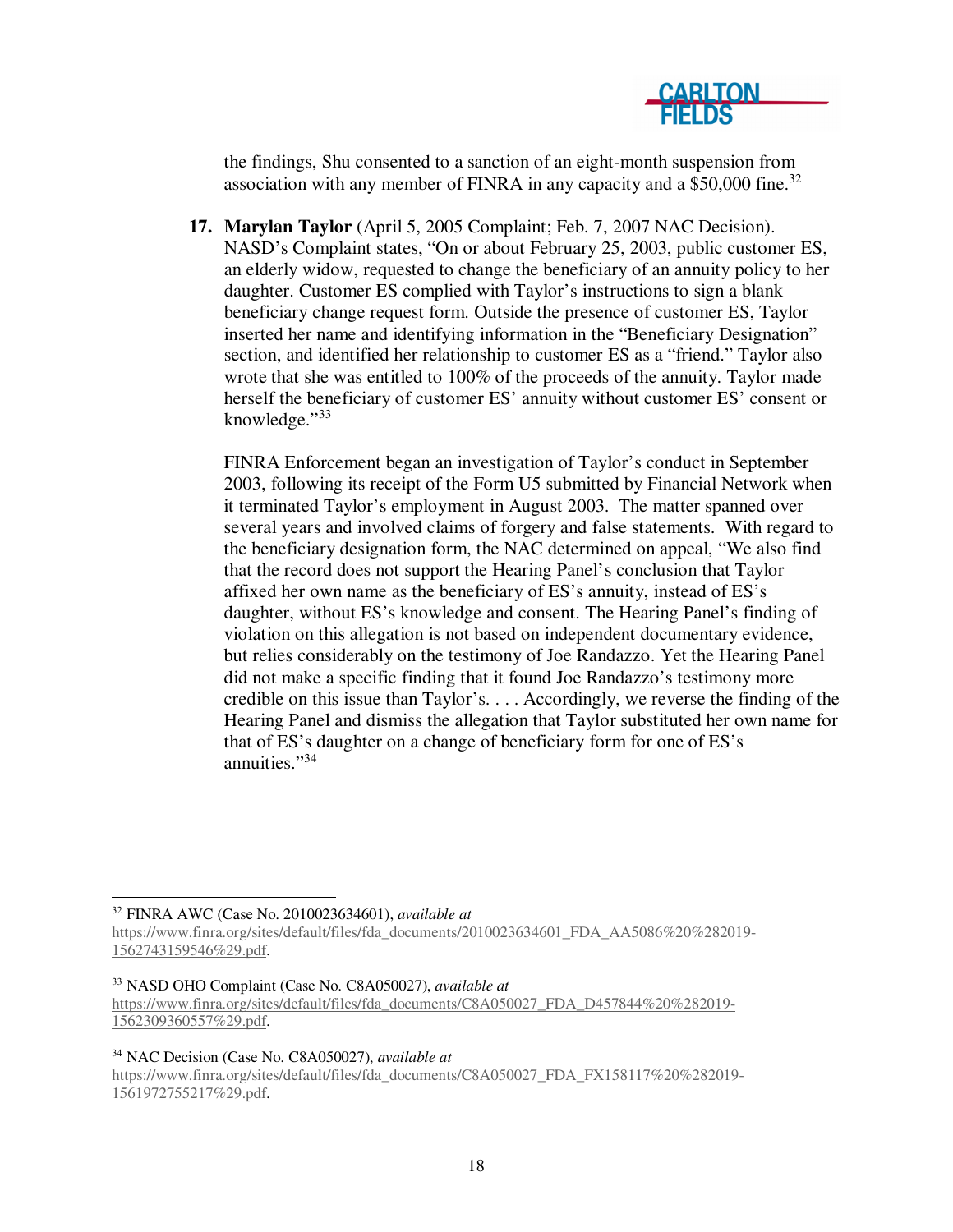

## **IV. FINRA TAKES ADDITIONAL STEPS TO ADDRESS FINANCIAL EXPLOITATION OF SENIORS AND SPECIFIED ADULTS**

## **A. FINRA Rule 2165 – Temporary Hold on** *Disbursements*

# **1. Current Rule**

FINRA Rule 2165 permits a firm to place a temporary hold on a disbursement of funds or securities from the account of a "specified adult" customer "when *the firm reasonably believes that* 'financial exploitation' of that adult has occurred, is occurring, has been attempted or will be attempted." In order to support firms' use of such holds to prevent potential financial exploitation, FINRA Rule 2165 provides firms and their associated persons with a safe harbor from certain other FINRA rules, as noted below.

## **2. Financial Exploitation Defined**

Rule  $2165(a)(4)$  defines "financial exploitation" (with emphasis added) as "(A) the wrongful or unauthorized taking, withholding, appropriation, or use of a Specified Adult's funds or securities; or (B) any act or omission by a person, *including through the use of a power of attorney*, guardianship, or any other authority regarding a Specified Adult, to: (i) *obtain control, through deception, intimidation or undue influence*, over the Specified Adult's money, assets or property; or (ii) convert the Specified Adult's money, assets or property."

### **3. Safe Harbor**

FINRA Rule 2165 provides a safe harbor from FINRA Rules 2010 (Standards of Commercial Honor and Principles of Trade), 2150 (Improper Use of Customers' Securities or Funds; Prohibition Against Guarantees and Sharing in Accounts), and 11870 (Customer Account Transfer Contracts).

### **B. Proposed Amendments to FINRA Rule 2165 -- Temporary Hold on Disbursements** *and Transactions* **and Extending Temporary Hold**

### **1. FINRA Proposes Hold on** *Transactions*

### **a. Retrospective Review**

"In August 2019, FINRA launched a retrospective review to assess the effectiveness and efficiency of its rules and administrative processes that help protect senior investors from financial exploitation. The review indicated that FINRA's steps to protect seniors have provided helpful and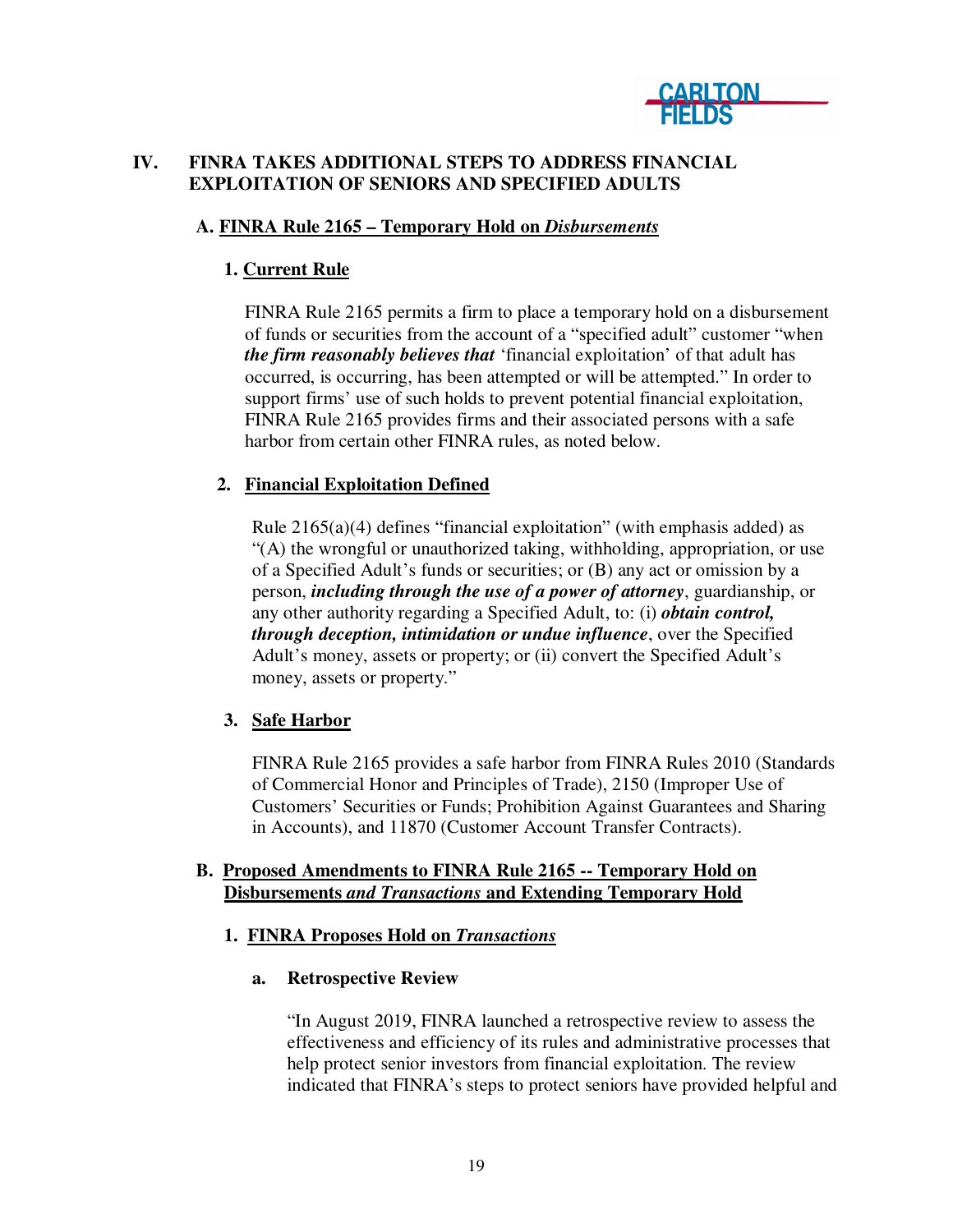

effective tools in the fight against financial exploitation, but it also suggested some additional tools, guidance and rule changes."<sup>35</sup>

# **b. Proposed Uniform Standard**

FINRA observed that some state laws and customer agreements permit placing holds on transactions. Accordingly, FINRA proposed amending Rule 2165 to create "the first uniform, national standard for placing holds on transactions related to suspected financial exploitation." In this regard, FINRA noted as follows, "FINRA recognizes that placing a temporary hold on a transaction is a serious step for a member and the affected customer. But FINRA also recognizes that placing a temporary hold on the underlying transaction may prevent significant negative financial consequences for the customer."<sup>36</sup>

## **2. FINRA Proposes Extending Temporary Hold Period**

FINRA surveyed firms' experience with temporary holds on disbursements, noting that "of the member firms that indicated having placed a temporary hold, approximately 53 percent of survey respondents stated that the firm had been unable to resolve the matter within the 25-business day period provided by the rule. For firms responding that any matter took longer to resolve than the 25-business day period, approximately 35 percent indicated that it took on average 26 – 50 days to resolve the matter and approximately 59 percent indicated that it took on average  $51 - 100$  days to resolve the matter." Accordingly, FINRA proposed extending the temporary hold authorized by this Rule "for no longer than 30 business days following the date authorized by paragraph (b)(3) of this Rule, unless otherwise terminated or extended by a state regulator or agency of competent jurisdiction or a court of competent jurisdiction."<sup>37</sup>

# **3. FINRA Submits Proposal to SEC**

The comment period for Regulatory Notice 20-34 ended on December 4, 2020. Following review of comments, FINRA filed with the SEC, on June 9,

<sup>37</sup> *Id.* 

 <sup>35</sup> *Senior Investors, Proposed Amendments to FINRA Rule 2165 and Retrospective Rule Review Report*, FINRA Regulatory Notice 20-34 (Oct. 5, 2020), *available at* https://www.finra.org/sites/default/files/2020-09/Regulatory-Notice-20-34.pdf.

<sup>36</sup> *Id.*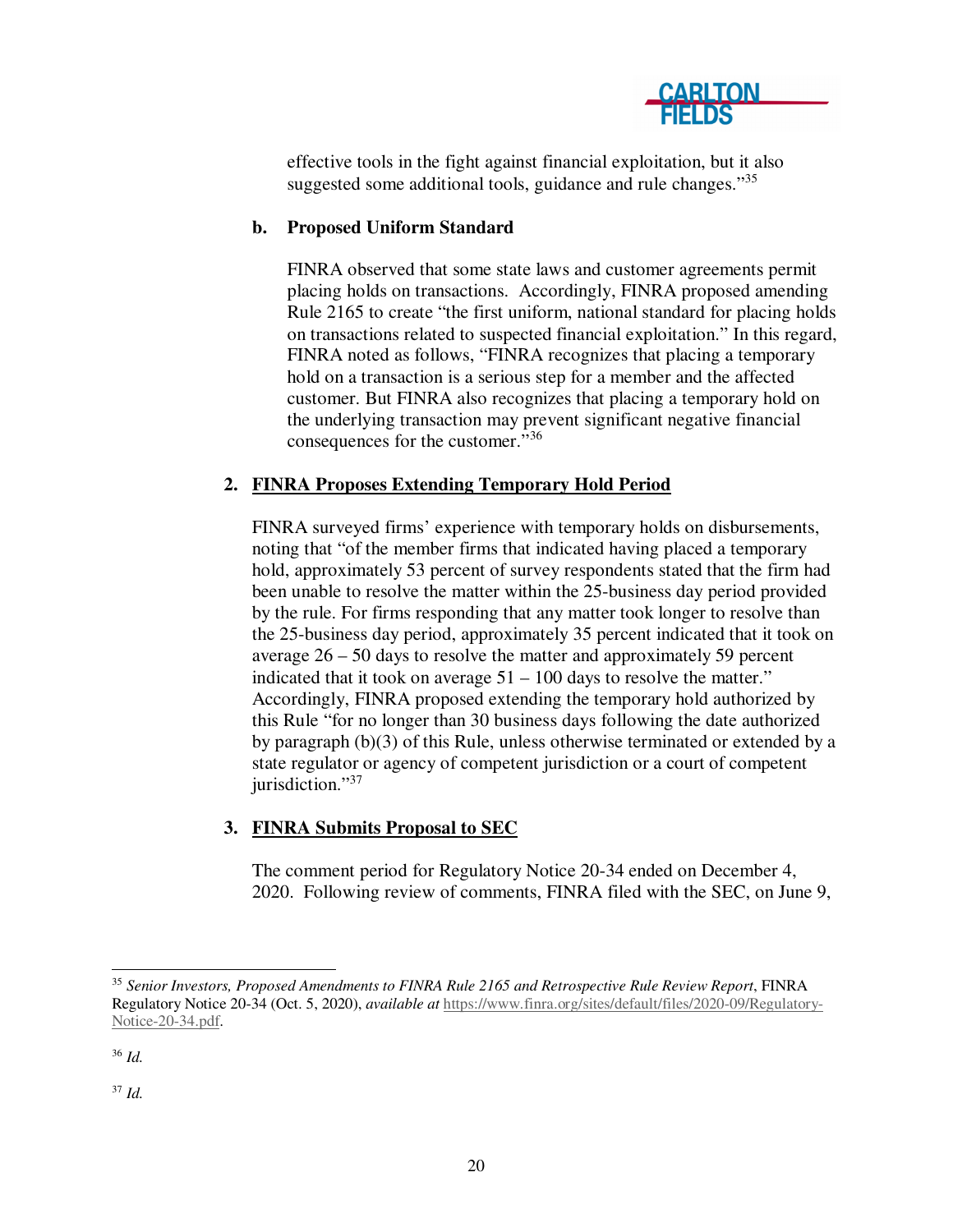

2021, a proposal to amend FINRA Rule  $2165<sup>38</sup>$  The proposal would amend Rule 2165 to:

- permit member firms to place *a temporary hold on a securities transaction*, subject to the same terms and restrictions applicable to a temporary hold on disbursements of funds or securities (disbursements), *where there is a reasonable belief of financial exploitation* of a "specified adult" as defined in the rule;
- permit member firms to *extend a temporary hold, whether on a disbursement or a transaction, for an additional 30 business days* if the member firm has reported the matter to a state regulator or agency or a court of competent jurisdiction; and
- require member firms to *retain records of the reason and support for any extension of any temporary hold,* including information regarding any communications with, or by, a state regulator or agency of competent jurisdiction or a court of competent jurisdiction.

## **4. SEC Solicits Comments**

On September 22, 2021, the SEC published an order to solicit comments on the proposed rule change and to institute proceedings to determine whether to approve or disapprove the proposed rule change. $39$  The comment period ended on October 13, 2021. As of the date of this outline, the SEC had not taken action to approve or disapprove FINRA's proposed changes to Rule 2165.

### **C. FINRA Rule 4512(a)(1)(F) – Trusted Contact Person**

### **1**. **Current Rule**

Effective February 5, 2018, FINRA Rule 4512 requires firms *to make reasonable efforts to obtain* the name of and contact information for a trusted contact person for a customer's account. The Rule applies upon the opening of a non-institutional customer's account or when updating account information

 <sup>38</sup> *See* Exchange Act Release No. 92225 (Jun. 22, 2021), 86 Fed. Reg. 34084 (Jun. 28, 2021) (File No. SR-FINRA-2021-016).

<sup>39</sup> *Self-Regulatory Organizations; Financial Industry Regulatory Authority, Inc.; Order Instituting Proceedings to Determine Whether to Approve or Disapprove the Proposed Rule Change to Amend Rule 2165 (Financial Exploitation of Specified Adults),* Exchange Act Release No. 93103 (Sept. 22, 2021), *available at* https://www.sec.gov/rules/sro/finra/2021/34-93103.pdf.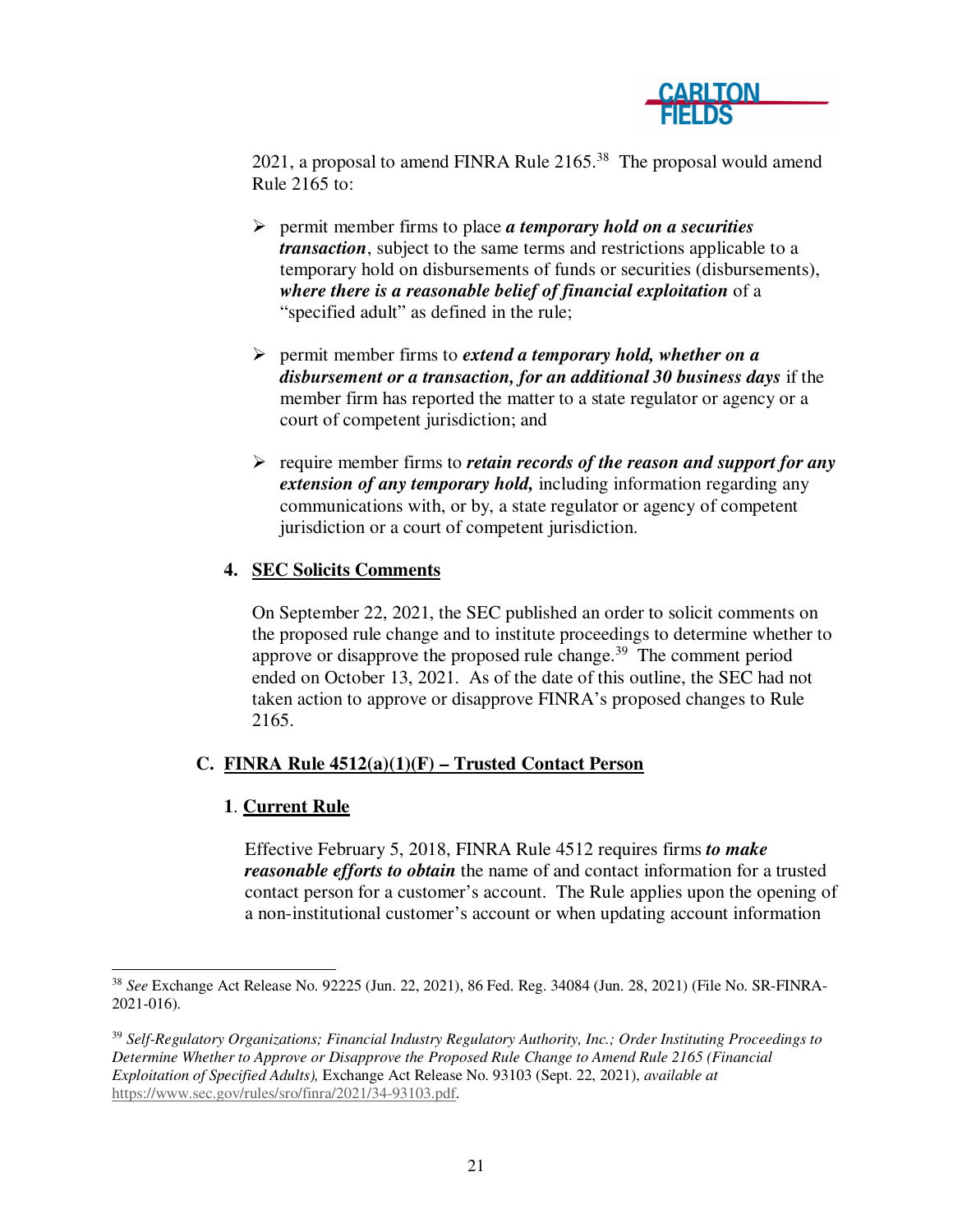

for a non-institutional account in existence prior to the effective date of the amendments.

# **2. Reasonable Efforts to Obtain**

The Rule does not prohibit firms from opening and maintaining an account if a customer does not identify a trusted contact person as long as the member makes *reasonable efforts to obtain* the information. In this regard, FINRA notes as follows:

"The trusted contact person is intended to be a resource for the member in administering the customer's account, protecting assets and responding to possible financial exploitation. A member may use its discretion in relying on any information provided by the trusted contact person. A member may elect to notify an individual that he or she was named as a trusted contact person; however, the rule does not require such notification."<sup>40</sup>

## **3. Regulators Urge Investors to Establish a Trusted Contact Person**

FINRA, the North American Securities Administrators Association (NASAA), and the SEC's Office of Investor Education issued a joint press release on September 28, 2021, announcing "a new campaign urging investors to provide their financial firms with a trusted contact."<sup>41</sup> The press release notes that,

"financial firms may reach out to trusted contacts only in limited circumstances, underscoring that a trusted contact:

- Cannot make trades in the investor's account;
- Cannot make decisions about the investor's account; and
- Does not become a power of attorney, legal guardian, trustee or executor by virtue of being identified as a trusted contact."<sup>42</sup>

 <sup>40</sup> *SEC Adopts Rules Relating to Financial Exploitation of Seniors*, FINRA Regulatory Notice 17-11 (March 2017), *available at https://www.finra.org/sites/default/files/Regulatory-Notice-17-11.pdf.* 

<sup>&</sup>lt;sup>41</sup> Press Release, FINRA, NASAA and SEC OIEA Urge Investors to Establish a Trusted Contact to Increase Investor Protection (Sept 28, 2021), *available at* https://www.finra.org/media-center/newsreleases/2021/finra-nasaaand-sec-oiea-urge-investors-establish-trusted-contact.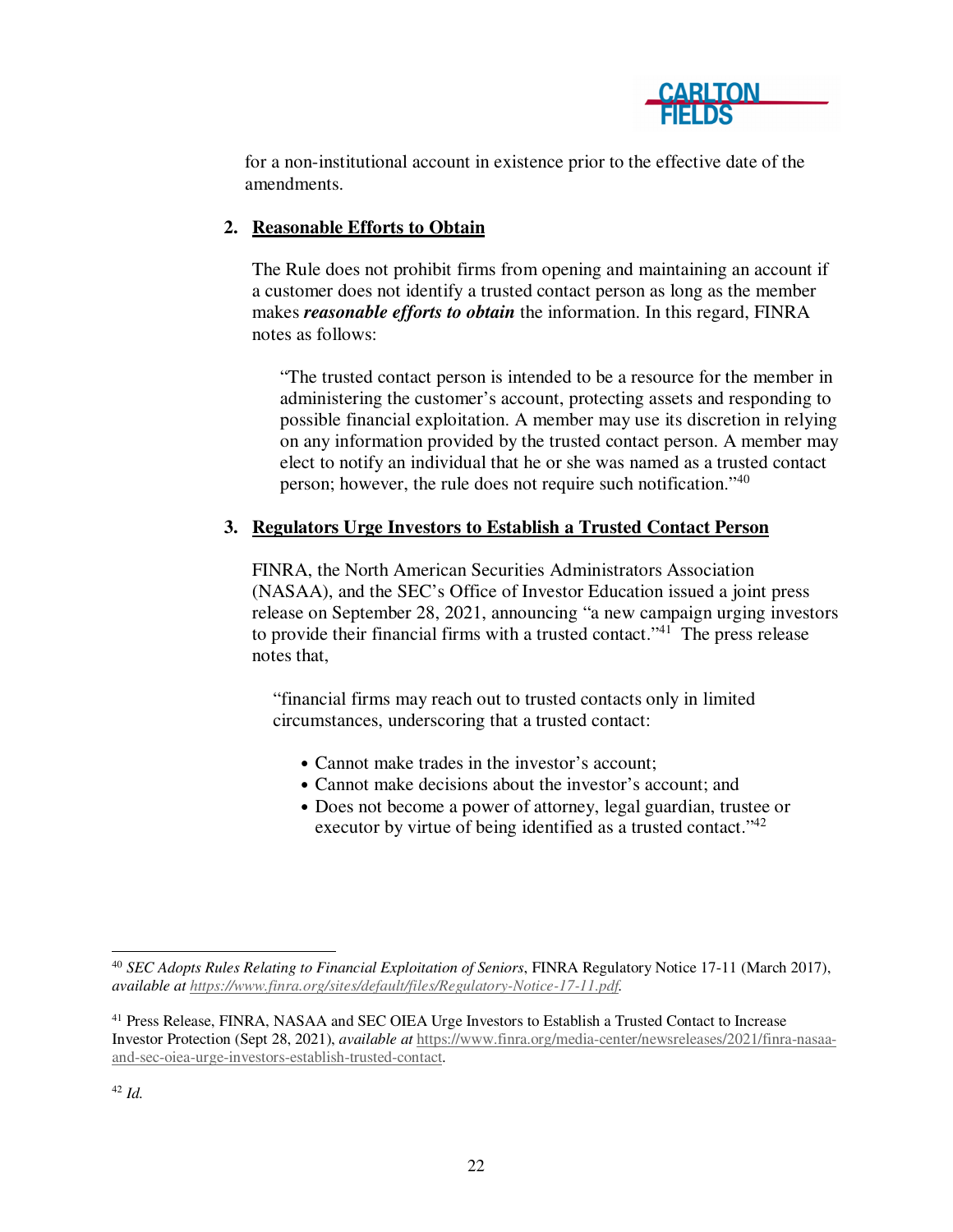

# **D. FINRA Enforcement Precedent**

While FINRA has brought numerous enforcement actions involving exploitation of seniors and vulnerable adults,<sup>43</sup> as of the date of this outline, there is only one trusted contact person case and no temporary hold on disbursements cases reported on FINRA's website, as summarized below.

| <b>Case Name</b> | Date of FINRA<br><b>AWC</b> or Decision | <b>FINRA Disciplinary Sanction</b>                                                                              |
|------------------|-----------------------------------------|-----------------------------------------------------------------------------------------------------------------|
| Danielle Matson  | June 23, 2021                           | 21-calendar day suspension from<br>associating with any FINRA<br>member in all capacities and a<br>\$2,500 fine |

**1. Danielle Matson** (June 23, 2021). The AWC alleges that, between August 2017 and April 2019, "on 16 occasions when updating a customer account profile, [Matson, a registered representative of RBC] falsely entered 'Less than \$50,000' for the customer's liabilities and on 16 other occasions, she falsely entered 'None or none available' for the customer's trusted contact. These 32 entries were false, in that they did not represent the customers' liabilities or trusted contacts, and each of the entries became part of the customers' account record in the firm's books and records. No customer losses resulted from these entries." FINRA concluded that "[Matson] caused RBC to make and maintain inaccurate books and records in violation of §17(a) of the Exchange Act and Rule 17a-3 thereunder. In doing so, [Matson] violated FINRA Rules 4511 and 2010." Without admitting or denying the findings, Ms. Matson consented to a 21-calendar day suspension and a fine of  $$2,500.<sup>44</sup>$ 

*athttps://www.finra.org/sites/default/files/fda\_documents/2019063728601%20Danielle%20Matson%20CRD%2041*

 <sup>43</sup> *See, e.g., In the Matter of Department of Enforcement v. Austin Wayne Morton*, NAC Decision (Case No. 2016052347901) (May 15, 2019) (case dismissed; FINRA staff did not prove by a preponderance of evidence that a registered representative engaged in conversion; cites FINRA Rule 2165 and 4512 in footnote 56). *In the Matter of Department of Enforcement v. Joseph. R. Butler*, NAC Decision (Case No. 201203295010) (Sept. 25, 2015) (registered representative converted customer funds and submitted a false annuity beneficiary change request).

<sup>44</sup> FINRA AWC (Case No. 2019063728601), *available* 

*<sup>40827%20</sup>AWC%20va%20%282021-1627086001219%29.pdf.* This matter relates to trusted contact person information, however, the AWC alleges a violation of FINRA's general books and records requirements (Rule 4511) and not Rule 4512.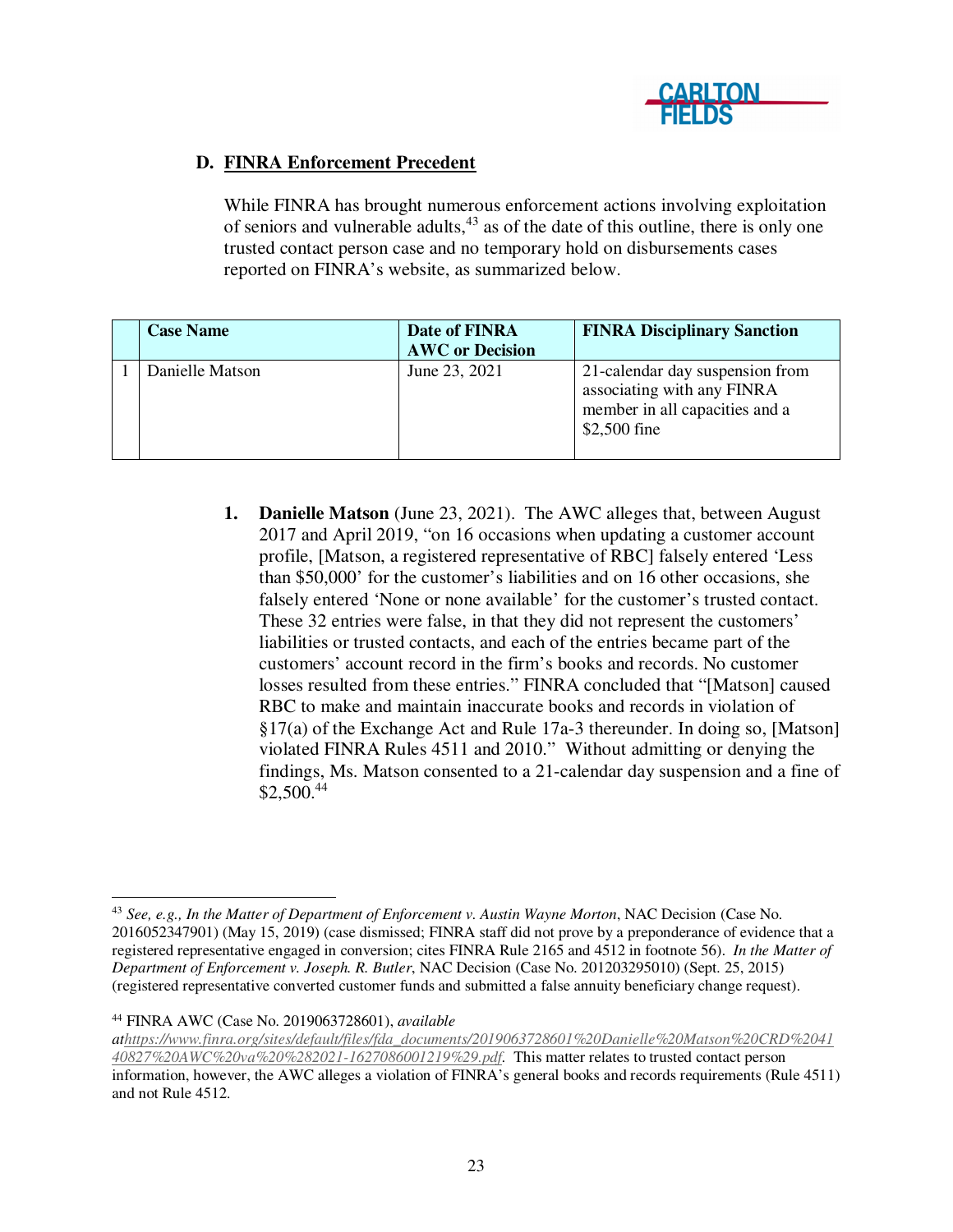

### **E. Proposed Amendment to FINRA Rule 2231 (Customer Account Statements)**

#### **1. SEC Proposal to Amend FINRA Rule 2231**

On September 30, 2021, the SEC issued a notice of filing a proposed rule change to amend FINRA Rule 2231 (Customer Account Statements).<sup>45</sup> Among other proposed changes, FINRA proposed adding new supplementary materials pertaining to the transmission of customer account statements to other persons or entities and the use of electronic media to satisfy delivery obligations.

#### **2. Rationale for Proposed Account Statement Change**

The SEC release proposing the change explained the history behind the change, which began in 2009, and the senior investor concern, as follows:

"*To address concerns regarding potential fraud, especially with senior investors*, where a third party receives the account statements in lieu of such customer, FINRA had also proposed clarifying that firms would have to continue to deliver account statements to customers, either in paper format or electronically, even when directed by the customer, in writing, to send statements to a third party. FINRA made this clarification in an effort to remain consistent with any SEC release, interpretation, "no-action" position or exemption issued by the SEC or its staff in the context of [Exchange Act] Rule 10b-10 (Confirmation of transactions) that have established the policy that customers should continue to receive periodic account statements when not receiving immediate trade confirmations under [Exchange Act] Rule 10b-10. Further comments were received in response to the Amended Rule Filing. Commenters objected to the proposed requirement to deliver account statements to customers even when directed by customers, in writing, to send the statements to third parties. Some commenters believed that members should not be required to continue delivering account statements to customers, particularly where there was a power of attorney ("POA") or incapacity. FINRA withdrew the filing to further consider the comments."<sup>46</sup>

Comments were due by October 21, 2021.

 <sup>45</sup> *Self-Regulatory Organizations; Financial Industry Regulatory Authority, Inc.; Notice of Filing of a Proposed Rule Change to Amend FINRA Rule 2231 (Customer Account Statements),* Exchange Act Release No. 93215 (Sept. 30, 2021), *available at* https://www.sec.gov/rules/sro/finra/2021/34-93215.pdf.

<sup>46</sup> *Id.* at pp. 6-7 (footnotes omitted).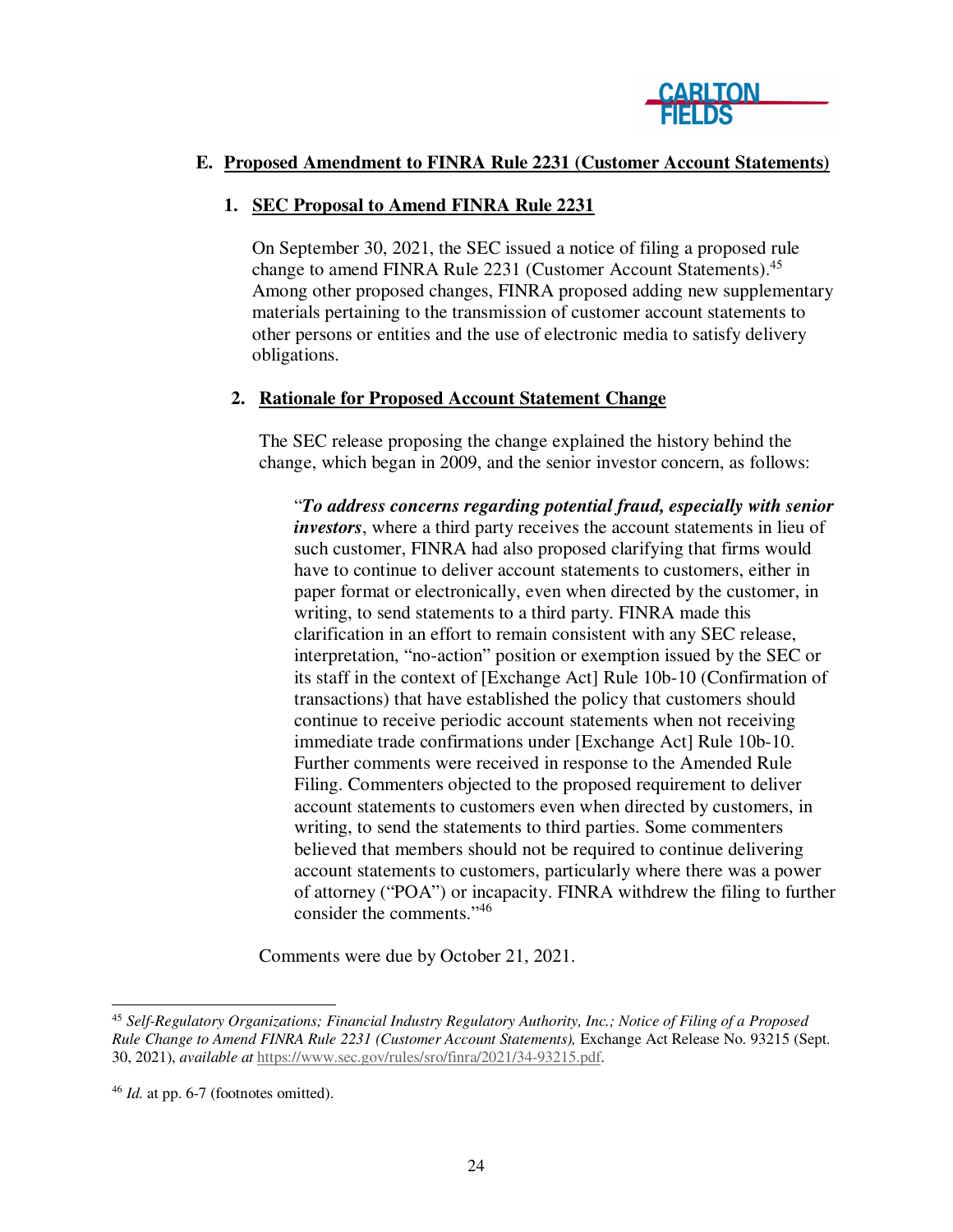

# **V. DIVERSITY, EQUITY, AND INCLUSION IN THE BROKER-DEALER INDUSTRY**

## **A. FINRA Regulatory Notice 21-17<sup>47</sup>**

On April 29, 2021, FINRA issued Regulatory Notice 21-17 seeking comments on "any aspects of [FINRA] rules, operations and administrative processes that may create unintended barriers to greater diversity and inclusion in the broker-dealer industry or that might have unintended disparate impacts on those within the industry."

Regulatory Notice 21-17 lists a number initiatives FINRA has undertaken, including the following:

- "establishing an internal Racial Justice Task Force, whose efforts include identifying opportunities to encourage greater diversity and inclusion within the broker-dealer industry, with the goal of better engaging traditionally underinvested communities and representing the needs of all investors;
- $\triangleright$  hosting an Annual Diversity Summit since 2013, where FINRA provides a forum for diversity practitioners and business leaders in the broker-dealer industry to share ideas and effective practices to promote inclusion in the workplace;
- $\triangleright$  creating diversity-focused programming at the FINRA Annual Conference since 2010, where FINRA's CEO hosts top keynote speakers and industry panelists to discuss perspectives and insights on the importance of ensuring that diversity and inclusion remain a key commitment within firms in the broker-dealer industry;
- $\triangleright$  developing the Securities Industry Essentials (SIE) Exam to expand who is eligible to take a qualification examination and to enable prospective broker-dealer industry professionals to demonstrate to potential employers a basic level of securities industry knowledge prior to a job application, including concepts fundamental to working in the industry (*e.g.*, types of products and their risks); the structure of the securities industry markets, regulatory agencies and their functions; and prohibited practices. Individuals taking the SIE do not need to be associated with a FINRA member firm and a passing result on the SIE is valid for four years. This

 <sup>47</sup> *Diversity and Inclusion: FINRA Seeks Comment on Supporting Diversity and Inclusion in the Broker-Dealer Industry*, FINRA Regulatory Notice 21-17 (April 28, 2021), *available at*  https://www.finra.org/sites/default/files/2021-04/Regulatory-Notice-21-17.pdf.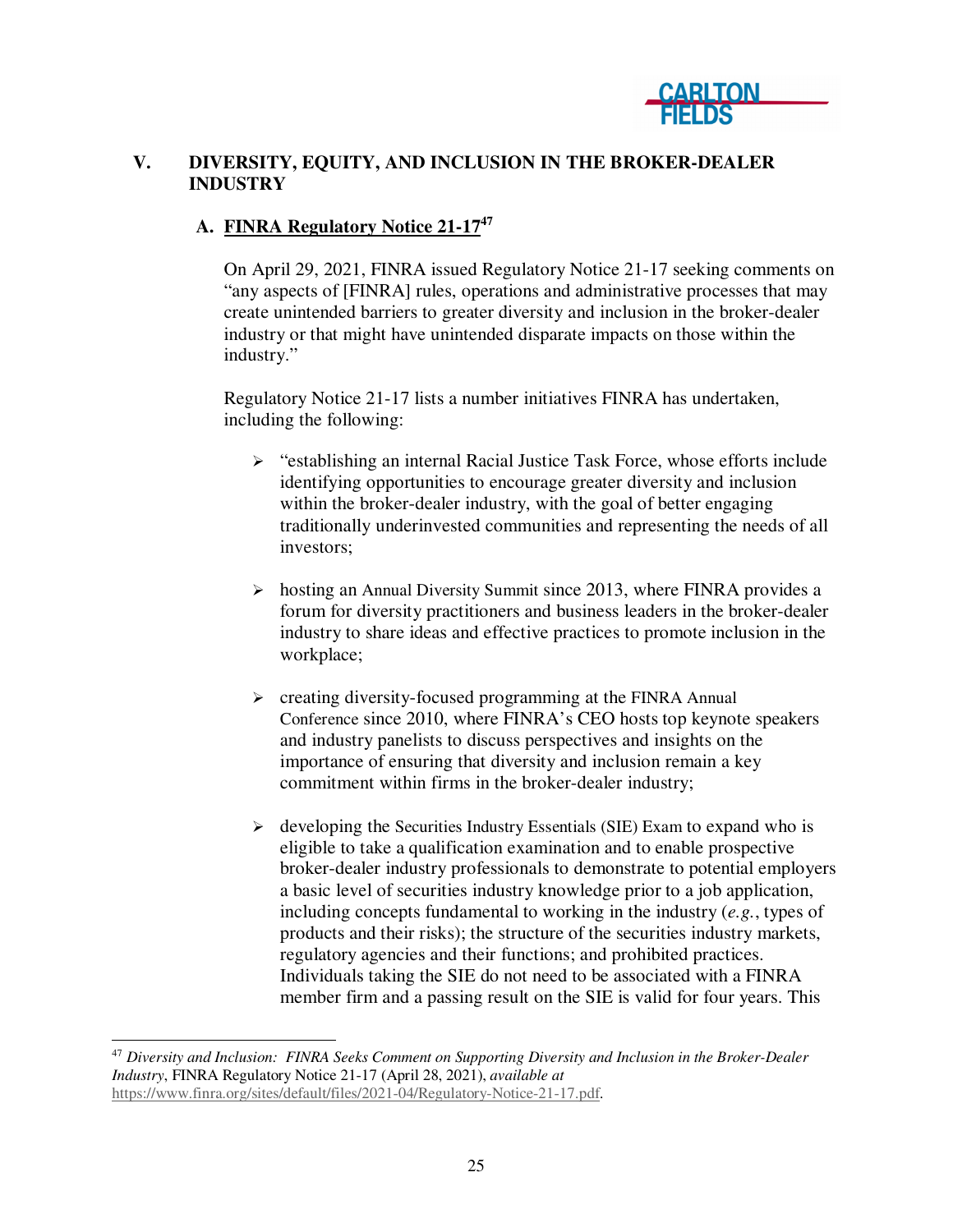

approach allows for more flexibility and career mobility within the brokerdealer industry. In promoting the SIE, FINRA has particularly emphasized outreach to historically Black colleges and universities and other minorityserving and diversity-focused organizations to expand the pool of candidates and registered persons; and

 $\triangleright$  proposing to implement the recommendations of the Securities Industry/Regulatory Council on Continuing Education regarding enhancements to the continuing education program for broker-dealer industry professionals. These enhancements include enabling individuals who terminate their registrations to maintain their qualification by completing continuing education, in order to allow individuals to better manage significant life events, such as professional changes and development (*e.g*., pursuing educational goals, a career change to a role in the firm that is not part of the broker-dealer, working overseas for an extended period due to a career change or an attempt at a different career path) or personal life events (*e.g.*, birth or adoption of a child, unexpected loss in the family or relocation due to family needs).<sup>"48</sup>

FINRA sought comment on five questions. The comment period ended on June 28, 2021, and FINRA received 33 comment letters.

## **VI. BROKER-DEALER RESPONSIBILITIES WHEN OUTSOURCING TO A THIRD-PARTY SERVICE PROVIDER**

### **A. FINRA Regulatory Notice 21-29**<sup>49</sup>

On August 13, 2021, FINRA issued Regulatory Notice 21-29 (Notice) to remind firms of their supervisory obligations related to outsourcing to third-party vendors. The Notice updates FINRA's guidance on outsourcing in Notice to Members 05-48 (2005) and reiterates applicable regulatory obligations; summarizes recent trends in examination findings, observations and disciplinary actions; and provides questions member firms may consider when evaluating their systems, procedures and controls relating to vendor management.

The Notice outlines regulatory obligations, examination findings for several years, related disciplinary actions in which firms did not supervise vendors, and questions for consideration. An appendix to the Notice links to helpful FINRA

 <sup>48</sup> *Id.* (footnotes omitted).

<sup>49</sup> *Vendor Management and Outsourcing,* FINRA Regulatory Notice 21-29 (Aug. 13, 2021), *available at* https://www.finra.org/sites/default/files/2021-08/Regulatory-Notice-21-29.pdf.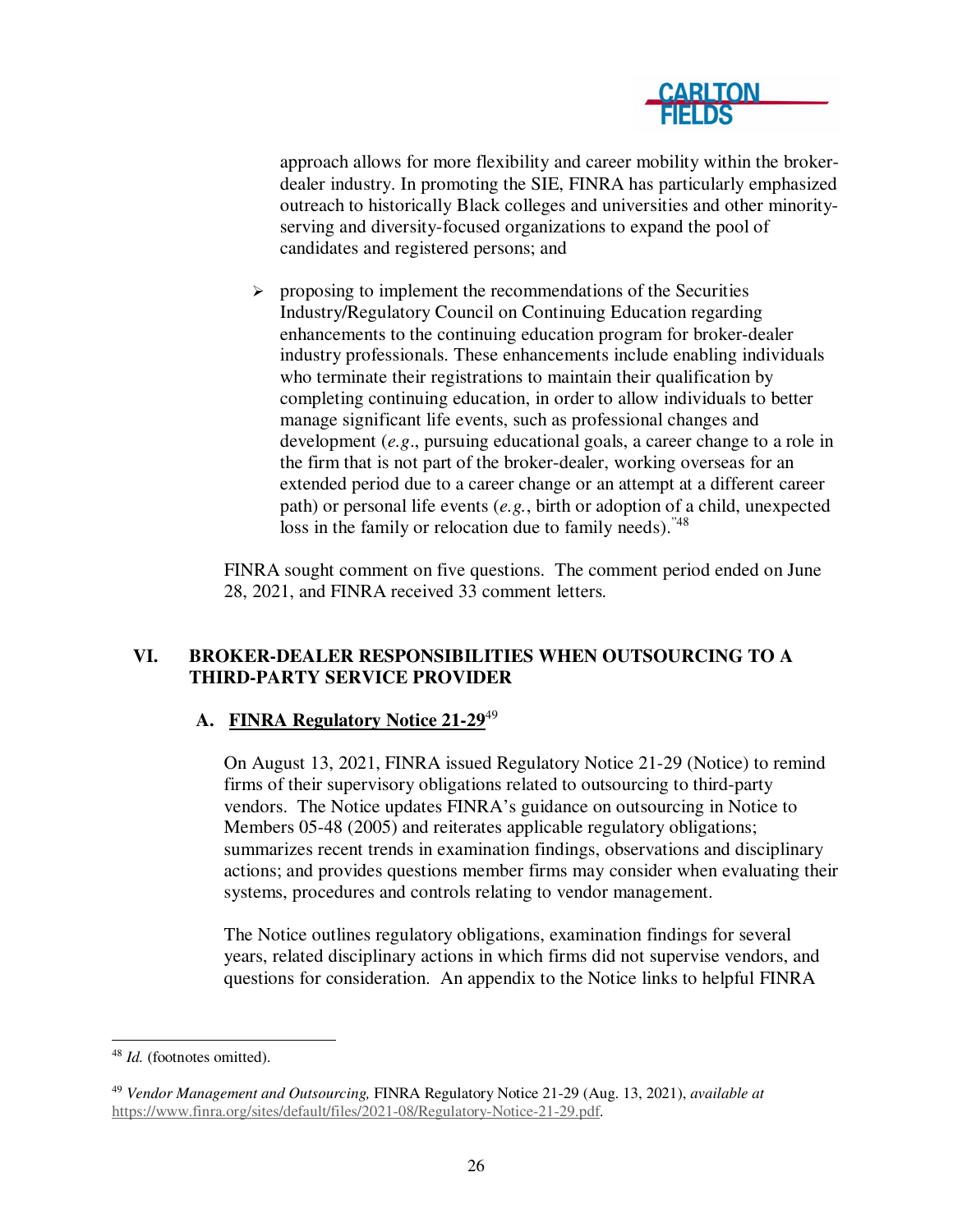

guidance relating to outsourcing, vendor management, and supervisory responsibilities.

The Notice outlines broker-dealer regulatory obligations relating to outsourcing activities to third-party vendors as follows (internal footnotes omitted):

| <b>Category</b>    | <b>Summary of Regulatory Obligations</b>                                                                                                                                                                                                                                                                                                                                                                                                                                                                                                                                                                                             |
|--------------------|--------------------------------------------------------------------------------------------------------------------------------------------------------------------------------------------------------------------------------------------------------------------------------------------------------------------------------------------------------------------------------------------------------------------------------------------------------------------------------------------------------------------------------------------------------------------------------------------------------------------------------------|
| <b>Supervision</b> | FINRA Rule 3110 (Supervision) requires member firms to<br>establish and maintain a system to supervise the activities<br>of their associated persons that is reasonably designed to<br><i>achieve compliance</i> with federal securities laws and<br>regulations, as well as FINRA rules, including maintaining<br>written procedures to supervise the types of business in<br>which it engages and the activities of its associated<br>persons.                                                                                                                                                                                     |
|                    | This supervisory obligation extends to member firms'<br>outsourcing of certain "covered activities"—activities or<br>functions that, if performed directly by a member firm,<br>would be required to be the subject of a supervisory<br>system and WSPs pursuant to FINRA Rule 3110.                                                                                                                                                                                                                                                                                                                                                 |
|                    | <i>Notice</i> 05-48 reminds member firms that "outsourcing an<br>activity or function to  [a Vendor] does not relieve<br>members of their ultimate responsibility for compliance<br>with all applicable federal securities laws and regulations<br>and [FINRA] and MSRB rules regarding the outsourced<br>activity or function." Further, <i>Notice</i> 05-48 states that if a<br>member outsources certain activities, "the member's<br>supervisory system and [WSPs] must include procedures<br>regarding its outsourcing practices to ensure compliance<br>with applicable securities laws and regulations and<br>[FINRA] rules." |
|                    | FINRA expects member firms to develop reasonably<br><i>designed supervisory systems</i> appropriate to their business<br>model and scale of operations that address technology<br>governance-related risks, such as those inherent in firms'<br>change and problem-management practices. Failure to do<br>so can expose firms to operational failures that may<br>compromise their ability to serve their customers or<br>comply with a range of rules and regulations, including<br>FINRA Rules 4370 (Business Continuity Plans and                                                                                                 |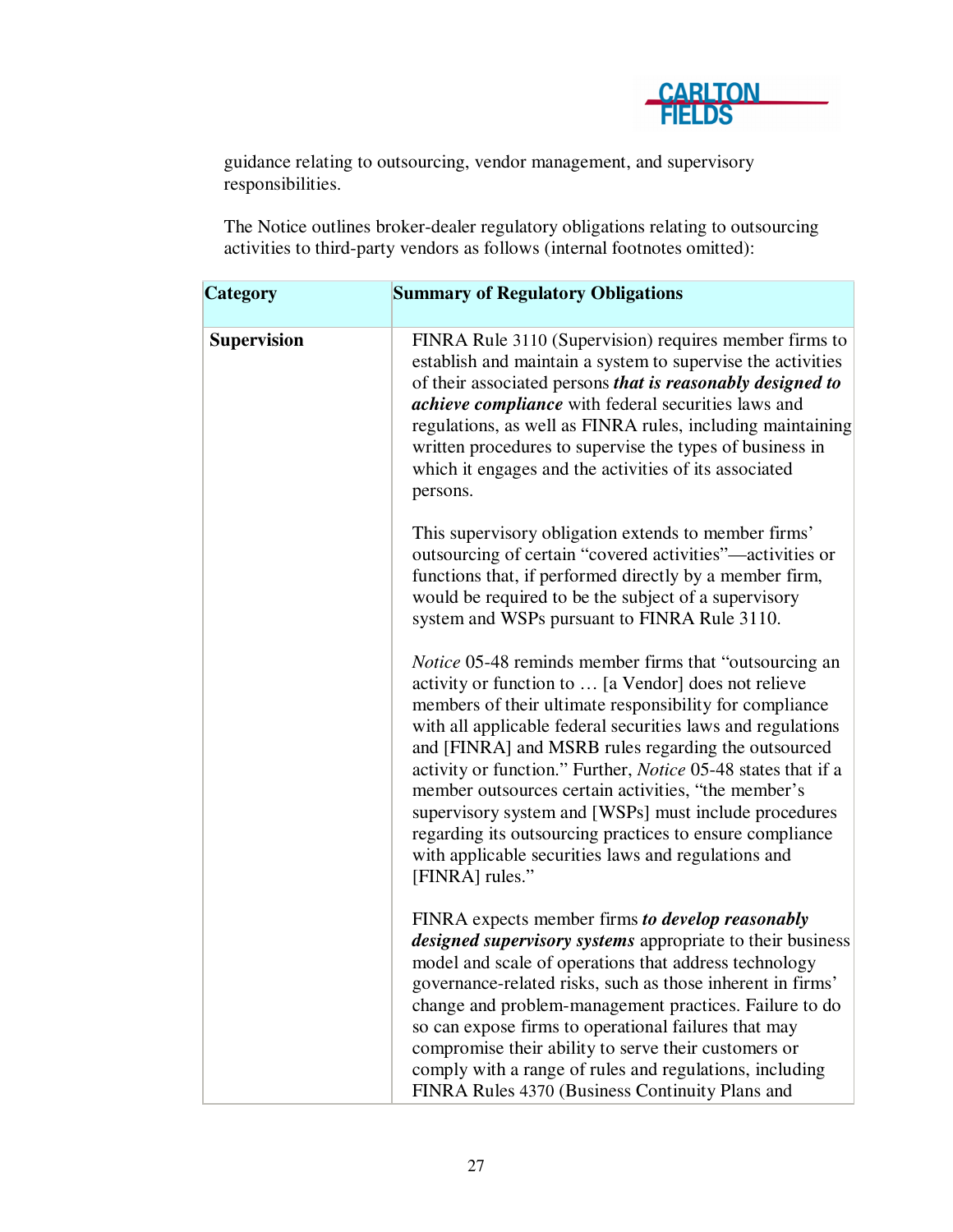

| <b>Category</b>     | <b>Summary of Regulatory Obligations</b>                                                                                                                                                                                                                                                                                                                                                                                                                                                                                                                                                                                                                                                                                     |  |  |
|---------------------|------------------------------------------------------------------------------------------------------------------------------------------------------------------------------------------------------------------------------------------------------------------------------------------------------------------------------------------------------------------------------------------------------------------------------------------------------------------------------------------------------------------------------------------------------------------------------------------------------------------------------------------------------------------------------------------------------------------------------|--|--|
|                     | Emergency Contact Information), 3110 (Supervision)<br>and books and records requirements under 4511 (General<br>Requirements), as well as Exchange Act Rules 17a-3 and<br>$17a-4.$                                                                                                                                                                                                                                                                                                                                                                                                                                                                                                                                           |  |  |
| <b>Registration</b> | <i>Notice</i> 05-48 reminds firms that, "in the absence of<br>specific [FINRA] rules, MSRB rules, or federal securities<br>laws or regulations that contemplate an arrangement<br>between members and other registered broker-dealers with<br>respect to such activities or functions $(e.g.,$ clearing<br>agreements executed pursuant to [FINRA Rule 4311]), any<br>third-party service providers conducting activities or<br>functions that require registration and qualification under<br>[FINRA] rules will generally be considered associated<br>persons of the member and be required to have all<br>necessary registrations and qualifications."                                                                    |  |  |
|                     | Accordingly, firms must review whether Vendors or their<br>personnel meet any registration requirements under<br>FINRA Rule1220 (Registration Categories), as well as<br>whether employees of the member firm are "Covered"<br>Persons" under the Operations Professional registration<br>category pursuant to FINRA Rule $1220(b)(3)$ , due to their<br>supervision of "Covered Functions" executed by a Vendor<br>or because they are authorized or have the discretion<br>materially to commit the member firm's capital in direct<br>furtherance of a Covered Function or to commit the<br>member firm to any material contract or agreement<br>(written or oral) with a Vendor in furtherance of a Covered<br>Function. |  |  |
| Cybersecurity       | SEC Regulation S-P Rule 30 requires broker-dealers to<br>have written policies and procedures that address<br>administrative, technical and physical safeguards for the<br>protection of customer records and information that are<br><i>reasonably designed to:</i> (1) ensure the security and<br>confidentiality of customer records and information; (2)<br>protect against any anticipated threats or hazards to the<br>security or integrity of customer records and information;<br>and (3) protect against unauthorized access to or use of<br>customer records or information that could result in<br>substantial harm or inconvenience to any customer.                                                            |  |  |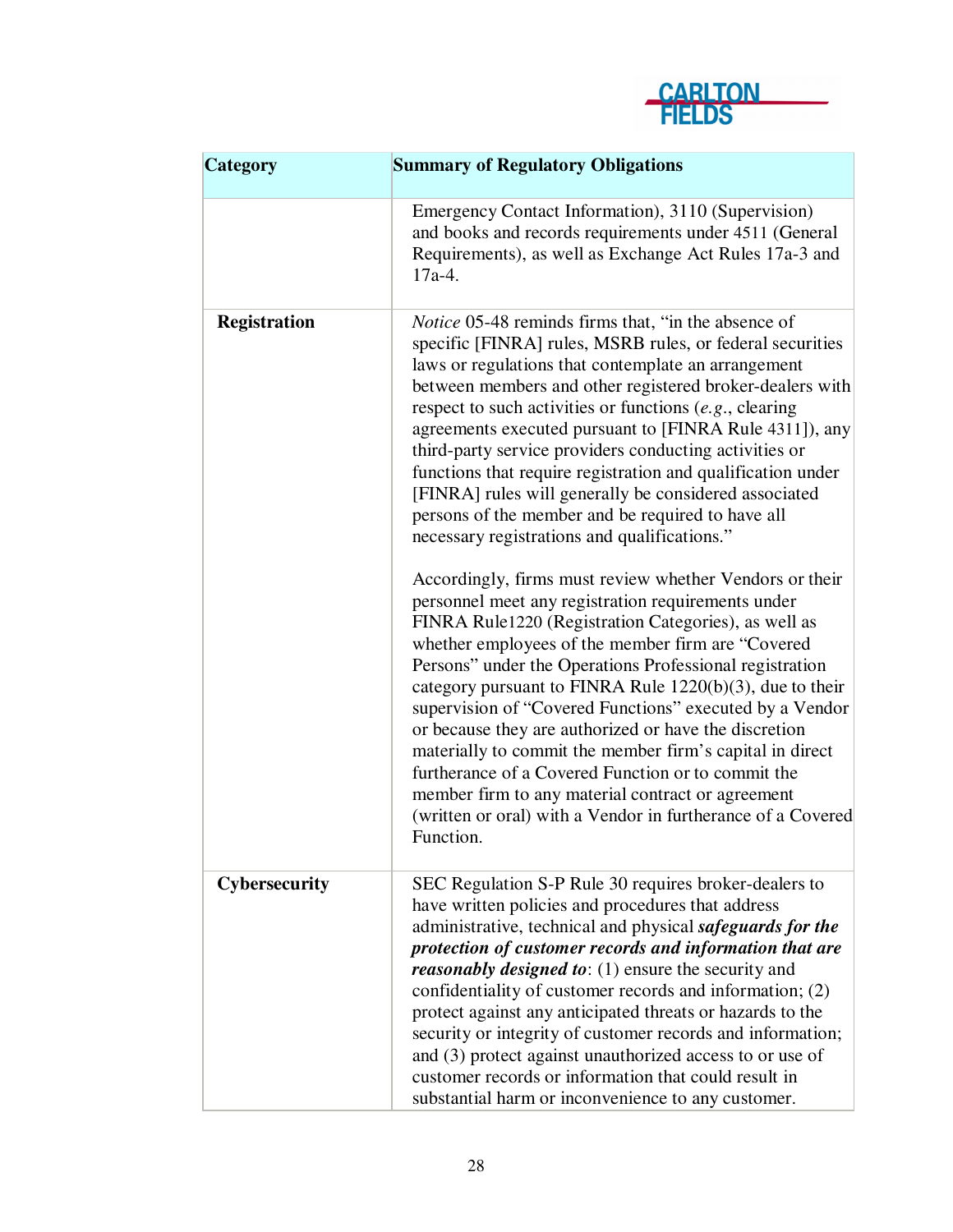

| <b>Category</b>                                     | <b>Summary of Regulatory Obligations</b>                                                                                                                                                                                                                                                                                                                                                                                                                                                                                                                                                                                                                                                                                                                                                |
|-----------------------------------------------------|-----------------------------------------------------------------------------------------------------------------------------------------------------------------------------------------------------------------------------------------------------------------------------------------------------------------------------------------------------------------------------------------------------------------------------------------------------------------------------------------------------------------------------------------------------------------------------------------------------------------------------------------------------------------------------------------------------------------------------------------------------------------------------------------|
|                                                     | FINRA expects member firms to develop reasonably<br>designed cybersecurity programs and controls that are<br>consistent with their risk profile, business model and scale<br>of operations. FINRA reminds member firms to review<br>core principles and effective practices for developing such<br>programs and controls, including Vendor management,<br>from FINRA's Report on Cybersecurity Practices (2015)<br>Report) and the Report on Selected Cybersecurity Practices -<br>2018 (2018 Report), as well as other resources included in<br>the Appendix to this Notice.                                                                                                                                                                                                           |
| <b>Business Continuity</b><br><b>Planning (BCP)</b> | FINRA Rule 4370 (Business Continuity Plans and<br>Emergency Contact Information) requires member firms<br>to create and maintain a written BCP with <i>procedures that</i><br>are reasonably designed to enable member firms to meet<br>their existing obligations to customers, counterparties and<br>other broker-dealers during an emergency or significant<br>business disruption. The elements of each member firm's<br>BCP—including their use of Vendors—can be "flexible"<br>and may be tailored to the size and needs of a member<br>[firm]," provided that minimum enumerated elements are<br>addressed. As a reminder, member firms must review and<br>update their BCPs, if necessary, in light of changes to<br>member firms' operations, structure, business or location. |

If a broker-dealer is considering outsourcing activities to a third-party vendor, FINRA suggests evaluating a list questions in the context of a risk-based approach to vendor management. The Notice identifies four phases of a firm's outsourcing activities, as follows:

- $\triangleright$  "deciding to outsource an activity or function,
- $\triangleright$  conducting due diligence on prospective Vendors,
- onboarding Vendors, and
- $\triangleright$  overseeing or supervising outsourced activities or functions."<sup>50</sup>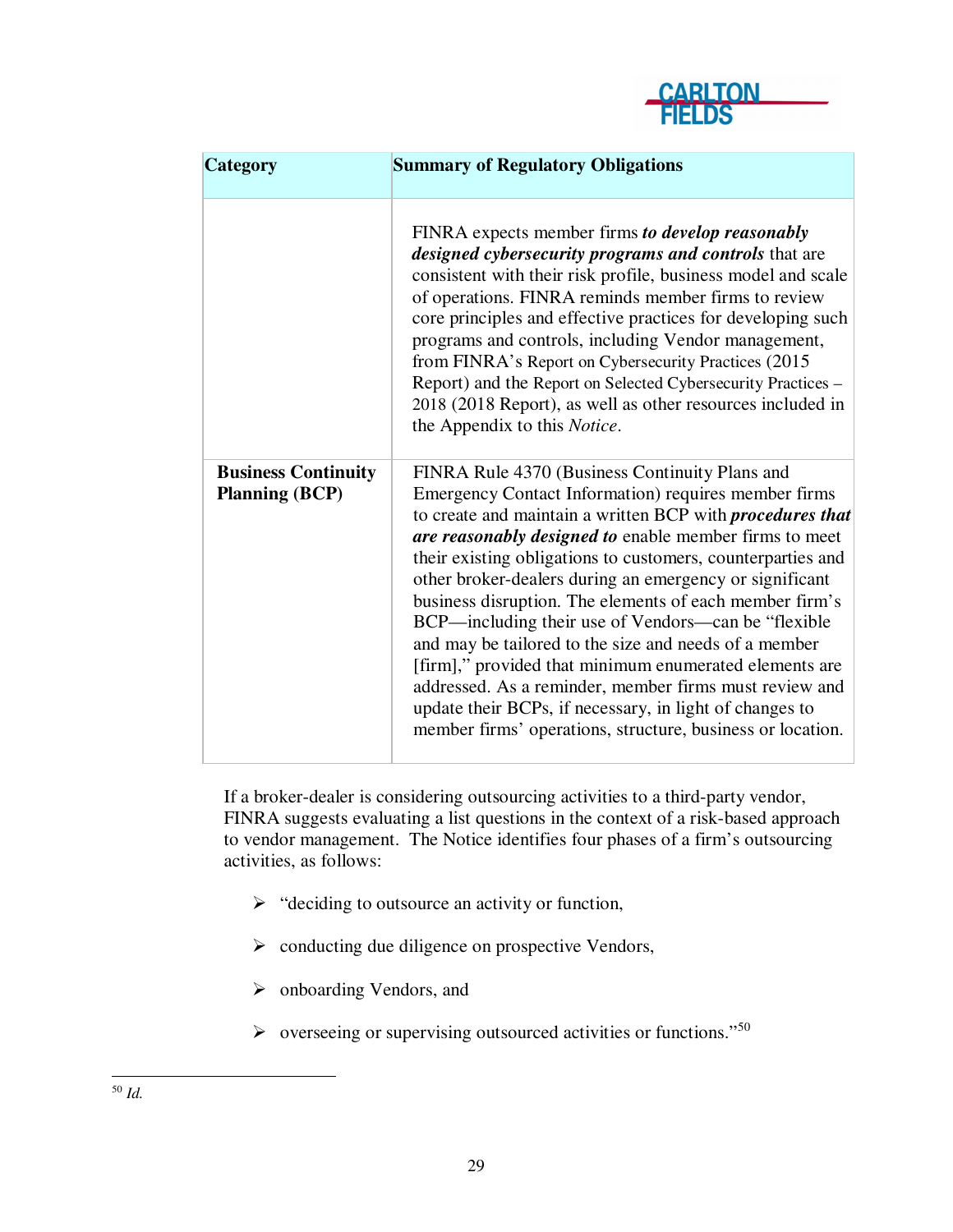

The questions set forth in the Notice fall into the following categories: decision to outsource, due diligence, conflicts of interest, and cybersecurity. FINRA notes as follows: "Factors firms may take into consideration include, but are not limited to:

- $\triangleright$  Will the Vendor be handling sensitive firm or customer non-public information?
- $\triangleright$  What would be the extent of the potential damage if there is a security breach (*e.g.,* number of customers or prospective customers impacted)?
- $\triangleright$  Is the Vendor performing a business-critical role or fulfilling a regulatory requirement for the firm?
- $\triangleright$  What is the reputation and history of the Vendor, including the representations made and information shared on how the Vendor will secure the firm's information?"

# **VII. DIGITAL ASSETS**

# **A. FINRA Regulatory Notice 21-25**<sup>51</sup>

### **1. Digital Asset Defined**

FINRA defines the term "digital asset" as follows:

"cryptocurrencies and other virtual coins and tokens (including virtual coins and tokens offered in an initial coin offering (ICO) or pre-ICO), and any other asset that consists of, or is represented by, records in a blockchain or distributed ledger (including any securities, commodities, software, contracts, accounts, rights, intangible property, personal property, real estate or other assets that are "tokenized," "virtualized" or otherwise represented by records in a blockchain or distributed ledger)."<sup>52</sup>

# **2. Types of Digital Activities of Interest to FINRA**

To the extent a firm is engaged in one or more of the following activities, FINRA has advised that the firm should contact its risk monitoring analyst:

 <sup>51</sup> *FINRA Continues to Encourage Firms to Notify FINRA if They Engage in Activities Related to Digital Assets,* FINRA Regulatory Notice 21-25 (July 8, 2021), *available at* https://www.finra.org/sites/default/files/2021- 07/Regulatory-Notice-21-25.pdf.

<sup>52</sup> *Id.* at n. 2.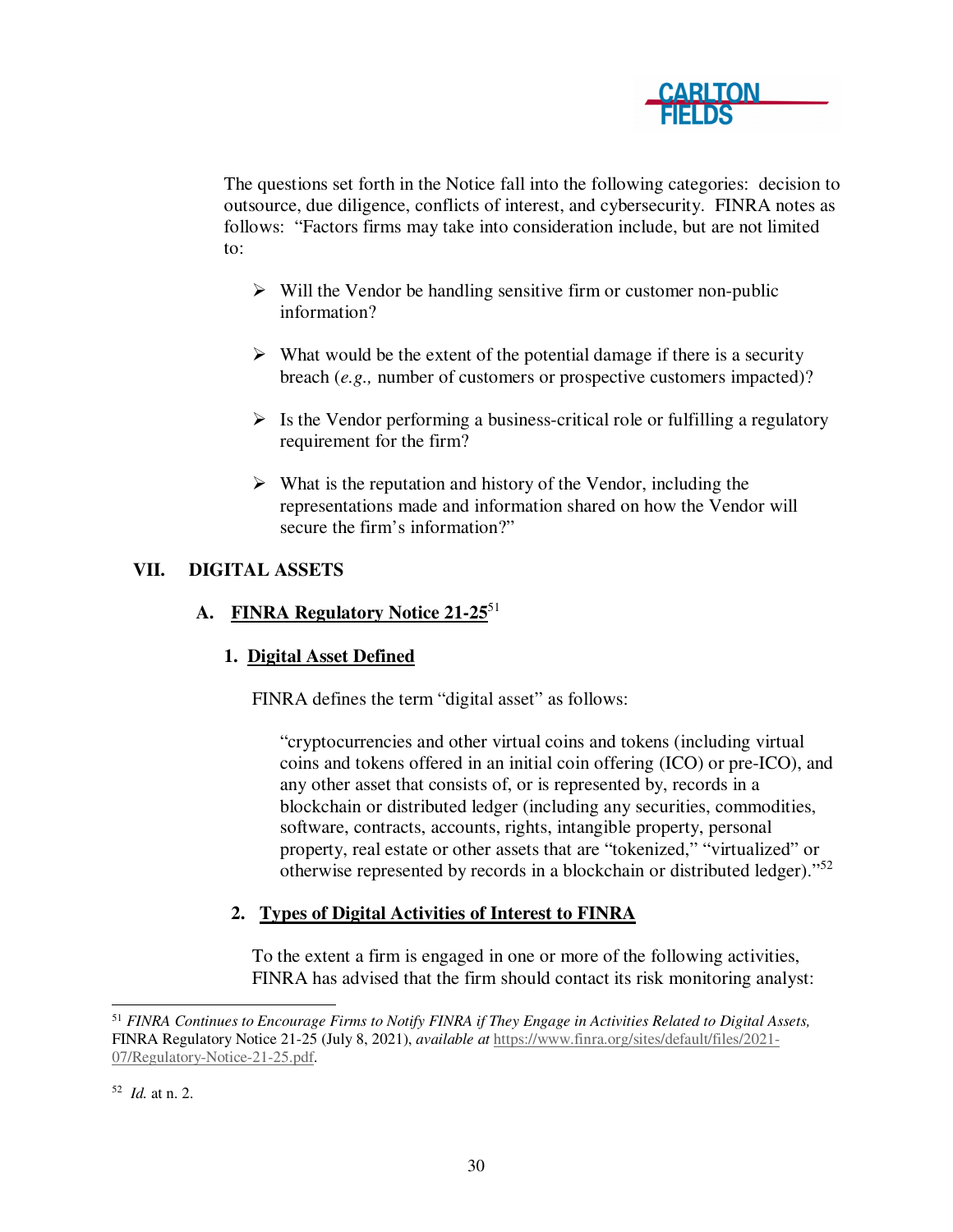

- purchases, sales or executions of transactions in digital assets;
- purchases, sales or executions of transactions in a pooled fund investing in digital assets;
- creation of, management of, or provision of advisory services for, a pooled fund related to digital assets;
- purchases, sales or executions of transactions in derivatives (*e.g.*, futures, options) tied to digital assets;
- participation in an initial or secondary offering of digital assets (*e.g.*, ICO, pre-ICO);
- creation or management of a platform for the secondary trading of digital assets;
- custody or similar arrangement of digital assets;
- acceptance of cryptocurrencies (*e.g.*, bitcoin) from customers;
- mining of cryptocurrencies;
- recommend, solicit or accept orders in cryptocurrencies and other virtual coins and tokens;
- display indications of interest or quotations in cryptocurrencies and other virtual coins and tokens;
- provide or facilitate clearance and settlement services for cryptocurrencies and other virtual coins and tokens; or
- recording cryptocurrencies and other virtual coins and tokens using distributed ledger technology or any other use of blockchain technology."<sup>53</sup>

# **3. Notify Risk Monitoring Analyst (FKA Regulatory Coordinator)**

Digital asset activities continue to grow. For four years in a row FINRA has issued Regulatory Notices to encourage firms "to keep their *risk monitoring analyst informed* if the *firm, or its associated persons* or affiliates, engaged, or intended to engage, in activities related to digital assets, including digital assets that are non-securities."<sup>54</sup> Depending on the size of the firm, gathering and reporting digital asset activity of each associated person and affiliate can be a monumental undertaking, particularly when FINRA's digital asset notices do not explain why FINRA is seeking this information, what FINRA will do with the information, or what FINRA will do if a firm does not report the information. While not expressed in the notices, possible reasons FINRA seeks digital asset information may include:

 <sup>53</sup> *Id.* 

<sup>54</sup> *Id*.; *see also* FINRA Regulatory Notices 18-20, 19-24, and 20-23.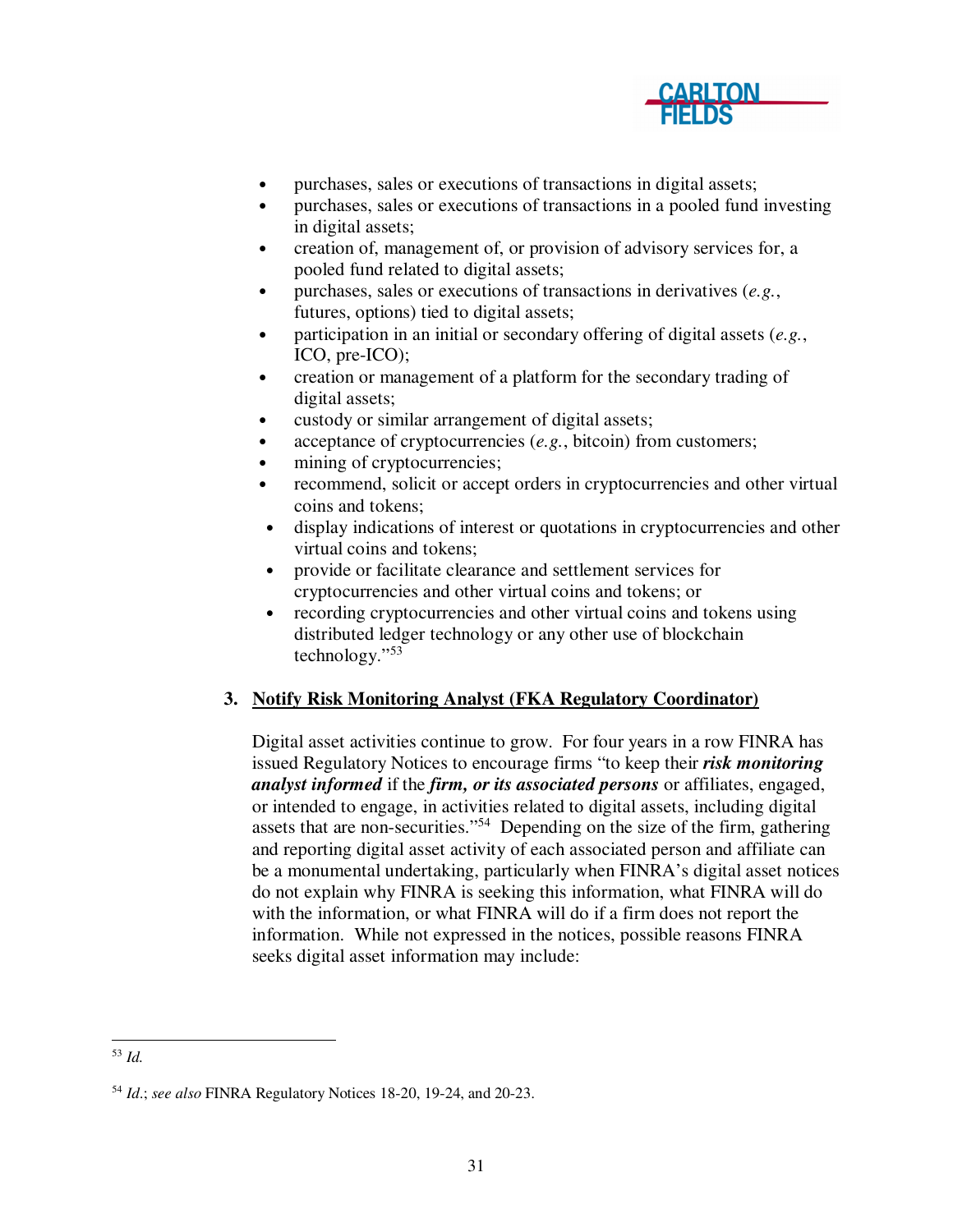

- $\triangleright$  digital asset information provides FINRA with an opportunity to confirm whether a firm's digital asset activity is an approved activity of the firm and/or represents a material change in the firm's approved business operations, and
- $\triangleright$  digital asset information provides a means for FINRA to monitor firms' activity, including whether digital asset activity raises securities status issues.

FINRA's digital asset Regulatory Notices raise, but do not answer, some very basic questions. For example:

- $\triangleright$  what is FINRA's goal in collecting this information?
- $\triangleright$  what regulatory purpose is served by contacting a firm's risk monitoring analyst to report digital asset information?
- $\triangleright$  what action does FINRA expect risk monitoring analysts to take upon receipt of this information?

#### **VIII. COMMUNICATIONS WITH THE PUBLIC**

This Sections of this outline address developments relating to FINRA's communications with the public rules. Keeping with the theme of this outline, FINRA's communication with the public rules for the most part do not explicitly use variants of the term "reasonable," however, the words that are used – "fair and balanced" – implicitly connote reasonableness.

#### **A. Use of Hyperlinks in Electronic Communications**

#### **1. Background**

FINRA Rule  $2210(d)(1)(B)$  states as follows:

"No member may make any false, exaggerated, unwarranted, promissory or misleading statement or claim in any communication. No member may publish, circulate or distribute any communication that the member knows or has reason to know contains any untrue statement of a material fact or is otherwise false or misleading."

### **2. New FINRA Guidance**

On September 30, 2021, FINRA issued new guidance on the use of hyperlinks in a firm's electronic communications, as follows: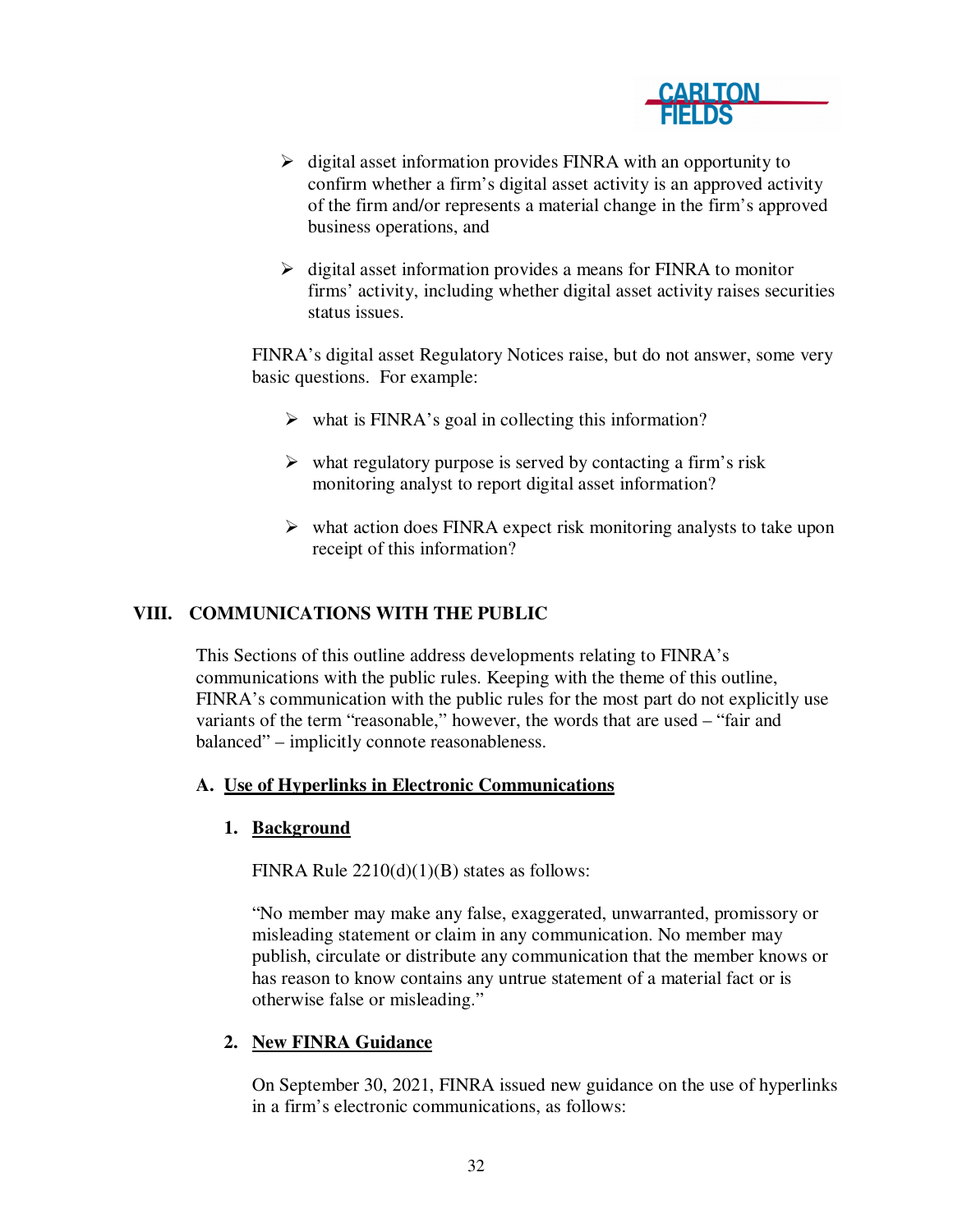

**"D.5.1. Q. Does FINRA Rule 2210(d)(1)(A) permit a firm to include in electronic communications hyperlinks to content that provides additional information related to the communication in a fair and balanced manner?** 

A: Yes. FINRA Rule 2210(d)(1)(A) requires firm communications, among other things, to be fair, balanced, and not to omit any material fact or qualification if the omission would cause the communication to be misleading. Consistent with these standards, *a firm may rely on a hyperlink to provide additional information or explanations so long as the initial electronic communication that includes the link is itself fair and balanced*. For example, a non-misleading electronic communication about opportunities in emerging markets could link to an additional explanation about the basis for a claim in the initial post as well as the risks associated with emerging markets investments. However, a firm may not rely on linked explanations or disclosures to correct a communication that is, on its face false, misleading, exaggerated or promissory. To the extent practicable in the given medium, the link itself, or the text within the communication that introduces the link, should state what will be provided through the link.

Historically, FINRA has interpreted the Communications with the Public Rules to permit hyperlinks to explanations and further information in a variety of situations. For example, FINRA Rule 2210 permits firms to use hyperlinks within banner advertisements to generate interest in a topic and provide more information through hyperlinks, and FINRA has interpreted FINRA Rule 2210 to permit firms to link to required information about testimonials.

This approach is also consistent with the treatment of hyperlinks in the Commission's recently adopted Investment Adviser Marketing rule under the Investment Advisers Act of 1940 [(Advisers Act)]. The Marketing Rule Adopting Release notes that the rule's use of "fair and balanced" is closely aligned with FINRA Rule 2210's general standards, and that investment advisers may use layered disclosure that employ[s] hyperlinks to meet these requirements."<sup>55</sup>

<sup>55</sup> Frequently Asked Questions about Advertising Regulation, FAQ 5.D.1. (Sept. 30, 2021) (footnotes omitted), *available at* https://www.finra.org/rules-guidance/guidance/faqs/advertising-regulation#d5. [Hereinafter,

Advertising FAQs]. Among other topics updated on September 30, 2021, the Advertising Department issued new FAQs pertaining to public appearances, videos posted online, internal rate of return, and online presentations hosted by a third party. *Id.*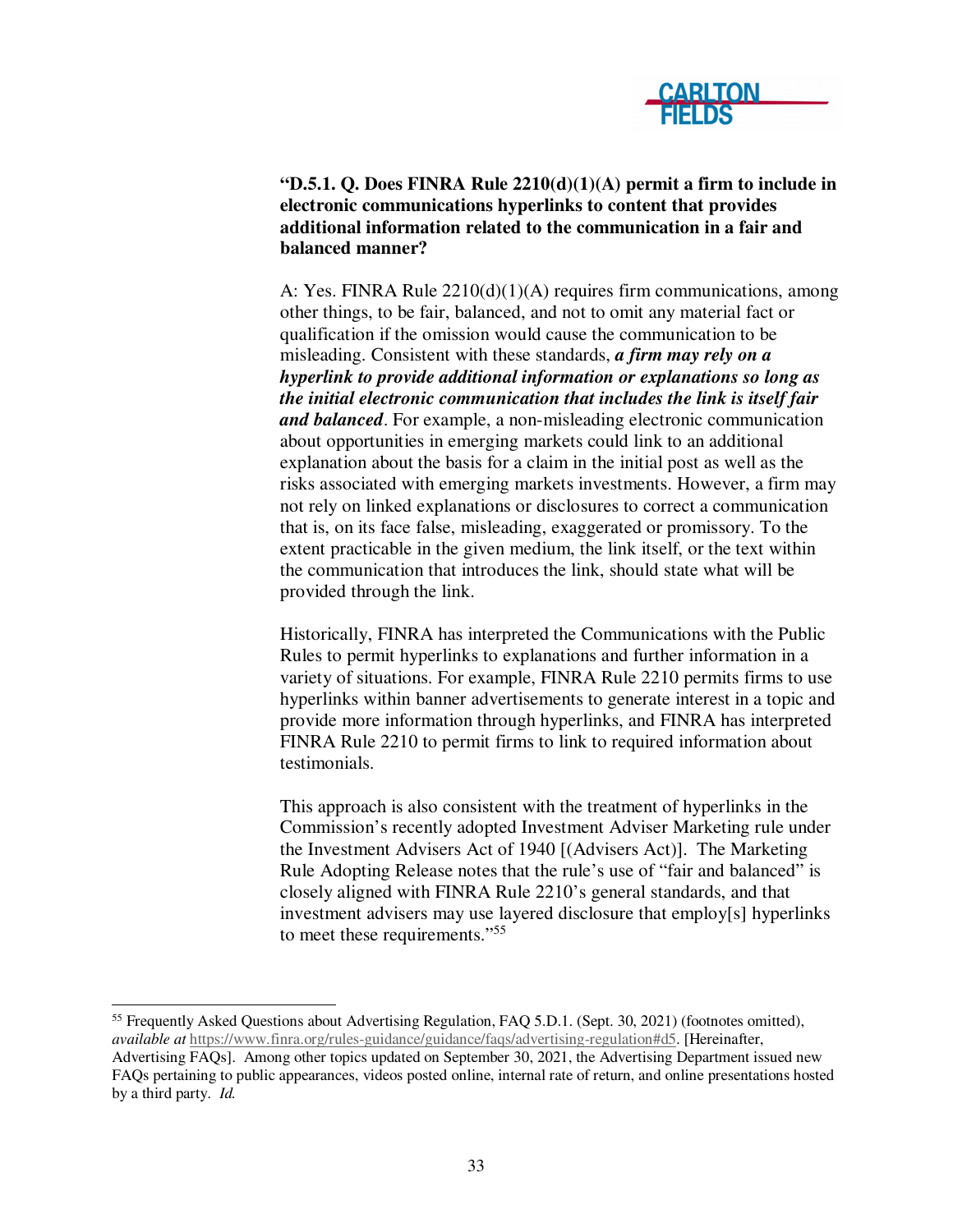

# **3. Source of the Hyperlinked Material**

The new hyperlink FAQ is unclear on the required source of the hyperlinked information. Presumably FAQ D.5.1. relates to linked information supplied by the firm in lieu of including the information in the text of the electronic communication. But if the hyperlink is to information supplied by a third party, the SEC's guidance on "adoption theory" and/or "entanglement theory" could apply.<sup>56</sup>

## **4. Links to Third-Party Information – Adoption and Entanglement**

FINRA addressed the adoption and entanglement theories in a social media FAQ on third-party posts over a decade ago, as follows:

**Q8:** If a customer or other third party posts content on a social media site established by the firm or its personnel, does FINRA consider the thirdparty content to be the firm's communication with the public under Rule 2210?

**A8:** As a general matter, FINRA does not treat posts by customers or other third parties as the firm's communication with the public subject to Rule 2210. Thus, the prior principal approval, content and filing requirements of Rule 2210 do not apply to these posts.

*Under certain circumstances, however, third-party posts may become attributable to the firm.* Whether third-party content is attributable to a firm depends on whether the firm has (1) involved itself in the preparation of the content or (2) explicitly or implicitly endorsed or approved the content.

The SEC has referred to circumstance (1) above as the "*entanglement" theory (i.e., the firm or its personnel is entangled with the preparation of the third-party post) and (2) as the "adoption" theory (i.e., the firm or its personnel has adopted its content).* Although the SEC has employed these theories as a basis for a company's responsibility for third-party information that is *hyperlinked to its Web site*, a similar analysis would apply to third-party posts on a social media site established by the firm or its personnel.

For example, FINRA would consider such a third-party post to be a communication with the public by the firm or its personnel under the entanglement theory if the firm or its personnel paid for or otherwise was

 <sup>56</sup> *See Commission Guidance on the Use of Company Web Sites,* Exchange Act Release No. 58288 (Aug. 1, 2008); *Use of Electronic Media,* Securities Act Release No. 7856 (April 28, 2000).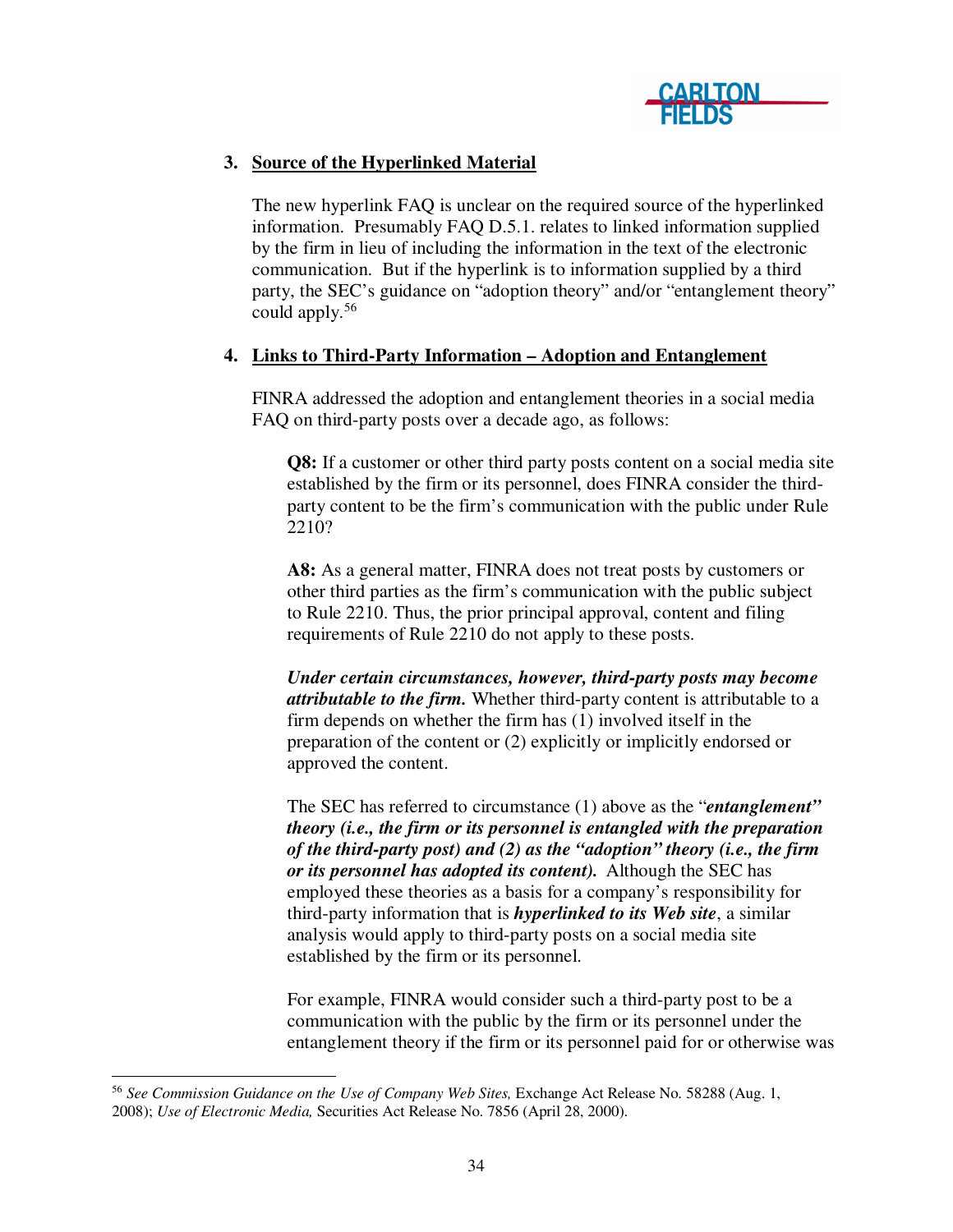

involved with the preparation of the content prior to posting. FINRA also would consider a third-party post to be a communication with the public by the firm or its personnel under the adoption theory if, after the content is posted, the firm or its personnel explicitly or implicitly endorses or approves the post."<sup>57</sup>

### **B. Back-Tested Performance**

#### **1. What is back-tested performance?**

**a.** The SEC enforcement staff has defined back-tested performance as follows:

"'Back-testing' involves the retroactive application of an investment strategy or methodology to a historical set of data. Back-tested performance attempts to indicate how a product constructed with the benefit of hindsight would have performed during a certain period in the past if the product had been in existence during that time. In other words, how the model would have performed during a time period before the model was actually created. Back-tested performance carries the risk of "data mining." That is, with the benefit of hindsight, the back-tester may examine multiple strategies and selectively pick one that works very well for the specific time period being tested. This process elevates the risk that reports of positive performance will simply be the result of hindsight, and may not reflect any true success in predictive modeling for future investments."<sup>58</sup>

**b.** FINRA has defined back-tested performance as follows:

"Hypothetical back-tested performance attempts to show how a portfolio or index constructed with the benefit of hindsight would have performed during a certain period in the past if the product or index had been in existence during such time. Back-tested performance differs from historical performance in that historical performance measures how a portfolio or index actually performs

 57 *Guidance on Blogs and Social Networking Websites*, FINRA Regulatory Notice 10-06 (Jan. 2010) (footnotes omitted), *available at* https://www.finra.org/sites/default/files/NoticeDocument/p120779.pdf.

<sup>58</sup> *SEC v. Navellier & Associates, Inc., et al*., Complaint, U.S.D.C. for the D. of Mass. (Aug. 31, 2017) at ¶ 40, *available at* https://www.sec.gov/litigation/complaints/2017/comp23925.pdf.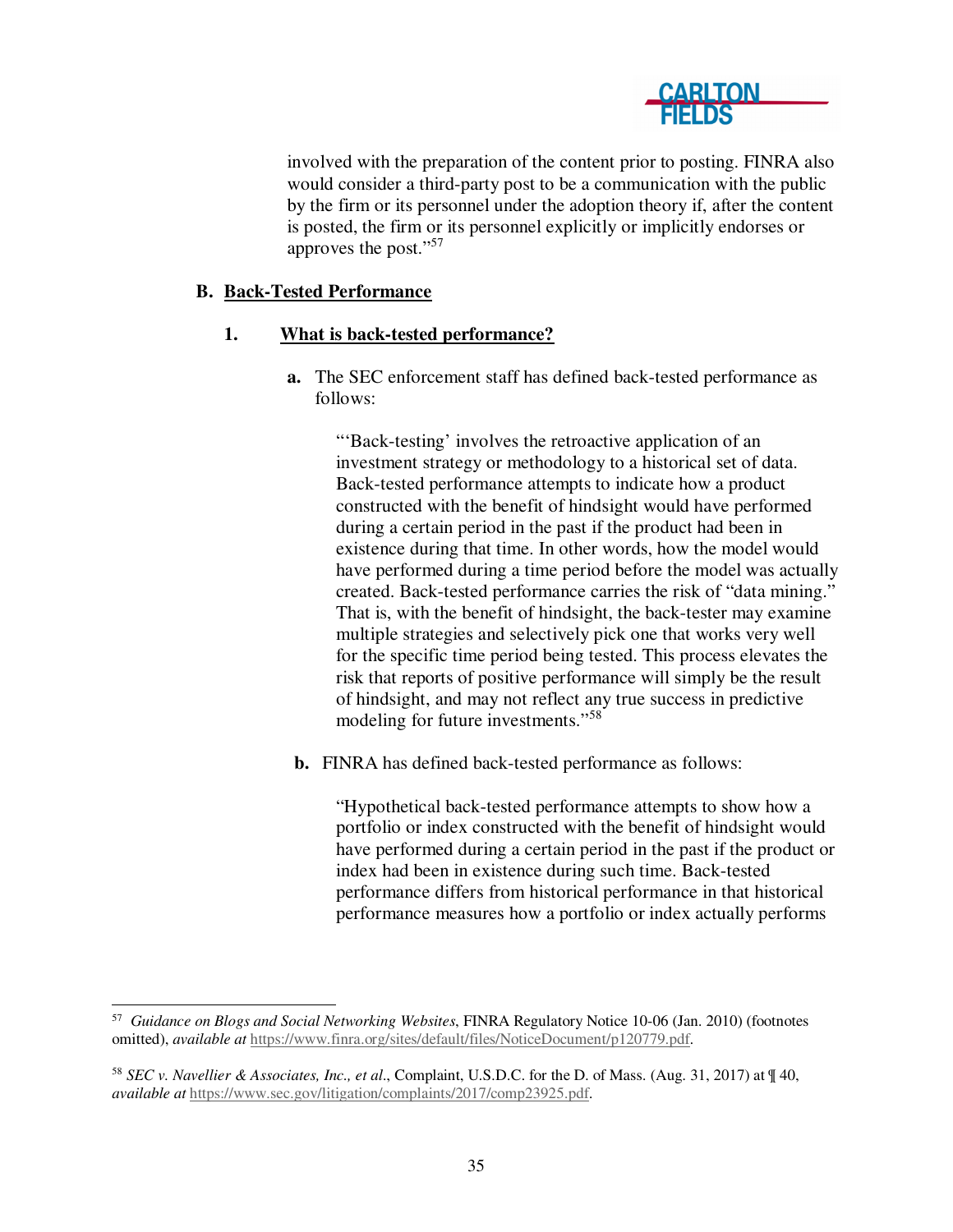

after the investment allocation decisions have been made, without the benefit of hindsight." <sup>59</sup>

### **2. Prohibition on Predictions or Projections of Investment Performance**

Historically, FINRA has prohibited the use of back-tested performance in communications with retail investors. In another context, FINRA recently issued FAQ guidance addressing the prohibition on predictions or projections of investment performance. While the question was asked in the context of private placement communications, the FAQ expresses FINRA's views on a type of back-testing:

## **"D.7.1 Q. May a firm include in a private placement communication a 'target return' if the communication also includes the assumptions and key risks underlying the return?**

A. No. FINRA Rule 2210(d)(1)(F) prohibits predictions or projections of performance, the implication that past performance will recur, and any exaggerated or unwarranted claim, opinion or forecast. Targeted returns reflect the assumed receipt of future cash flows by investors and are not guaranteed. These returns may include cash flows based on contractual sources of revenue such as master lease agreements or sales contracts. Such forward-looking cash flows necessarily involve known and unknown risks and uncertainties, which may cause actual performance and financial results in future periods to differ materially from any projections of future performance or result expressed or implied by such forwardlooking metrics. Given the prohibition on predictions or projections, firms may not include any metrics reflecting targeted returns to investors in communications concerning private placements."<sup>60</sup>

### **3. Investment Adviser Marketing – Hypothetical Performance**

On March 5, 2021, the SEC adopted amendments to the rules under the Advisers Act to update Rule 206(4)-1 governing investment adviser marketing.<sup>61</sup> The updated rule became effective on May 4, 2021. While

 <sup>59</sup> *FINRA Requests Comments on Proposed Amendments to Rules Governing Communications with the Public*, FINRA Regulatory Notice 17-06 (Feb. 2017), at n. 8, *available at* https://www.finra.org/sites/default/files/notice\_doc\_file\_ref/Regulatory-Notice-17-06.pdf.

<sup>60</sup> Advertising FAQs*, supra* note 55, at FAQ D.7.1.

<sup>&</sup>lt;sup>61</sup> Investment Adviser Marketing, Advisers Act Release No. 5653 (March 5, 2021) (footnotes omitted) (emphasis added), *available at* https://www.sec.gov/rules/final/2020/ia-5653.pdf.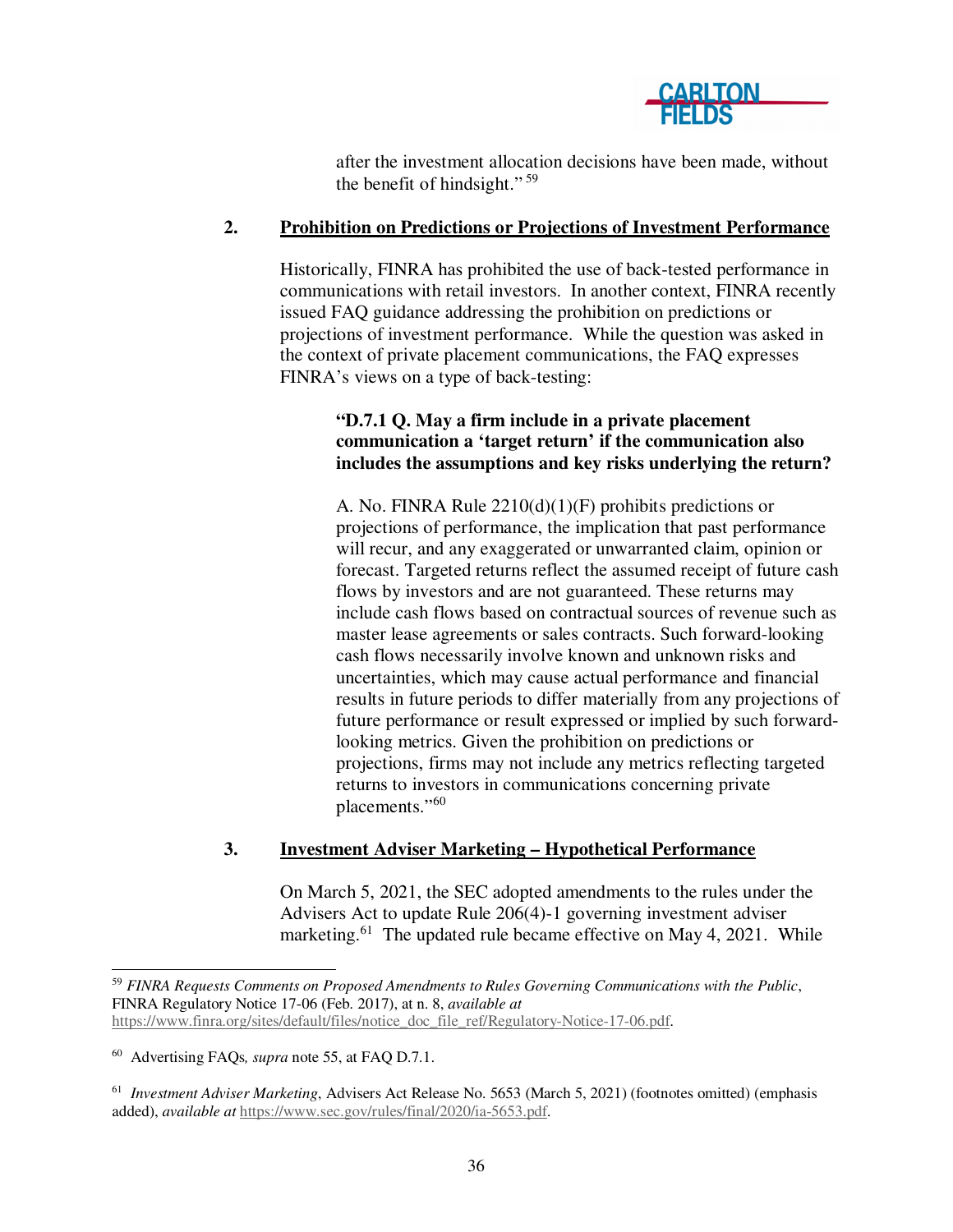

the Advisers Act marketing rule is not the subject of this outline, it is worth noting that the amended rule defines "hypothetical performance" in part to include "certain backtested performance." In adopting the rule, the SEC noted as follows:

> *"Backtested Performance*. As proposed, the final rule will treat backtested performance as a type of hypothetical performance. We proposed to include '[p]erformance that is backtested by the application of a strategy to market data from prior periods when the strategy was not actually used during those periods.' . . .

> We acknowledge that backtested performance may help investors understand how an investment strategy may have performed in the past if the strategy had existed or had been applied at that time. In addition, this type of performance information may demonstrate how the adviser adjusted its model to reflect new or changed data sources. While we understand the potential value of such data to investors, backtested performance information also has the potential to mislead investors. *Because this performance is calculated after the end of the relevant period, it allows an adviser to claim credit for investment decisions that may have been optimized through hindsight, rather than on a forwardlooking application of stated investment methods or criteria and with investment decisions made in real time and with actual financial risk.* For example, an investment adviser is able to modify its investment strategy or choice of parameters and assumptions until it can generate attractive results and then present those as evidence of how its strategy would have performed in the past.

> We believe that backtested performance included in an advertisement is more likely to be misleading to the extent that the intended audience does not have the resources and financial expertise to assess the hypothetical performance presentation. The conditions that the final rule will impose on displays of hypothetical performance in advertisements are designed *to ensure that advisers present backtested performance in a manner that is appropriate for the advertisement's intended audience*.

In response to a commenter's suggestion, the final rule will apply to advertisements including presentations of performance that is backtested by the application of a strategy to data from prior time periods when the strategy was not actually used during those time periods, instead of applying only to application of the strategy to ''market'' data from a prior time period. Accordingly, the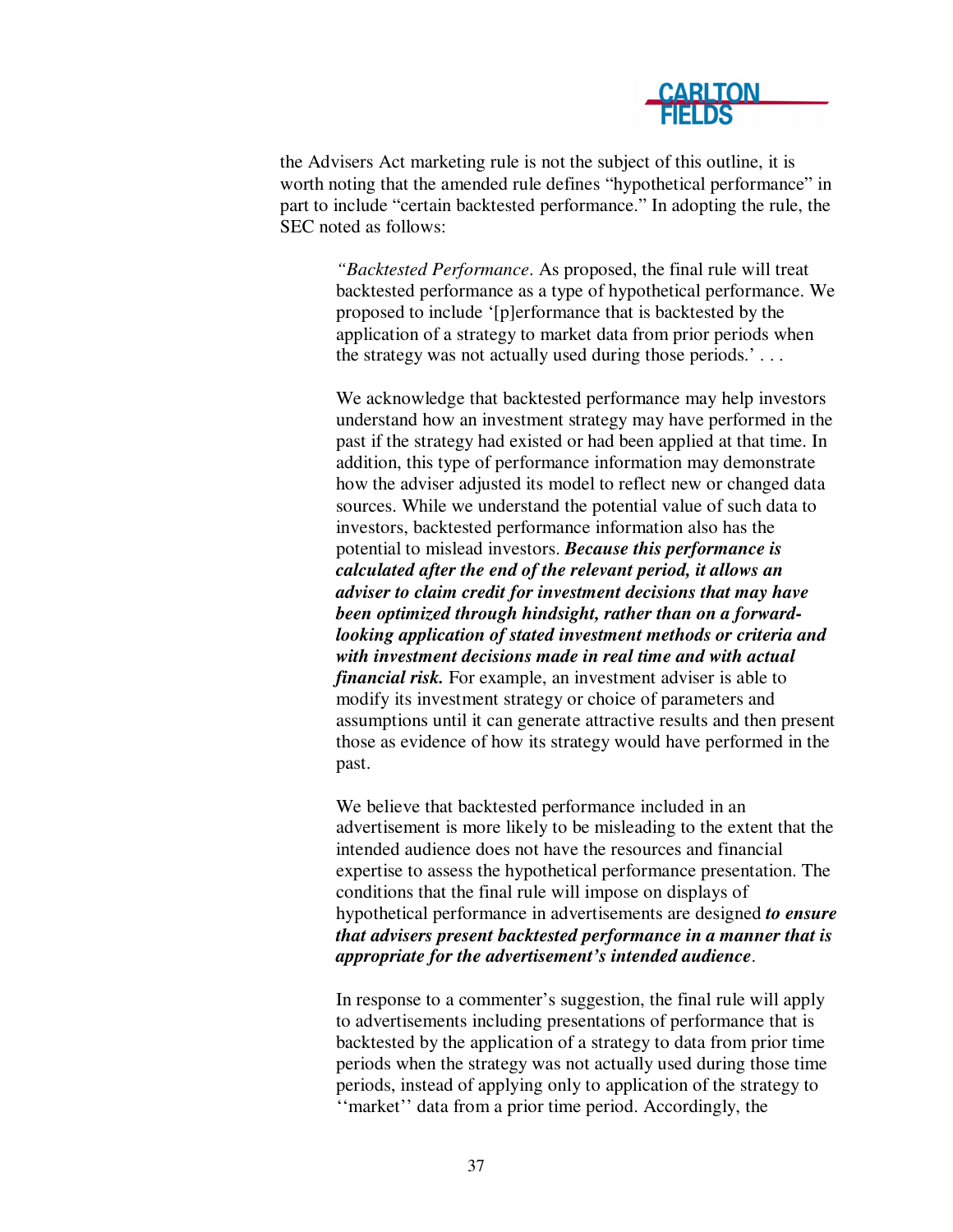

hypothetical performance provisions will apply to presentations of both market and non-market data in advertisements. This change will account for scenarios where an adviser could backtest performance based on non-market data (*e.g.*, data from other portfolios managed by the adviser). We are otherwise adopting this provision as proposed."<sup>62</sup>

# **4. FINRA Regulatory Notice 17-06<sup>63</sup>**

### **a. Proposed Amendments**

In 2017, FINRA proposed amendments to Rule 2210 to "create an exception to the rule's prohibition on projecting performance to permit a firm to distribute a *customized hypothetical investment planning illustration* that includes the projected performance of an asset allocation or other investment strategy, but not an individual security, subject to specified conditions." FINRA received comments, but the proposed amendments have not been adopted.

## **b. Reasonable Basis Test for Assumptions**

The proposal included a requirement that there be *a "reasonable basis" for all assumptions*. Regulatory Notice 17-06 described the proposal as follows:

"The proposal would provide an exception to the prohibition of projections for a customized hypothetical investment planning illustration. The exception would be available for all firms, including firms that operate only an online platform, and could be used with both current and prospective customers. *The illustration may project an asset allocation or other investment strategy, but not the performance of an individual security.* The proposal would require that there be a *reasonable basis* for all assumptions, conclusions and recommendations, and that the illustration clearly and prominently disclose the fact that the illustration is hypothetical and there is no assurance that any described investment performance or event will occur. All material assumptions and limitations applicable to the illustration would have to be disclosed.

 62 *Id.*

<sup>63</sup> FINRA Regulatory Notice 17-06, *supra* note 59 (footnotes omitted) (emphasis added).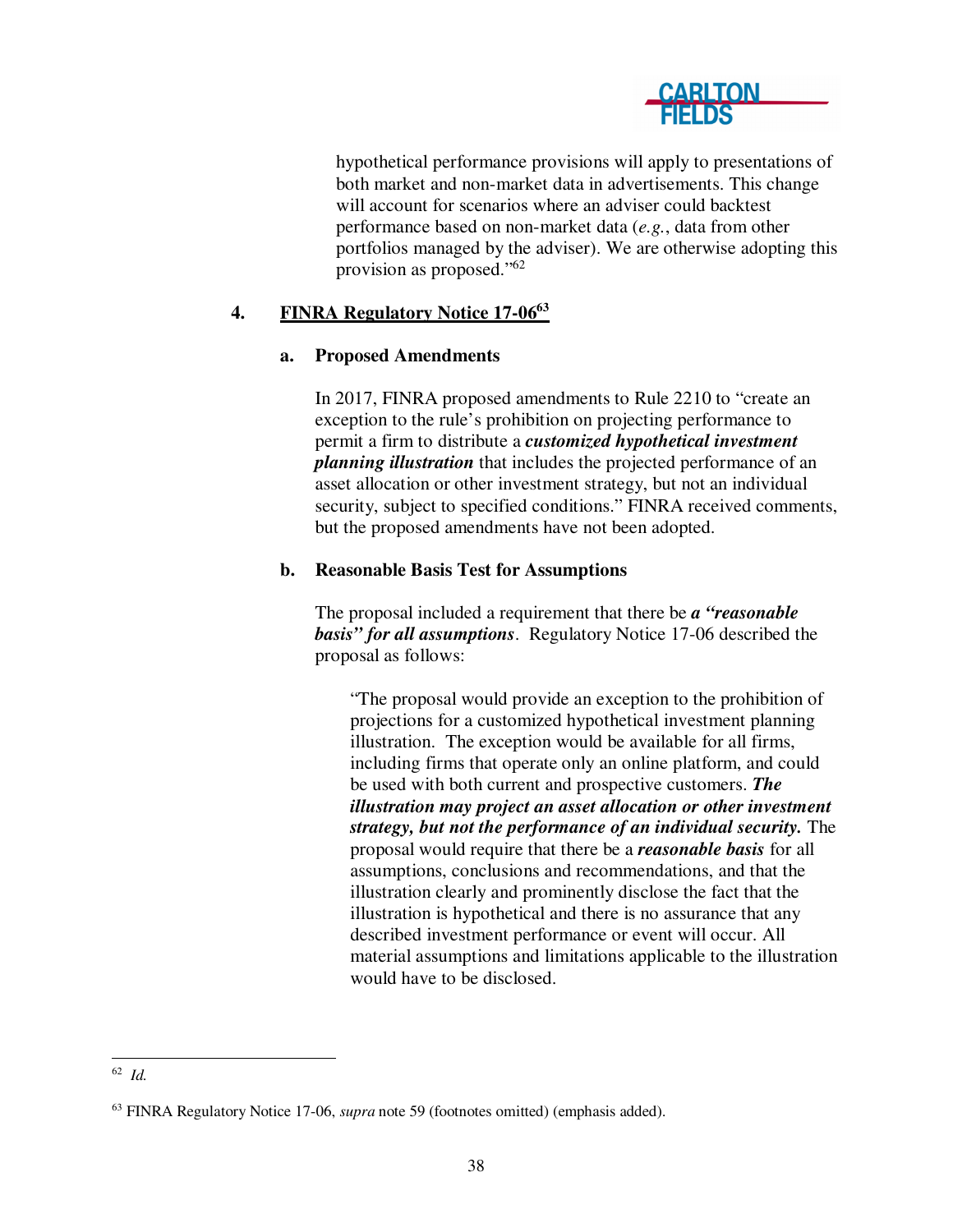

*The "reasonable basis" requirement follows well-established precedents*. FINRA Rules 2210 and 2241 (Research Analysts and Research Reports) require a price target in a research report to have a reasonable basis. SEC rules also require performance projections contained in offering documents or prospectuses to be based on good faith and have a reasonable basis.

*A "reasonable basis" might be established, for example, by reference to the historical performance and performance volatility of asset classes, the duration of fixed income investments, the effects of macroeconomic factors such as inflation and changes in currency valuation, the impact of fees, costs and taxes, and expected contribution and withdrawal*  rates by the customer. An unreasonable emphasis on any one of these factors might cause the projection to be noncompliant. Moreover, basing a projection upon hypothetical back-tested performance (which FINRA has interpreted the communications rules to prohibit in retail communications) or the past performance of particular investments by an asset manager would not be reasonable."64

# **c. Next Steps**

It is not yet known whether FINRA will pursue the amendments proposed in 2017. Following the SEC's adoption of the Investment Adviser Marketing Rule, however, FINRA may decide to take another look at the regulatory landscape for backtested performance and model performance.

### **C. Registered Index Linked Annuity (RILA) Illustrations**

### **1. Background**

H.R. 4865, a bill to direct the SEC "to revise any rules necessary to enable issuers of index-linked annuities to register on a form tailored specifically to registered index-linked annuities" defines RILA as follows:

- "(A) is deemed a security;
	- (B) is required to be registered with the Securities and Exchange Commission;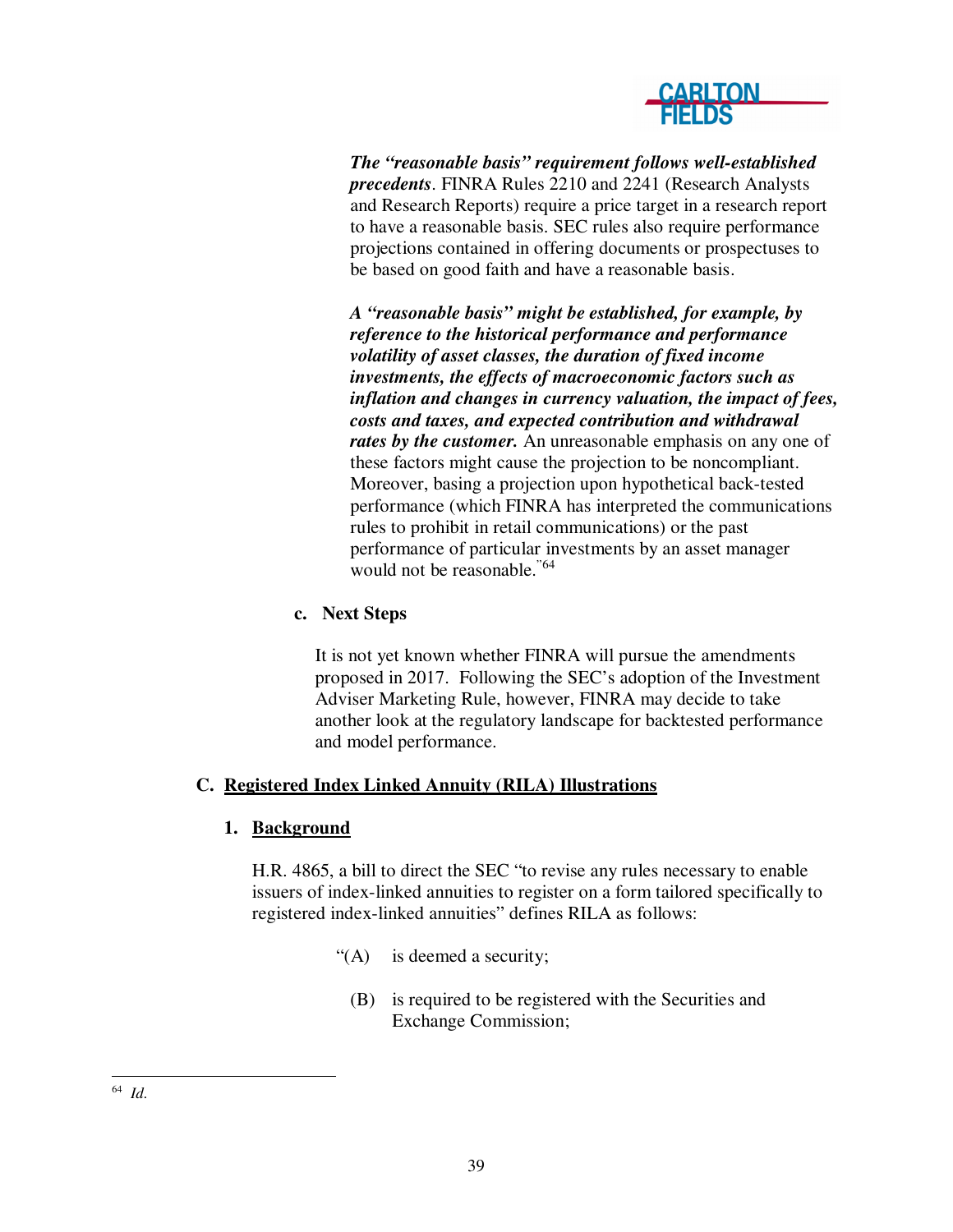

- (C) is issued by an insurance company that is subject to the supervision of the insurance commissioner of the applicable State;
- (D) is not issued by an investment company; and
- (E) the returns of which—
	- (i) are based on the performance of a specified benchmark or rate; and
	- (ii) may be subject to a market value adjustment if amounts are withdrawn prior to the end of the period during which such adjustment applies."<sup>65</sup>

#### **2. Free Writing Prospectus**

An insurance company sales piece relating to RILAs is filed with the SEC pursuant to Rule 433 under the Securities Act as a free writing prospectus. A free writing prospectus is any communication that is both an offer to sell or solicitation of an offer to buy SEC-registered securities that is used after a registration statement for the security is filed (unless the issuer is a wellknown seasoned issuer (WKSI) whether or not a registration statement has been filed). FINRA does not review free writing prospectus material.

#### **3. RILA and Index Product Illustrations Reviewed by FINRA**

FINRA has had occasion to review RILA illustrations in the context of combination products (variable annuity and RILA) pieces submitted for review by the Advertising Department. FINRA also has reviewed variable index life illustrations. FINRA does not permit backtested performance in retail communications, including in RILA illustrations. However, FINRA has permitted index performance in hypothetical RILA illustrations to act as a proxy for investment performance. FINRA does not permit custom indices to be illustrated.

 <sup>65</sup> Registration for Index-Linked Annuities Act, H.R. 4865, 117 Congress, Section 2(a)(5) (July 31, 2021), *available at* https://www.govtrack.us/congress/bills/117/hr4865/text/ih. *See also* Registered Index-Linked Annuities, Annuity.org, *available at* https://www.annuity.org/annuities/types/registered-index-linked-annuities/ ("A registered index-linked annuity, or RILA, is an annuity that uses a stock market index to determine gains and losses. What sets it apart from other types of annuities is your ability to set the maximum loss you are willing to tolerate. RILAs give you the opportunity to own an investment vehicle with the risk/reward characteristics that meet your overall financial objectives.").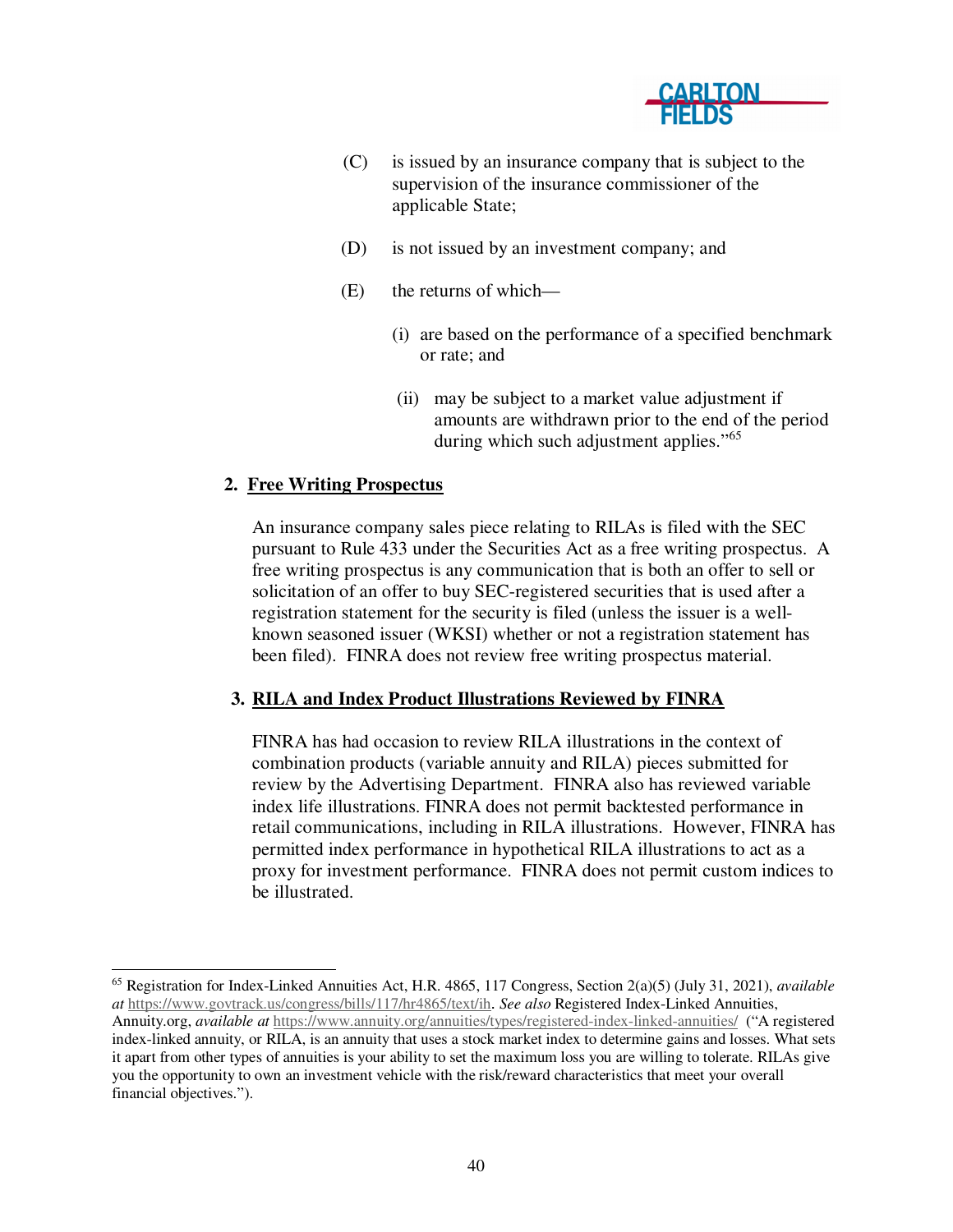

# **D. Communications that Promote or Recommend Private Placements**

# **1. Amendment to Rule 5122 (Private Placements of Securities Issued by Members)**

Rule 5122 applies to private placements of unregistered securities issued by a FINRA member broker-dealer or a control entity (so-called member private offerings). Pursuant to Rule 5122(a)(2), a "control entity" means any entity that controls or is under common control with a FINRA member brokerdealer, or that is controlled by a member or its associated persons.<sup>66</sup>

Rule 5122 requires the broker-dealer or control entity to provide prospective investors with a private placement memorandum (PPM), term sheet, or other offering document that discloses the intended use of the offering proceeds, the offering expenses and the amount of selling compensation that will be paid to the broker-dealer and its associated persons. Rule 5122 also requires a broker-dealer to file the PPM, term sheet or other offering document with the FINRA Corporate Financing Department (Corp Fin) at or prior to the first time the document is provided to any prospective investor.

Among others, the following private placements are exempt from the requirements of Rule 5122:

- $\triangleright$  offerings sold only to institutional accounts, as defined in FINRA Rule 4512(c),
- $\triangleright$  qualified purchasers, as defined in the Investment Company Act of 1940 (1940 Act), and
- $\geq$  qualified institutional buyers, as defined in Rule 144A under the Securities Act.

### **2. Amendment to Rule 5123 (Private Placements of Securities)**

Rule 5123 requires broker-dealers to file with FINRA any PPM, term sheet or other offering document, including any material amended versions thereof, used in connection with a private placement of securities within 15 calendar days of the date of first sale. Rule 5123 exempts private placements that are

 $\frac{66}{100}$  As noted in FINRA Regulatory Notice 21-26 (July 15, 2021), "Control means beneficial interest, as defined in FINRA Rule 5130(i)(1), of more than 50 percent of the outstanding voting securities of a corporation, or the right to more than 50 percent of the distributable profits or losses of a partnership or other non-corporate legal entity. Control is determined immediately after the closing of an offering, and in the case of an offering with multiple intended closings, immediately following each closing." FINRA Rule 5122(a)(3).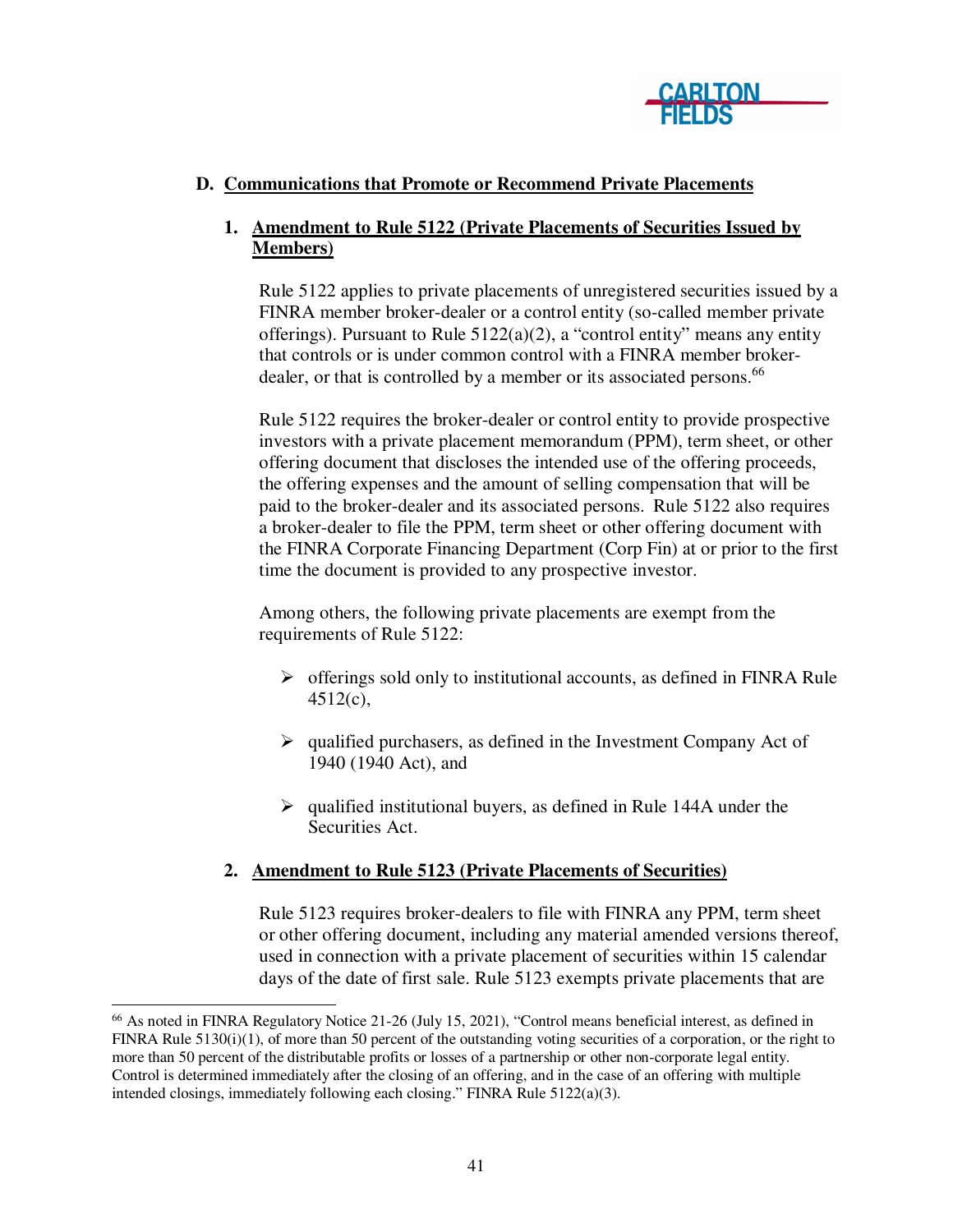

filed under other FINRA Corporate Financing Rules, as well as most of the same categories of private placements that are exempt from filing under Rule 5122.

FINRA observes in Regulatory Notice 21-26: "As a result of these exemptions, both Rule 5122 and Rule 5123 apply predominately to private placements sold to retail investors.

## **3. FINRA Regulatory Notice 21-26**<sup>67</sup>

On July 15, 2021, FINRA issued Regulatory Notice 21-21 to remind firms about changes to FINRA Rules 5122 and 5123 that require broker-dealers "to file retail communications that promote or recommend private placement offerings that are subject to those rules' filing requirements." The new filing requirements became effective on October 1, 2021.

# **IX. CONCLUSION**

Whether your work involves SEC or FINRA regulatory matters, I hope you find this outline helpful. Anticipating that some practitioners might question the value of a 42 page outline without an appendix, I have added a 15-page appendix containing variants of the term "reasonable" in the rules and guidance of the SEC and FINRA. It is, after all, only reasonable.

A.B.F. 10/26/21

 <sup>67</sup> *Private Placement Retail Communications*, Regulatory Notice 21-26 (July 15, 2021), *available at* https://www.finra.org/sites/default/files/2021-07/Regulatory-Notice-21-26.pdf.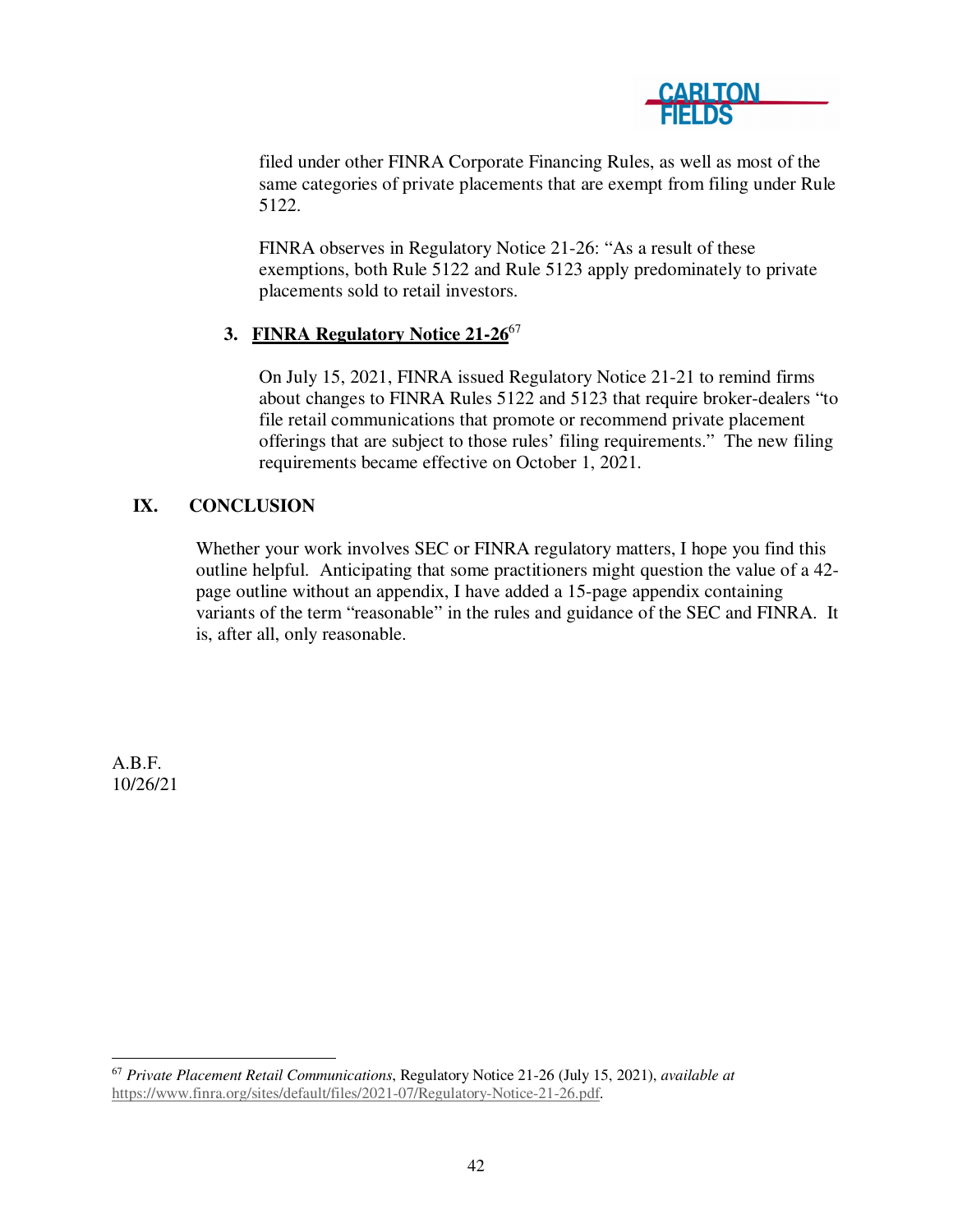

# **APPENDIX A**

## **Variants of "Reasonable" in the Rules and Guidance of the SEC and FINRA**

*The following table sets forth, in chronological order, uses of the terms "reasonable," "reasonably," and "reasonableness" in SEC and FINRA rules and guidance, as well as case law and regulator speeches. This list is for illustration purposes and is not intended to be a comprehensive list of every instance in which regulators have used variants of the term.* 

| <b>Date</b>   | "Reasonable," "Reasonably,"<br>"Reasonableness"                                                                                                                                                                                                                                                                                                                                                                                                                                                                                            | <b>Source</b>                                                                                                                                                                             |
|---------------|--------------------------------------------------------------------------------------------------------------------------------------------------------------------------------------------------------------------------------------------------------------------------------------------------------------------------------------------------------------------------------------------------------------------------------------------------------------------------------------------------------------------------------------------|-------------------------------------------------------------------------------------------------------------------------------------------------------------------------------------------|
| June 14, 1976 | "The general standard of materiality that we<br>think best comports with the policies of Rule<br>14a-9 is as follows: An omitted fact is material<br>if there is a substantial likelihood that a<br>reasonable shareholder would consider it<br><i>important</i> in deciding how to vote. Put<br>another way, there must be a substantial<br>likelihood that the disclosure of the omitted fact<br>would have been viewed by the reasonable<br>investor as having significantly altered the<br>"total mix" of information made available." | TSC Industries, Inc. v.<br>Northway, Inc., 426 U.S. 438<br>(1976)                                                                                                                         |
| Oct. 11, 1996 | <b>Investment Company Act Section 26(f)(2)(A)</b><br>"2) Limitation on sales<br>It shall be unlawful for any registered separate<br>account funding variable insurance contracts,<br>or for the sponsoring insurance company of<br>such account, to sell any such contract-                                                                                                                                                                                                                                                                | <b>National Securities Markets</b><br>Improvements Act of 1996<br>(NSMIA), enacted as Section<br>$26(e)$ of the 1940 Act, later<br>changed to 26(f)<br>https://www.govinfo.gov/content/pk |
|               | (A) unless the fees and charges deducted under<br>the contract, in the aggregate, are reasonable in<br>relation to the services rendered, the expenses<br>expected to be incurred, and the risks assumed<br>by the insurance company, and, beginning on<br>the earlier of August 1, 1997, or the earliest<br>effective date of any registration statement or<br>amendment thereto for such contract<br>following October 11, 1996, the insurance<br>company so represents in the registration<br>statement for the contract; and"          | $g/BILLS-$<br>104hr3005enr/html/BILLS-<br>104hr3005enr.htm                                                                                                                                |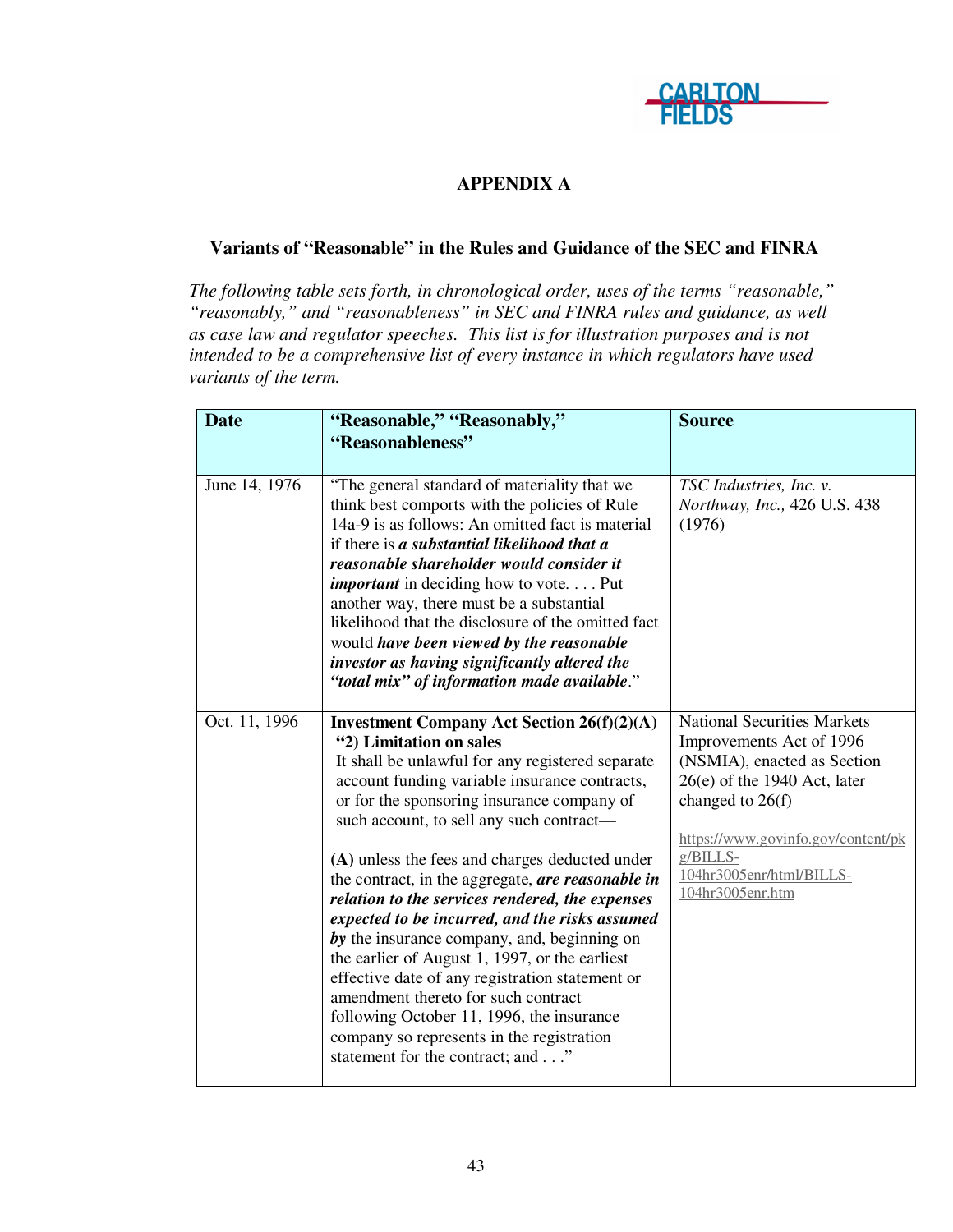

| <b>Date</b>   | "Reasonable," "Reasonably,"                      | <b>Source</b>                       |
|---------------|--------------------------------------------------|-------------------------------------|
|               | "Reasonableness"                                 |                                     |
|               |                                                  |                                     |
| Dec. 17, 2003 | <b>Investment Company Act Rule 38a-1:</b>        | Final Rule: Compliance              |
|               | "(a) Each registered investment company and      | Programs of Investment              |
|               | business development company ('fund') must:      | Companies and Investment            |
|               | (1) Policies and procedures. Adopt and           | Advisers, Investment Company        |
|               | implement written policies and procedures        | Act Release No. 26299 and           |
|               | reasonably designed to prevent violation         | Advisers Act Release No. 2204       |
|               | of the Federal Securities Laws by the            | (Dec. 17, 2003)                     |
|               | fund, including policies and procedures          |                                     |
|               | that provide for the oversight of                | http://www.sec.gov/rules/final/i    |
|               | compliance by each investment adviser,           | a-2204.htm                          |
|               | principal underwriter, administrator, and        |                                     |
|               | transfer agent of the fund;"                     |                                     |
|               |                                                  |                                     |
|               | <b>Investment Advisers Act Rule 206(4)-7:</b>    |                                     |
|               | "If you are an investment adviser registered or  |                                     |
|               | required to be registered under section 203 of   |                                     |
|               | the Investment Advisers Act of 1940 (15          |                                     |
|               | U.S.C. 80b-3), it shall be unlawful within the   |                                     |
|               | meaning of section 206 of the Act (15 U.S.C.     |                                     |
|               | 80b-6) for you to provide investment advice to   |                                     |
|               | clients unless you: (a) Policies and procedures. |                                     |
|               | Adopt and implement written policies and         |                                     |
|               | procedures reasonably designed to prevent        |                                     |
|               | violation, by you and your supervised persons,   |                                     |
|               | of the Act and the rules that the Commission     |                                     |
|               | has adopted under the Act."                      |                                     |
| Jan. 2010     | FINRA Rule 2330, Supplementary Material          | Deferred Variable Annuities,        |
|               |                                                  | <b>FINRA Reminds Firms of Their</b> |
|               | ".05 Gathering of Information Regarding          | Responsibilities Under FINRA        |
|               | <b>Customer Exchanges.</b>                       | Rule 2330 for Recommended           |
|               | Rule 2330 requires that the member or person     | Purchases or Exchanges of           |
|               | associated with a member consider whether the    | Deferred Variable Annuities,        |
|               | customer has had another deferred variable       | FINRA Regulatory Notice 10-05       |
|               | annuity exchange within the preceding 36         |                                     |
|               | months. Under this provision, a member or        |                                     |
|               | person associated with a member must             | https://www.finra.org/sites/defau   |
|               | determine whether the customer has had such      | lt/files/NoticeDocument/p12075      |
|               | an exchange at the member and must make          | 6.pdf                               |
|               | reasonable efforts to ascertain whether the      |                                     |
|               | customer has had an exchange at any other        |                                     |
|               | broker-dealer within the preceding 36 months.    |                                     |
|               | An inquiry to the customer as to whether the     |                                     |
|               | customer has had an exchange at another          |                                     |
|               | broker-dealer within 36 months would             |                                     |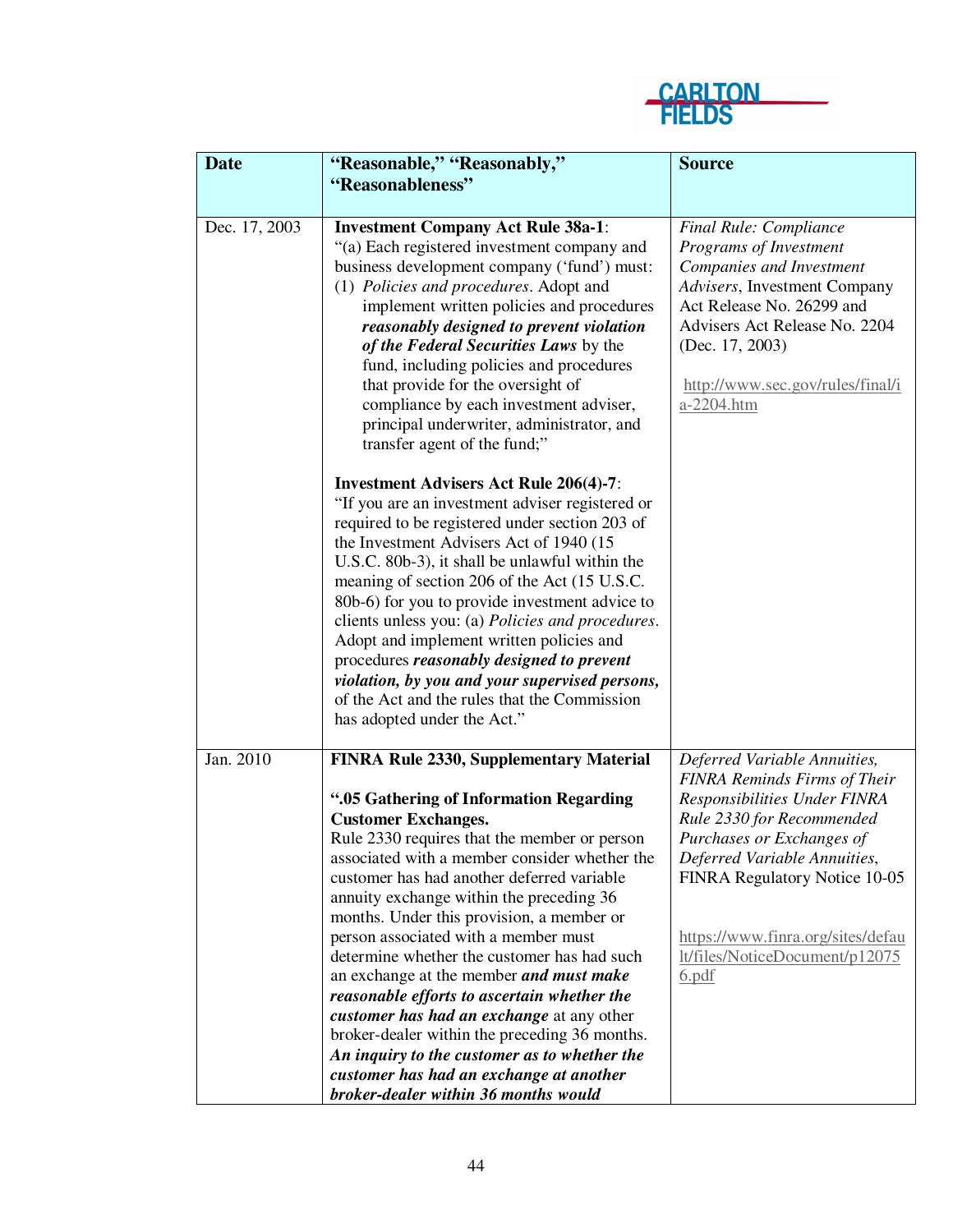

| <b>Date</b>   | "Reasonable," "Reasonably,"<br>"Reasonableness"                                                                                                                                                                                                                                                                                                                                                                                                                                                                                                                                                                                                                                                                                                                                                                                                                                                                        | <b>Source</b>                                                                                                                                                                                                                                                                                         |
|---------------|------------------------------------------------------------------------------------------------------------------------------------------------------------------------------------------------------------------------------------------------------------------------------------------------------------------------------------------------------------------------------------------------------------------------------------------------------------------------------------------------------------------------------------------------------------------------------------------------------------------------------------------------------------------------------------------------------------------------------------------------------------------------------------------------------------------------------------------------------------------------------------------------------------------------|-------------------------------------------------------------------------------------------------------------------------------------------------------------------------------------------------------------------------------------------------------------------------------------------------------|
|               |                                                                                                                                                                                                                                                                                                                                                                                                                                                                                                                                                                                                                                                                                                                                                                                                                                                                                                                        |                                                                                                                                                                                                                                                                                                       |
|               | constitute a "reasonable effort" in this context.<br>Members shall document in writing both the<br>nature of the inquiry and the response from the<br>customer."                                                                                                                                                                                                                                                                                                                                                                                                                                                                                                                                                                                                                                                                                                                                                       |                                                                                                                                                                                                                                                                                                       |
| Dec. 14, 2011 | <b>The Private Placement Market</b><br>"As a response to these problems, in 2010<br>FINRA issued guidance to firms concerning<br>their participation in Regulation D offerings.<br>The <i>Notice</i> reminded firms that FINRA's<br>suitability rule requires that a broker-dealer<br>conduct a "reasonable investigation"<br>concerning recommended Regulation D<br><i>offerings</i> . The guidance also made clear that the<br>requirement to conduct a reasonable<br>investigation is a duty of a broker-dealer that<br>arises from a long history of case law under the<br>antifraud provisions, and under FINRA's just<br>and equitable principles of trade. This duty<br>requires the <b>broker-dealer</b> to understand the<br><b>Regulation D securities and to take reasonable</b><br>steps to ensure that the customer understands<br>the risks and essential features of those<br>securities."              | Stephen Luparello,<br>Vice Chairman, FINRA,<br>Testimony Before the<br>Subcommittee on Securities,<br>Insurance, and Investment,<br><b>United States Senate</b><br>https://www.finra.org/media-<br>center/speeches-<br>testimony/testimony-<br>subcommittee-securities-<br>insurance-and-investment-0 |
| Oct. 12, 2012 | "Sections $15(b)(4)(E)$ and $15(b)(6)(A)$ of the<br>Securities Exchange Act authorize the<br>Commission to impose sanctions on a broker-<br>dealer or any person that fails to reasonably<br>supervise someone that is subject to the<br>supervision of such firm or person who violates<br>the federal securities laws. Section $203(e)(6)$ of<br>the Advisers Act has a similar provision for<br>investment advisers. "Under the Investment<br>Advisers Act an investment adviser is subject<br>to liability for failure reasonably to supervise<br><i>persons</i> subject to its supervision, with a view<br>to preventing violations of the federal securities<br>laws." Study on Investment Advisers and<br>Broker-Dealers as Required by Section 913 of<br>the Dodd-Frank Wall Street Reform and<br>Consumer Protection Act, at 35, available at<br>http://www.sec.gov/news/studies/2011/913stud<br>yfinal.pdf." | Conflicts of Interest and Risk<br>Governance, Carlo di Florio,<br>Director, Office of Compliance<br>Inspections and Examinations,<br>Speech before the National<br>Society of Compliance<br>Professionals<br>https://www.sec.gov/news/speec<br>$h/2012$ -spch103112cvdhtm                             |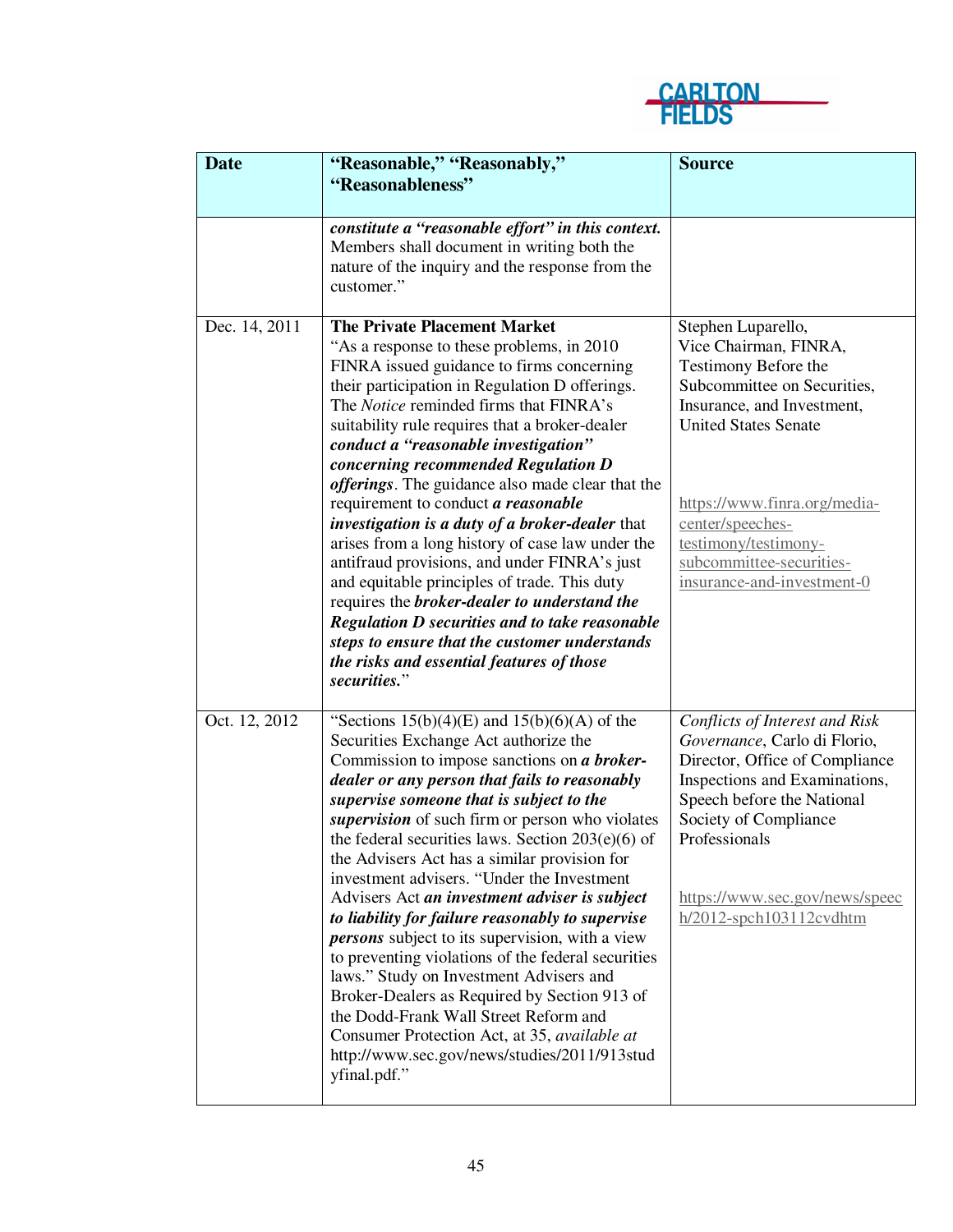

| <b>Date</b>    | "Reasonable," "Reasonably,"                                                                                                                                                                                                                                                                                                                                                                                                                                                                                                                                                                                                                                                                                                                                                                                              | <b>Source</b>                                                                                                                                                                                                                                                        |
|----------------|--------------------------------------------------------------------------------------------------------------------------------------------------------------------------------------------------------------------------------------------------------------------------------------------------------------------------------------------------------------------------------------------------------------------------------------------------------------------------------------------------------------------------------------------------------------------------------------------------------------------------------------------------------------------------------------------------------------------------------------------------------------------------------------------------------------------------|----------------------------------------------------------------------------------------------------------------------------------------------------------------------------------------------------------------------------------------------------------------------|
|                | "Reasonableness"                                                                                                                                                                                                                                                                                                                                                                                                                                                                                                                                                                                                                                                                                                                                                                                                         |                                                                                                                                                                                                                                                                      |
| Sept. 11, 2014 | "Next month marks the ten-year anniversary of<br>the compliance date for Rule $206(4)$ -7 – the<br>compliance program rule under the Advisers<br>Act. As you are no doubt aware, Rule 206(4)-7<br>requires registered advisers to adopt, implement<br>and annually review compliance policies and<br>procedures that are reasonably designed to<br>prevent violations of the Advisers Act."                                                                                                                                                                                                                                                                                                                                                                                                                              | Norm Champ, Remarks before<br>the Practising Law Institute<br><b>Hedge Fund Management</b><br>Seminar 2014<br>https://www.sec.gov/news/speec<br>h/2014-spch091114nc                                                                                                  |
| Feb. 2017      | "A "reasonable basis" might be established, for<br>example, by reference to the historical<br>performance and performance volatility of asset<br>classes, the duration of fixed income<br>investments, the effects of macroeconomic<br>factors such as inflation and changes in<br>currency valuation, the impact of fees, costs and<br>taxes, and expected contribution and withdrawal<br>rates by the customer. An unreasonable<br><i>emphasis</i> on any one of these factors might<br>cause the projection to be noncompliant.<br>Moreover, basing a projection upon<br>hypothetical back-tested performance (which<br>FINRA has interpreted the communications<br>rules to prohibit in retail communications) or<br>the past performance of particular investments<br>by an asset manager would not be reasonable." | <b>FINRA Requests Comments on</b><br>Proposed Amendments to Rules<br>Governing Communications with<br>the Public, FINRA Regulatory<br>Notice 17-06 (Feb. 2017)<br>https://www.finra.org/sites/defau<br>lt/files/notice_doc_file_ref/Regu<br>latory-Notice-17-06.pdf. |
| March 2017     | "The amendments to Rule 4512 and new Rule<br>2165 provide members with a way under<br>FINRA rules to respond to situations in which<br>they have a reasonable basis to believe that<br>financial exploitation has occurred, is<br>occurring, has been attempted or will be<br>attempted.<br>The amendments to Rule 4512 require members<br>to make reasonable efforts to obtain the name<br>of and contact information for a trusted<br>contact person upon the opening of a non-<br>institutional customer's account or when<br>updating account information for a<br>noninstitutional account in existence prior to the<br>effective date of the amendments (existing<br>account).                                                                                                                                     | Financial Exploitation of<br>Seniors, FINRA Regulatory<br>Notice 17-11(footnotes omitted)<br>https://www.finra.org/sites/defau<br>lt/files/Regulatory-Notice-17-<br>11.pdf                                                                                           |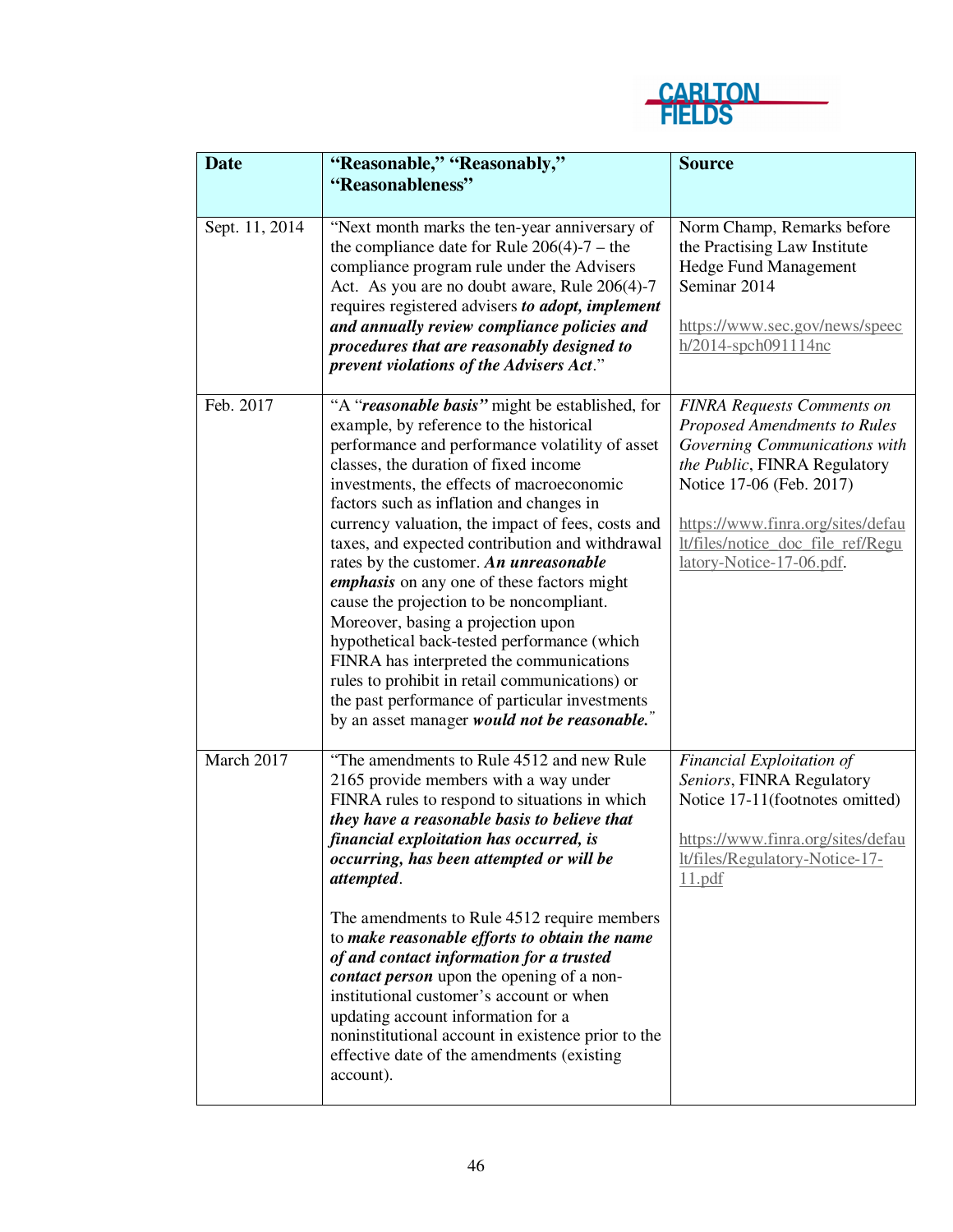

| <b>Date</b>   | "Reasonable," "Reasonably,"<br>"Reasonableness"                                                                                                                                                                                                                                                                                                                                                                                                                                                                                                                                                                                                                                                                                                                                                                                                                                                                                                                                                                                                                                                                                                                                                                                                                                                                                                                                                                  | <b>Source</b>                                                                                                                                                                                                                           |
|---------------|------------------------------------------------------------------------------------------------------------------------------------------------------------------------------------------------------------------------------------------------------------------------------------------------------------------------------------------------------------------------------------------------------------------------------------------------------------------------------------------------------------------------------------------------------------------------------------------------------------------------------------------------------------------------------------------------------------------------------------------------------------------------------------------------------------------------------------------------------------------------------------------------------------------------------------------------------------------------------------------------------------------------------------------------------------------------------------------------------------------------------------------------------------------------------------------------------------------------------------------------------------------------------------------------------------------------------------------------------------------------------------------------------------------|-----------------------------------------------------------------------------------------------------------------------------------------------------------------------------------------------------------------------------------------|
|               |                                                                                                                                                                                                                                                                                                                                                                                                                                                                                                                                                                                                                                                                                                                                                                                                                                                                                                                                                                                                                                                                                                                                                                                                                                                                                                                                                                                                                  |                                                                                                                                                                                                                                         |
|               | Rule 2165 permits, under FINRA rules, a<br>member that reasonably believes that financial<br>exploitation has occurred, is occurring, has<br>been attempted or will be attempted to place a<br>temporary hold on the disbursement of funds<br>or securities from the account of a "specified"<br>adult" customer."                                                                                                                                                                                                                                                                                                                                                                                                                                                                                                                                                                                                                                                                                                                                                                                                                                                                                                                                                                                                                                                                                               |                                                                                                                                                                                                                                         |
| June 12, 2017 | "A firm's obligations start with the hiring<br>process. As a general matter, FINRA requires<br>that member firms investigate and ascertain the<br>good character, business reputation,<br>qualifications, and experience of an individual<br>broker before they register that broker with<br>FINRA. A firm must obtain all the necessary<br>information to determine whether it should<br>associate with a particular individual, and we<br>recently strengthened the background check<br>obligations of firms: they are now required to<br>adopt written procedures reasonably designed<br>to verify the accuracy and completeness of the<br><i>information</i> contained in a broker's mandated<br>disclosure forms. A firm's verification process<br>must, at a minimum, provide for a national<br>search of reasonably available public records<br>conducted by the firm or a third-party service<br>provider to verify the accuracy and<br>completeness of the information.<br>Once an individual is hired, reasonable<br>supervision is critical. FINRA requires firms to<br>establish and maintain supervisory systems for<br>each of their brokers and to test and verify<br>annually that they have established reasonable<br><i>procedures</i> . Firms must ensure that supervisors<br>have the requisite knowledge and experience to<br>review the specific business activities of their<br>brokers." | Robert W. Cook, President and<br>CEO, FINRA, Protecting<br><b>Investors From Bad Actors,</b><br>Speech at Georgetown<br>University<br>https://www.finra.org/media-<br>center/speeches-<br>testimony/protecting-investors-<br>bad-actors |
| Jan. 3, 2018  | "Q.1.1. May a member place a temporary                                                                                                                                                                                                                                                                                                                                                                                                                                                                                                                                                                                                                                                                                                                                                                                                                                                                                                                                                                                                                                                                                                                                                                                                                                                                                                                                                                           | <b>Frequently Asked Questions</b>                                                                                                                                                                                                       |
|               | hold on a securities transaction pursuant to                                                                                                                                                                                                                                                                                                                                                                                                                                                                                                                                                                                                                                                                                                                                                                                                                                                                                                                                                                                                                                                                                                                                                                                                                                                                                                                                                                     | <b>Regarding FINRA Rules</b>                                                                                                                                                                                                            |
|               | <b>Rule 2165?</b>                                                                                                                                                                                                                                                                                                                                                                                                                                                                                                                                                                                                                                                                                                                                                                                                                                                                                                                                                                                                                                                                                                                                                                                                                                                                                                                                                                                                | Relating to Financial                                                                                                                                                                                                                   |
|               | No. Rule 2165 provides a safe harbor for a                                                                                                                                                                                                                                                                                                                                                                                                                                                                                                                                                                                                                                                                                                                                                                                                                                                                                                                                                                                                                                                                                                                                                                                                                                                                                                                                                                       | <b>Exploitation of Senior Investors</b>                                                                                                                                                                                                 |
|               | member to place a temporary hold on a                                                                                                                                                                                                                                                                                                                                                                                                                                                                                                                                                                                                                                                                                                                                                                                                                                                                                                                                                                                                                                                                                                                                                                                                                                                                                                                                                                            |                                                                                                                                                                                                                                         |
|               | disbursement of funds or securities from the                                                                                                                                                                                                                                                                                                                                                                                                                                                                                                                                                                                                                                                                                                                                                                                                                                                                                                                                                                                                                                                                                                                                                                                                                                                                                                                                                                     | https://www.finra.org/rules-                                                                                                                                                                                                            |
|               | account of a specified adult if the member                                                                                                                                                                                                                                                                                                                                                                                                                                                                                                                                                                                                                                                                                                                                                                                                                                                                                                                                                                                                                                                                                                                                                                                                                                                                                                                                                                       | guidance/guidance/faqs/frequen                                                                                                                                                                                                          |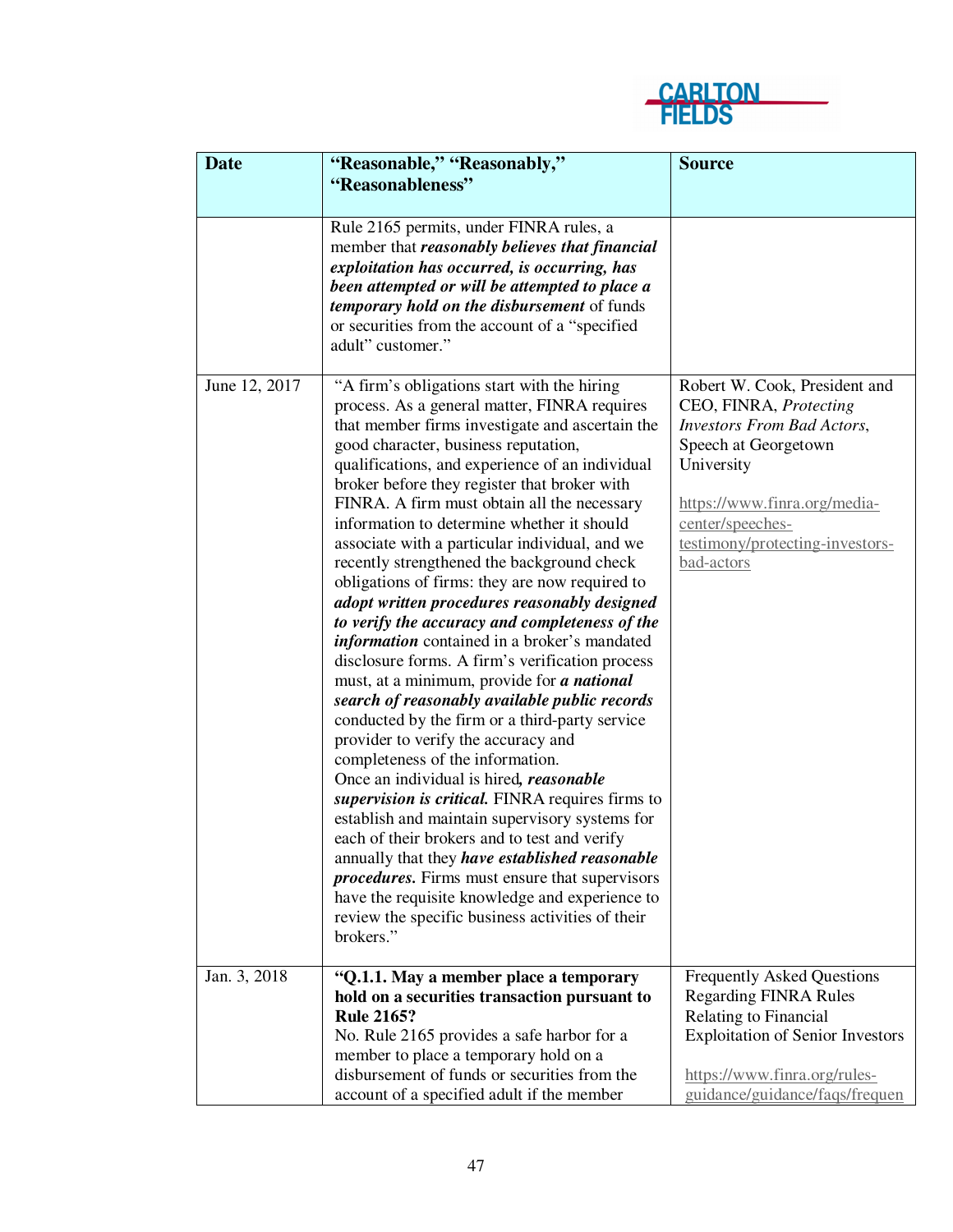

| <b>Date</b>   | "Reasonable," "Reasonably,"                                                                                                                                                                                                                                                                                                                                                                                                                                                                                                                                                                                                                                                                                                                                                                                                                                                                                                                                                                                                                                                     | <b>Source</b>                                                                             |
|---------------|---------------------------------------------------------------------------------------------------------------------------------------------------------------------------------------------------------------------------------------------------------------------------------------------------------------------------------------------------------------------------------------------------------------------------------------------------------------------------------------------------------------------------------------------------------------------------------------------------------------------------------------------------------------------------------------------------------------------------------------------------------------------------------------------------------------------------------------------------------------------------------------------------------------------------------------------------------------------------------------------------------------------------------------------------------------------------------|-------------------------------------------------------------------------------------------|
|               | "Reasonableness"                                                                                                                                                                                                                                                                                                                                                                                                                                                                                                                                                                                                                                                                                                                                                                                                                                                                                                                                                                                                                                                                |                                                                                           |
|               | reasonably believes that financial exploitation<br>of the specified adult has occurred, is<br>occurring, has been attempted or will be<br>attempted.                                                                                                                                                                                                                                                                                                                                                                                                                                                                                                                                                                                                                                                                                                                                                                                                                                                                                                                            | tly-asked-questions-regarding-<br>finra-rules-relating-financial-<br>exploitation-seniors |
|               | Rule 2165 does not apply to transactions in<br>securities. For example, Rule 2165 would not<br>apply to a customer's order to sell his shares of<br>a stock. However, if a customer requested that<br>the proceeds of a sale of shares of a stock be<br>disbursed out of his account at the member,<br>then Rule 2165 could apply to the disbursement<br>of the proceeds where the customer is a<br>specified adult and there is reasonable belief<br>of financial exploitation."                                                                                                                                                                                                                                                                                                                                                                                                                                                                                                                                                                                               |                                                                                           |
|               | "Q.4.3. Does Rule 4512 require that a<br>customer provide the trusted-contact<br>information?<br>No. Supplementary Material .06(b) to Rule<br>4512 states that "the absence of the name of or<br>contact information for a trusted contact person<br>shall not prevent a member from opening or<br>maintaining an account for a customer,<br>provided that the <i>member makes reasonable</i><br>efforts to obtain the name of and contact<br>information for a trusted contact person."<br>Accordingly, a member is required to make<br>reasonable efforts to obtain the trusted contact<br>name and contact information. However, if the<br>customer declines to provide the information or<br>fails to respond to the member's efforts to<br>obtain the information, the member can open or<br>maintain the customer's account. Asking a<br>customer to provide the name and contact<br>information for a trusted contact $(e.g., in an)$<br>account opening form) constitutes reasonable<br>efforts to obtain the information and satisfies<br>the Rule 4512 requirements." |                                                                                           |
| Oct. 29, 2018 | "These decisions reflect the principle that, in<br>general, good faith judgments of CCOs made<br>after reasonable inquiry and analysis should<br>not be second guessed. In addition, <i>indicia of</i><br>good faith or lack of good faith are important                                                                                                                                                                                                                                                                                                                                                                                                                                                                                                                                                                                                                                                                                                                                                                                                                        | Opinion of the Commission,<br>Thaddeus A. North, Exchange<br>Act Release No. 84500        |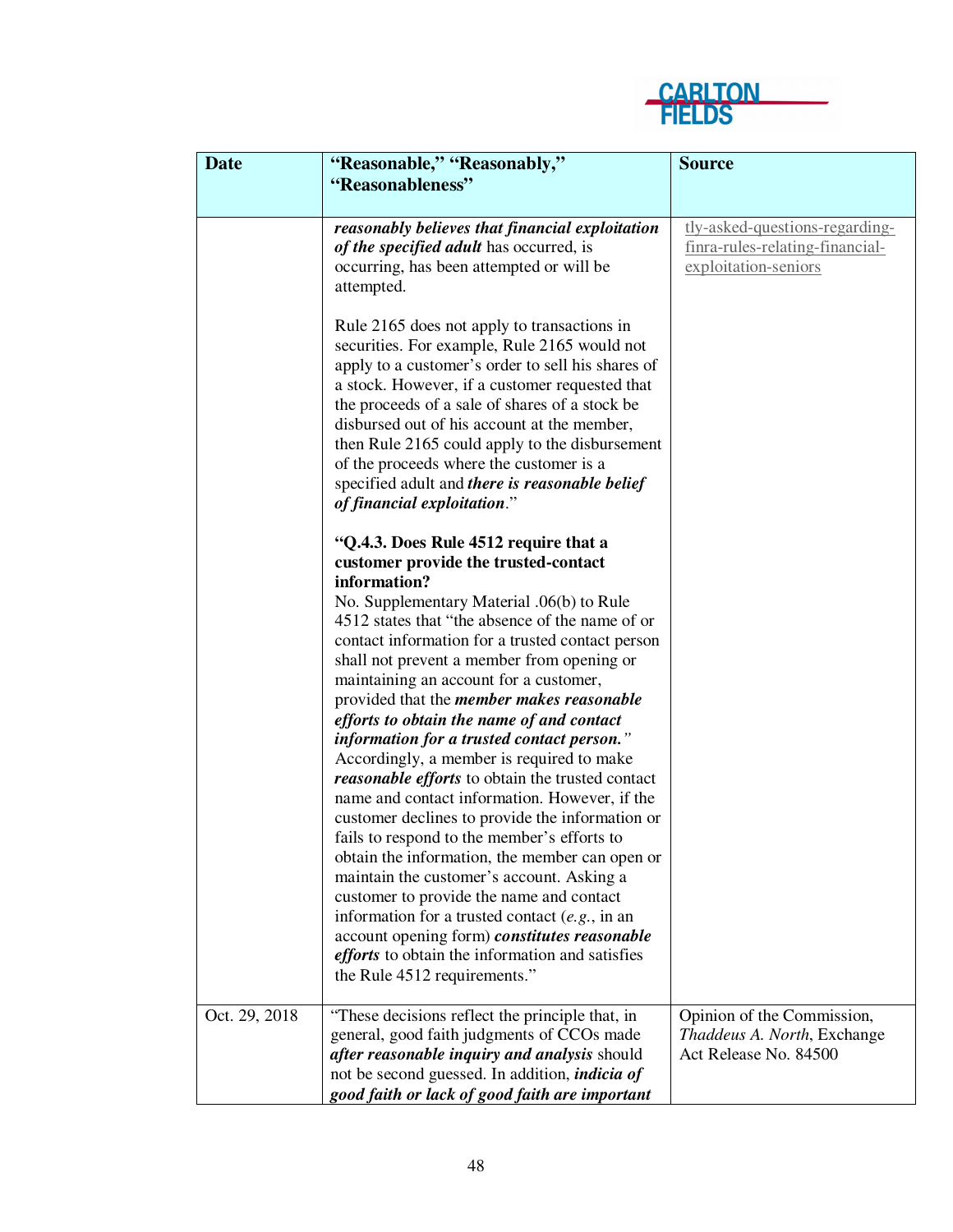

| <b>Date</b>   | "Reasonable," "Reasonably,"<br>"Reasonableness"                                                                                                                                                                                                                                                                                                                                                   | <b>Source</b>                                                                                                                                                                                         |
|---------------|---------------------------------------------------------------------------------------------------------------------------------------------------------------------------------------------------------------------------------------------------------------------------------------------------------------------------------------------------------------------------------------------------|-------------------------------------------------------------------------------------------------------------------------------------------------------------------------------------------------------|
|               | factors in assessing reasonableness, fairness<br>and equity in the application of CCO liability.                                                                                                                                                                                                                                                                                                  | https://www.sec.gov/litigation/o<br>pinions/2018/34-84500.pdf                                                                                                                                         |
| May 23, 2019  | "The immunity established by the [Senior Safe]<br>Act is provided on the condition that employees<br>receive training on how to identify and report<br>exploitative activity against seniors before<br>making a report. In addition, reports of<br>suspected exploitation must be made "in good<br><i>faith</i> " and "with reasonable care." This<br>immunity applies to individuals and firms." | SEC, NASAA, and FINRA Issue<br>Senior Safe Act Fact Sheet to<br>Help promote Greater Reporting<br>of Suspected Senior Financial<br>Exploitation<br>https://www.sec.gov/news/press-<br>release/2019-75 |
| June 5, 2019  | "The new rules will enhance the standard of<br>conduct that broker-dealers owe to their<br>customers and align the standard of conduct<br>with retail customers' reasonable<br>expectations."                                                                                                                                                                                                     | SEC Open Meeting Fact Sheet<br><b>Regulation Best Interest</b><br>https://www.sec.gov/news/press-<br>release/2019-89                                                                                  |
| June 5, 2019  | "A broker-dealer must exercise reasonable<br>diligence, care and skill when making a<br>recommendation to a retail customer."                                                                                                                                                                                                                                                                     | <b>Regulation Best Interest</b><br>Care Obligation<br>https://www.sec.gov/news/press-<br>release/2019-89                                                                                              |
| June 5, 2019  | "The broker-dealer must establish, maintain,<br>and enforce written policies and procedures<br>reasonably designed to identify and at a<br>minimum disclose or eliminate conflicts of<br>interest."                                                                                                                                                                                               | <b>Regulation Best Interest</b><br>Conflict of Interest Obligation<br>https://www.sec.gov/news/press-<br>release/2019-89                                                                              |
| June 5, 2019  | "In an enhancement from the proposal, broker-<br>dealers must establish, maintain and enforce<br>policies and procedures reasonably designed to<br><i>achieve compliance</i> with Regulation Best<br>Interest as a whole."                                                                                                                                                                        | <b>Regulation Best Interest</b><br>Compliance Obligation<br>https://www.sec.gov/news/press-<br>release/2019-89                                                                                        |
| March 4, 2020 | <b>Advertising Regulation</b><br>"Q. Our firm's registered representatives are<br>unable to meet with their customers face-to-<br>face because they are working from home or<br>due to COVID-19 related restrictions, and<br>instead are meeting with clients via a live<br>video or audio conferencing platform. How<br>should our firm supervise these meetings? Is                             | <b>Frequently Asked Questions</b><br><b>Related to Regulatory Relief</b><br>Due to the Coronavirus<br>Pandemic<br>https://www.finra.org/rules-<br>guidance/key-topics/covid-<br>19/faq                |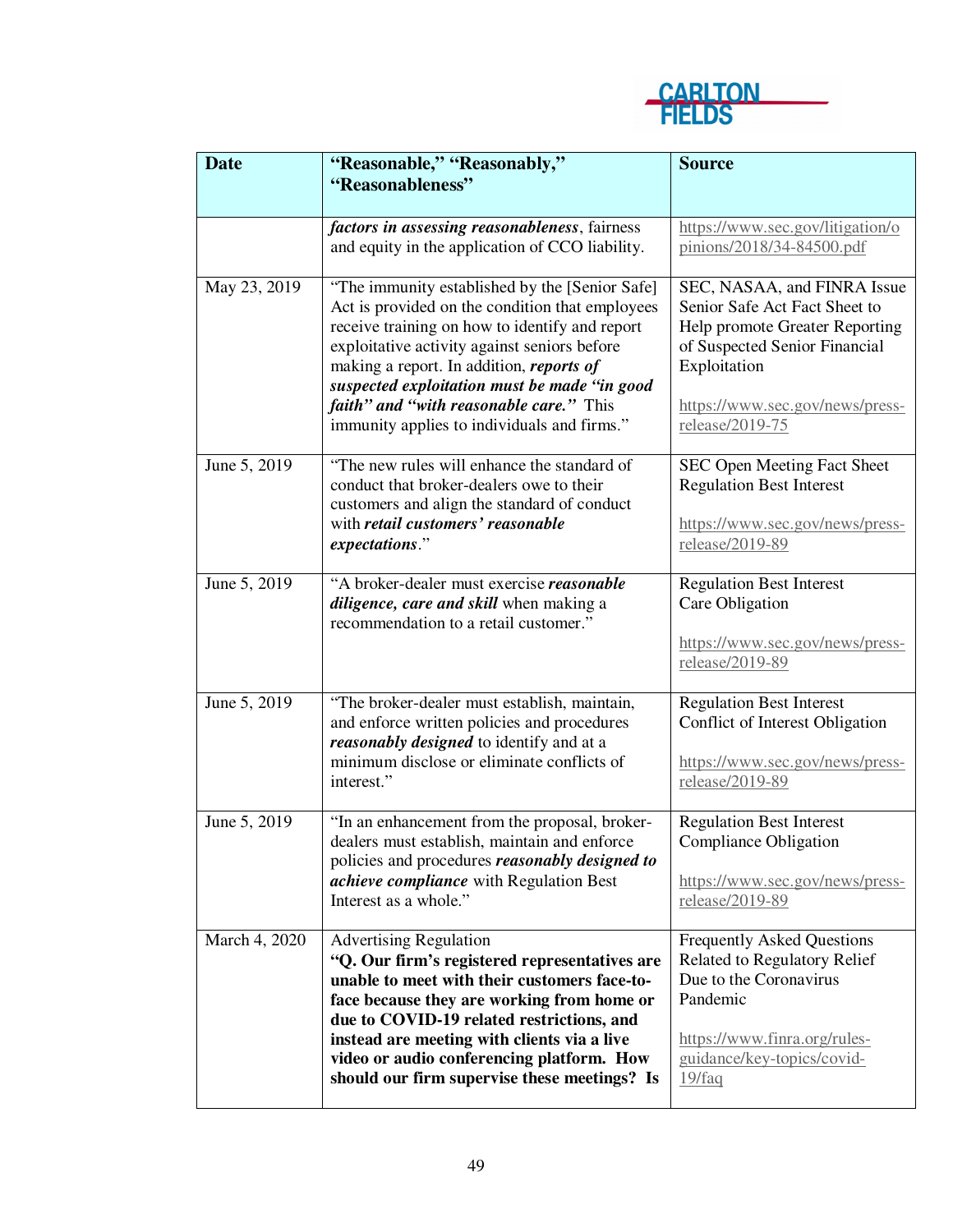

| <b>Date</b> | "Reasonable," "Reasonably,"                                                                       | <b>Source</b> |
|-------------|---------------------------------------------------------------------------------------------------|---------------|
|             | "Reasonableness"                                                                                  |               |
|             |                                                                                                   |               |
|             | the firm required to keep records of these                                                        |               |
|             | live video meetings?                                                                              |               |
|             |                                                                                                   |               |
|             | A: Members must supervise registered                                                              |               |
|             | representatives' live meetings with customers                                                     |               |
|             | via video or audio conferencing platforms in a                                                    |               |
|             | manner reasonably designed to achieve                                                             |               |
|             | compliance with applicable securities laws and                                                    |               |
|             | regulation and FINRA rules.<br>Unless required to record pursuant to FINRA                        |               |
|             | Rule 3170 (Tape Recording of Registered                                                           |               |
|             | Persons by Certain Firms) or otherwise,                                                           |               |
|             | members generally are not required to record                                                      |               |
|             | live video or audio conferences with                                                              |               |
|             | customers. However, if a registered                                                               |               |
|             | representative during the video or audio                                                          |               |
|             | conference uses the chat or instant messaging                                                     |               |
|             | feature of the platform or presents slides or                                                     |               |
|             | other written (including electronic)                                                              |               |
|             | communications, the member must keep records                                                      |               |
|             | of these written communications in accordance                                                     |               |
|             | with Securities Exchange Act Rule 17a-4 and                                                       |               |
|             | FINRA Rules 3110.09 (Supervision) and 4511                                                        |               |
|             | (General Requirements), and their content must<br>be consistent with applicable standards such as |               |
|             | FINRA Rule 2210 (Communications with the                                                          |               |
|             | Public) and 3110(b) (Supervision). Depending                                                      |               |
|             | on the nature and number of persons attending                                                     |               |
|             | the video meeting, these written                                                                  |               |
|             | communications may be correspondence, retail                                                      |               |
|             | communications or institutional                                                                   |               |
|             | communications, and must be supervised as                                                         |               |
|             | such. See FINRA Rules 2210(b) and                                                                 |               |
|             | $3110(b)(4)$ .                                                                                    |               |
|             |                                                                                                   |               |
|             | Moreover, if a member chooses to record live                                                      |               |
|             | video or audio conversations with customers,                                                      |               |
|             | the member may be required to produce the                                                         |               |
|             | recording in connection with a regulatory                                                         |               |
|             | request. If a firm permits public appearances<br>through video or audio conferencing platforms,   |               |
|             | the member must ensure compliance with                                                            |               |
|             | FINRA Rule 2210(f).                                                                               |               |
|             | Added April 16, 2020"                                                                             |               |
|             |                                                                                                   |               |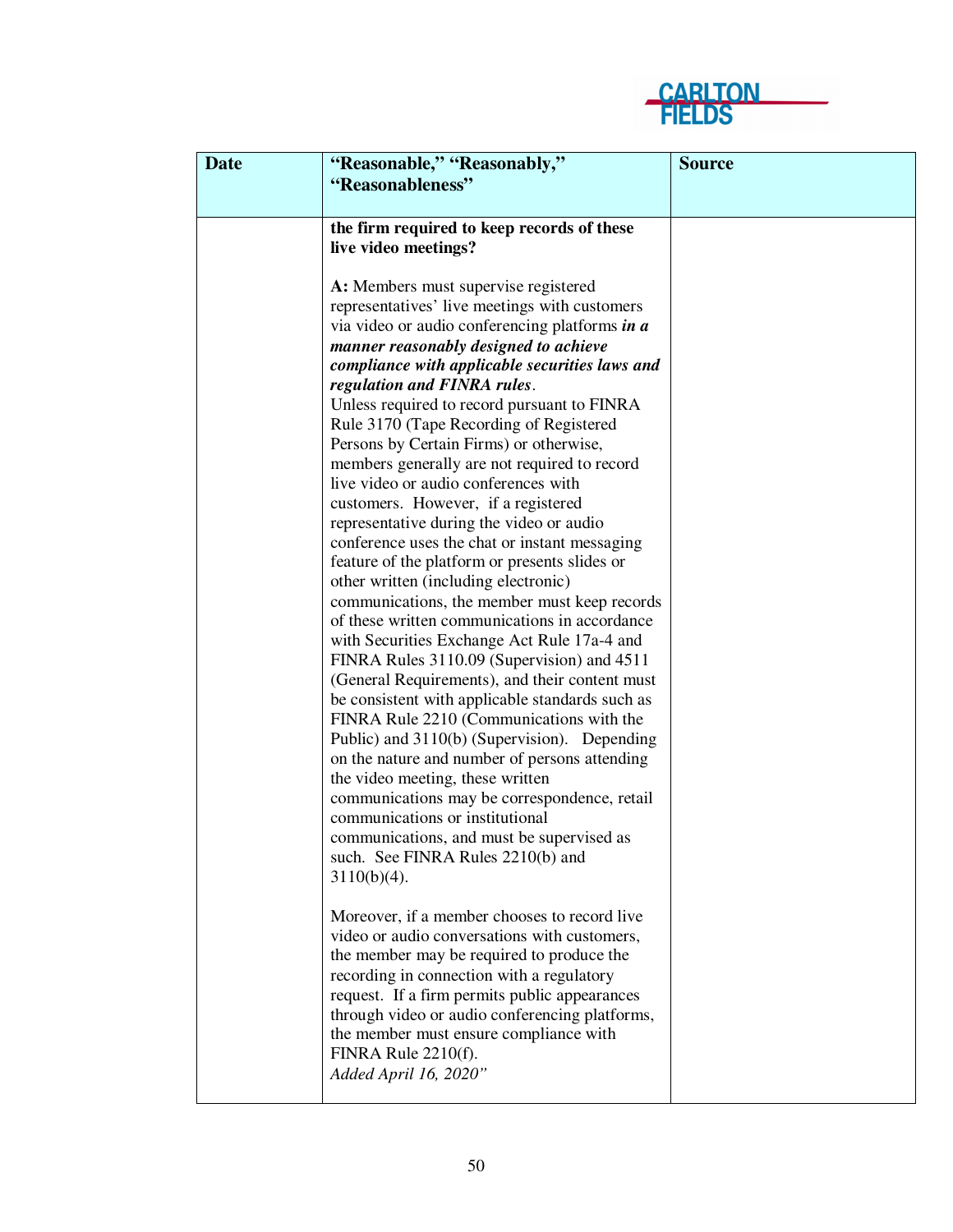

| <b>Date</b>   | "Reasonable," "Reasonably,"<br>"Reasonableness"                                                                                                                                                                                                                                                                                                                                                                                                                                                                                                                                                                                                                                                                                                                                                                                                                                                                                                                                                                                                                                                                                                                                                                                                                                                                                                                                                                                                                      | <b>Source</b>                                                                                                                                                                                                                                                                                                                                                                                  |
|---------------|----------------------------------------------------------------------------------------------------------------------------------------------------------------------------------------------------------------------------------------------------------------------------------------------------------------------------------------------------------------------------------------------------------------------------------------------------------------------------------------------------------------------------------------------------------------------------------------------------------------------------------------------------------------------------------------------------------------------------------------------------------------------------------------------------------------------------------------------------------------------------------------------------------------------------------------------------------------------------------------------------------------------------------------------------------------------------------------------------------------------------------------------------------------------------------------------------------------------------------------------------------------------------------------------------------------------------------------------------------------------------------------------------------------------------------------------------------------------|------------------------------------------------------------------------------------------------------------------------------------------------------------------------------------------------------------------------------------------------------------------------------------------------------------------------------------------------------------------------------------------------|
| Oct. 20, 2020 | "More generally, I am concerned that we appear<br>to assume that every securities violation we find<br>indicates a problem with the firm's compliance<br>program. A firm that has reasonably designed<br>policies and procedures nevertheless can<br>experience a securities violation."                                                                                                                                                                                                                                                                                                                                                                                                                                                                                                                                                                                                                                                                                                                                                                                                                                                                                                                                                                                                                                                                                                                                                                             | Commissioner Hester M.<br>Peirce, When the Nail Fails -<br>Remarks before the National<br>Society of Compliance<br>Professionals<br>https://www.sec.gov/news/speec<br>h/peirce-nscp-2020-10-19                                                                                                                                                                                                 |
| Dec. 18, 2020 | "However, the Department [of Labor] confirms<br>that, like the Regulation Best Interest<br>requirements, the standard for materiality for<br>purposes of this obligation is consistent with<br>the one the Supreme Court articulated<br>in Basic v. Levinson, and, in the context of this<br>exemption, the standard of materiality is<br>centered on those facts that a reasonable<br>Retirement Investor, as defined in the<br>exemption, would consider important.<br>Material conflicts of interest that would be<br>required to be disclosed under the exemption<br>would include, for example, conflicts<br>associated with proprietary products, payments<br>from third parties, and compensation<br>arrangements<br>Several commenters also asked the Department<br>to acknowledge that "prudently" developed<br>policies and procedures are the same as<br>"reasonably" developed policies and<br><i>procedures</i> , or to simply revise the exemption<br>requirement to use the term "reasonably"<br><i>designed</i> " in accord with the text of Regulation<br>Best Interest. These commenters opined that<br>the difference between "prudence" and<br>"reasonableness" was either unclear or<br>nonexistent. One commenter urged the<br>Department to adopt a definition of<br>commission-based incentives limited to ones<br>where incentives are tied to the sale of specific<br>financial or insurance products within a limited<br>period of time." | Department of Labor,<br><b>Employee Benefits Security</b><br>Administration, Prohibited<br>Transaction Exemption 2020-<br>02, Improving Investment<br>Advice for Workers & Retirees<br>https://www.federalregister.gov<br>/documents/2020/12/18/2020-<br>27825/prohibited-transaction-<br>$exemption-2020-02-improving-$<br>investment-advice-for-workers-<br>and-retirees (footnotes omitted) |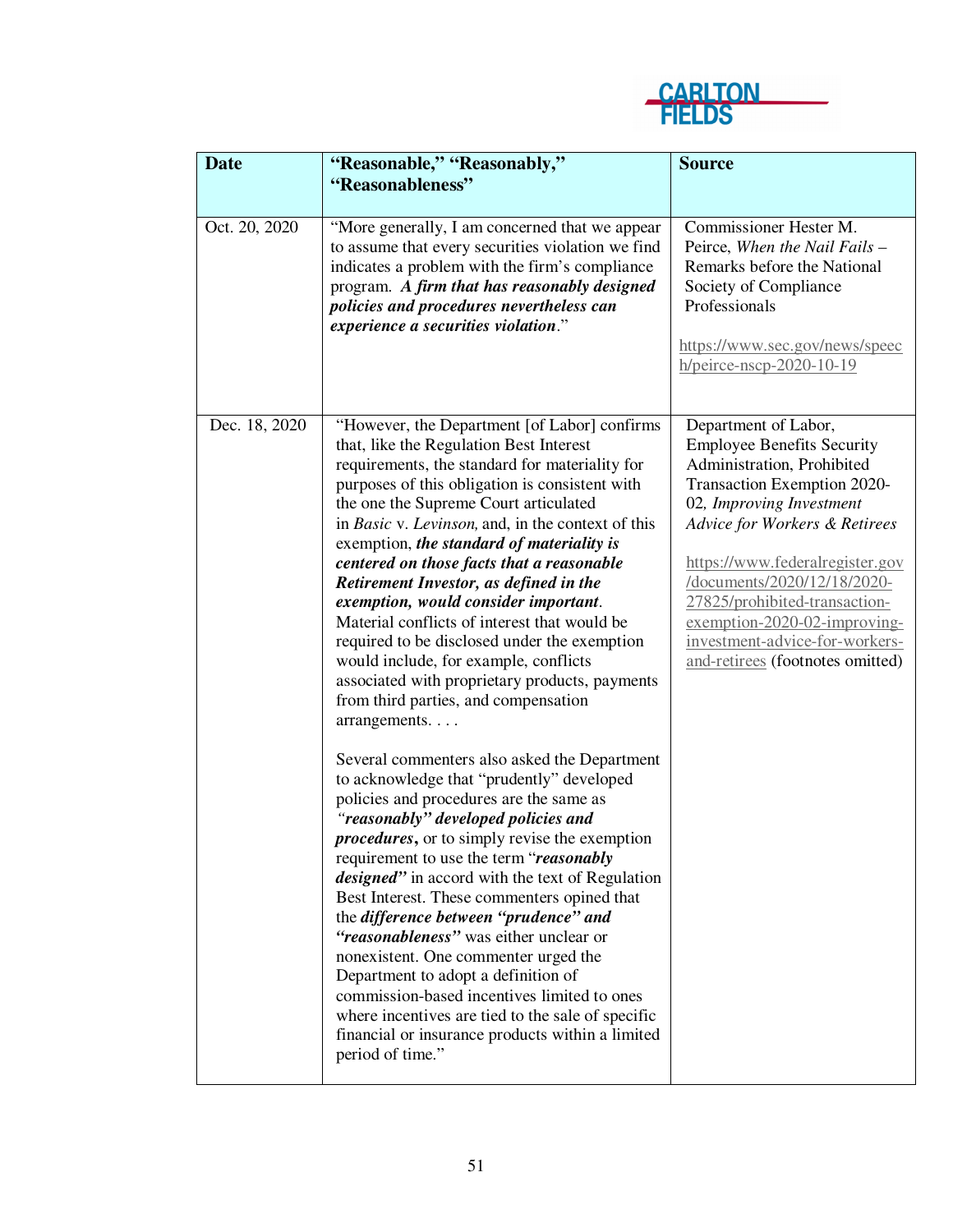

| <b>Date</b> | "Reasonable," "Reasonably,"                                                                                                                                                                                                                                                                                                                                                                                                                                                                                                                                                                                                                                                                                                                                                                                                                                                                                                                                                                                                                                                                                                                                                                                                                                                                                                                                                                                                                                  | <b>Source</b>                                                                                                                                                                                                                  |
|-------------|--------------------------------------------------------------------------------------------------------------------------------------------------------------------------------------------------------------------------------------------------------------------------------------------------------------------------------------------------------------------------------------------------------------------------------------------------------------------------------------------------------------------------------------------------------------------------------------------------------------------------------------------------------------------------------------------------------------------------------------------------------------------------------------------------------------------------------------------------------------------------------------------------------------------------------------------------------------------------------------------------------------------------------------------------------------------------------------------------------------------------------------------------------------------------------------------------------------------------------------------------------------------------------------------------------------------------------------------------------------------------------------------------------------------------------------------------------------|--------------------------------------------------------------------------------------------------------------------------------------------------------------------------------------------------------------------------------|
|             | "Reasonableness"                                                                                                                                                                                                                                                                                                                                                                                                                                                                                                                                                                                                                                                                                                                                                                                                                                                                                                                                                                                                                                                                                                                                                                                                                                                                                                                                                                                                                                             |                                                                                                                                                                                                                                |
|             |                                                                                                                                                                                                                                                                                                                                                                                                                                                                                                                                                                                                                                                                                                                                                                                                                                                                                                                                                                                                                                                                                                                                                                                                                                                                                                                                                                                                                                                              |                                                                                                                                                                                                                                |
| Feb. 2021   | <b>Regulation Best Interest (Reg BI) and Form</b><br><b>CRS</b><br>"We will continue to focus on assessing<br>whether member firms have established and<br>implemented policies, procedures, and a system<br>of supervision <i>reasonably designed to comply</i><br>with Reg BI and Form CRS. However, in<br>2021, we intend to expand the scope of our Reg<br>BI and Form CRS reviews and testing to effect<br>a more comprehensive review of firm<br>processes, practices and conduct."                                                                                                                                                                                                                                                                                                                                                                                                                                                                                                                                                                                                                                                                                                                                                                                                                                                                                                                                                                    | 2021 Report on FINRA's<br><b>Examination and Risk</b><br><b>Monitoring Program</b><br>https://www.finra.org/sites/defau<br>lt/files/2021-02/2021-report-<br>finras-examination-risk-<br>monitoring-program.pdf (p.2)           |
| Feb. 2021   | <b>Variable Annuities</b><br>"FINRA Rule 2330 (Members'<br>Responsibilities Regarding Deferred Variable<br>Annuities) establishes sales practice standards<br>regarding recommended purchases and<br>exchanges of deferred variable annuities,<br>including requiring a reasonable belief that the<br>customer has been informed of the various<br>features of annuities (such as surrender<br>charges, potential tax penalties, various fees<br>and costs, and market risk); and, prior to<br>recommending the purchase or exchange of a<br>deferred variable annuity, requiring reasonable<br>efforts to determine the customer's age, annual<br>income, investment experience, investment<br>objectives, investment time horizon, existing<br>assets and risk tolerance. To the extent that a<br>broker-dealer or associated person is<br>recommending a purchase or exchange of a<br>deferred variable annuity to a retail customer,<br>Reg BI's obligations, discussed above, also<br>would apply What do your WSPs require<br>registered representatives to do in order to<br>support a determination that a transaction<br>meets the standard of care requirements and<br>that there is a reasonable basis for it?"<br>Exam Findings: "Unsuitable Exchanges $-$ Not<br>reasonably supervising recommendations of<br>exchanges that were inconsistent with the<br>customer's objectives and time horizon and<br>resulted in, among other consequences, | 2021 Report on FINRA's<br><b>Examination and Risk</b><br><b>Monitoring Program</b><br>https://www.finra.org/sites/defau<br>lt/files/2021-02/2021-report-<br>finras-examination-risk-<br>monitoring-program.pdf (pp.<br>$26-27$ |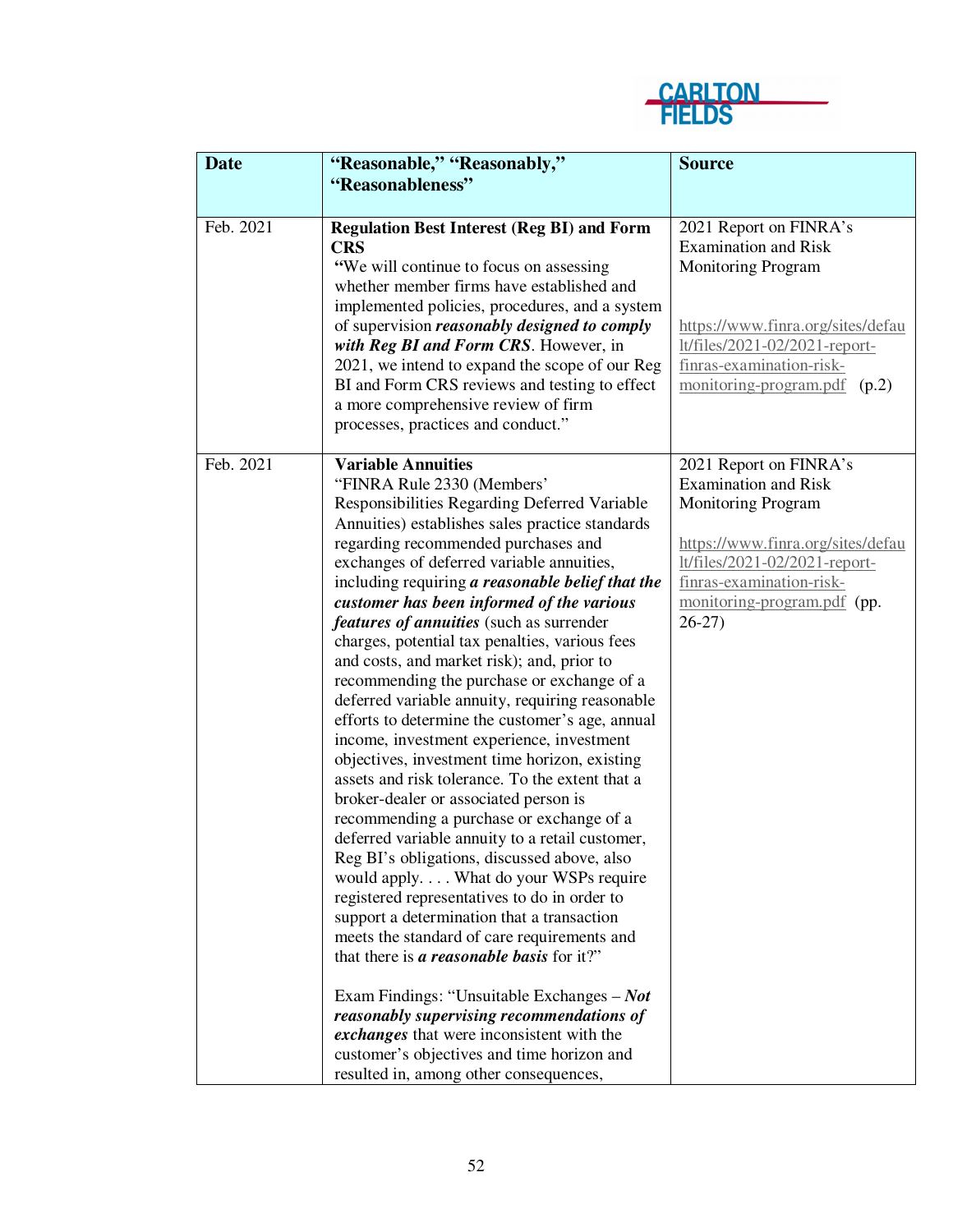

| "Reasonableness"<br>increased fees to the customer or the loss of<br>material, paid-for accrued benefits."<br>Feb. 2021<br>2021 Report on FINRA's<br>Cybersecurity<br><b>Examination and Risk</b><br>"The SEC's Regulation S-P Rule 30 requires<br>firms to have written policies and procedures<br><b>Monitoring Program</b><br>that are reasonably designed to safeguard<br>customer records and information In<br>https://www.finra.org/sites/default/f<br>iles/2021-02/2021-report-finras-<br>addition to firms' compliance with SEC<br>examination-risk-monitoring-<br>regulations, FINRA reminds firms that<br>program.pdf<br>(p.8)<br>cybersecurity remains one of the principal<br>operational risks facing broker-dealers, and<br>expects firms to develop reasonably designed<br>cybersecurity programs and controls that are<br>consistent with their risk profile, business<br>model and scale of operations."<br>Feb. 2021<br>AML<br>2021 Report on FINRA's<br><b>Examination and Risk</b><br>"FINRA Rule 3310 (Anti-Money Laundering<br>Compliance Program) requires that members<br><b>Monitoring Program</b><br>develop and implement a written anti-money<br>laundering (AML) program reasonably<br>https://www.finra.org/sites/defa<br>ult/files/2021-02/2021-report-<br>designed to comply with the requirements of<br>the BSA and its implementing regulations.<br>finras-examination-risk-<br>Additionally, FinCEN's Customer Due<br>monitoring-program.pdf<br>(p. 5)<br>Diligence (CDD) rule requires that firms<br>identify beneficial owners of legal entity<br>customers, understand the nature and purpose<br>of customer accounts, and conduct ongoing |
|-----------------------------------------------------------------------------------------------------------------------------------------------------------------------------------------------------------------------------------------------------------------------------------------------------------------------------------------------------------------------------------------------------------------------------------------------------------------------------------------------------------------------------------------------------------------------------------------------------------------------------------------------------------------------------------------------------------------------------------------------------------------------------------------------------------------------------------------------------------------------------------------------------------------------------------------------------------------------------------------------------------------------------------------------------------------------------------------------------------------------------------------------------------------------------------------------------------------------------------------------------------------------------------------------------------------------------------------------------------------------------------------------------------------------------------------------------------------------------------------------------------------------------------------------------------------------------------------------------------------------------------------------------------------------------------|
|                                                                                                                                                                                                                                                                                                                                                                                                                                                                                                                                                                                                                                                                                                                                                                                                                                                                                                                                                                                                                                                                                                                                                                                                                                                                                                                                                                                                                                                                                                                                                                                                                                                                                   |
|                                                                                                                                                                                                                                                                                                                                                                                                                                                                                                                                                                                                                                                                                                                                                                                                                                                                                                                                                                                                                                                                                                                                                                                                                                                                                                                                                                                                                                                                                                                                                                                                                                                                                   |
|                                                                                                                                                                                                                                                                                                                                                                                                                                                                                                                                                                                                                                                                                                                                                                                                                                                                                                                                                                                                                                                                                                                                                                                                                                                                                                                                                                                                                                                                                                                                                                                                                                                                                   |
|                                                                                                                                                                                                                                                                                                                                                                                                                                                                                                                                                                                                                                                                                                                                                                                                                                                                                                                                                                                                                                                                                                                                                                                                                                                                                                                                                                                                                                                                                                                                                                                                                                                                                   |
|                                                                                                                                                                                                                                                                                                                                                                                                                                                                                                                                                                                                                                                                                                                                                                                                                                                                                                                                                                                                                                                                                                                                                                                                                                                                                                                                                                                                                                                                                                                                                                                                                                                                                   |
|                                                                                                                                                                                                                                                                                                                                                                                                                                                                                                                                                                                                                                                                                                                                                                                                                                                                                                                                                                                                                                                                                                                                                                                                                                                                                                                                                                                                                                                                                                                                                                                                                                                                                   |
|                                                                                                                                                                                                                                                                                                                                                                                                                                                                                                                                                                                                                                                                                                                                                                                                                                                                                                                                                                                                                                                                                                                                                                                                                                                                                                                                                                                                                                                                                                                                                                                                                                                                                   |
|                                                                                                                                                                                                                                                                                                                                                                                                                                                                                                                                                                                                                                                                                                                                                                                                                                                                                                                                                                                                                                                                                                                                                                                                                                                                                                                                                                                                                                                                                                                                                                                                                                                                                   |
|                                                                                                                                                                                                                                                                                                                                                                                                                                                                                                                                                                                                                                                                                                                                                                                                                                                                                                                                                                                                                                                                                                                                                                                                                                                                                                                                                                                                                                                                                                                                                                                                                                                                                   |
|                                                                                                                                                                                                                                                                                                                                                                                                                                                                                                                                                                                                                                                                                                                                                                                                                                                                                                                                                                                                                                                                                                                                                                                                                                                                                                                                                                                                                                                                                                                                                                                                                                                                                   |
|                                                                                                                                                                                                                                                                                                                                                                                                                                                                                                                                                                                                                                                                                                                                                                                                                                                                                                                                                                                                                                                                                                                                                                                                                                                                                                                                                                                                                                                                                                                                                                                                                                                                                   |
|                                                                                                                                                                                                                                                                                                                                                                                                                                                                                                                                                                                                                                                                                                                                                                                                                                                                                                                                                                                                                                                                                                                                                                                                                                                                                                                                                                                                                                                                                                                                                                                                                                                                                   |
|                                                                                                                                                                                                                                                                                                                                                                                                                                                                                                                                                                                                                                                                                                                                                                                                                                                                                                                                                                                                                                                                                                                                                                                                                                                                                                                                                                                                                                                                                                                                                                                                                                                                                   |
|                                                                                                                                                                                                                                                                                                                                                                                                                                                                                                                                                                                                                                                                                                                                                                                                                                                                                                                                                                                                                                                                                                                                                                                                                                                                                                                                                                                                                                                                                                                                                                                                                                                                                   |
|                                                                                                                                                                                                                                                                                                                                                                                                                                                                                                                                                                                                                                                                                                                                                                                                                                                                                                                                                                                                                                                                                                                                                                                                                                                                                                                                                                                                                                                                                                                                                                                                                                                                                   |
|                                                                                                                                                                                                                                                                                                                                                                                                                                                                                                                                                                                                                                                                                                                                                                                                                                                                                                                                                                                                                                                                                                                                                                                                                                                                                                                                                                                                                                                                                                                                                                                                                                                                                   |
|                                                                                                                                                                                                                                                                                                                                                                                                                                                                                                                                                                                                                                                                                                                                                                                                                                                                                                                                                                                                                                                                                                                                                                                                                                                                                                                                                                                                                                                                                                                                                                                                                                                                                   |
|                                                                                                                                                                                                                                                                                                                                                                                                                                                                                                                                                                                                                                                                                                                                                                                                                                                                                                                                                                                                                                                                                                                                                                                                                                                                                                                                                                                                                                                                                                                                                                                                                                                                                   |
|                                                                                                                                                                                                                                                                                                                                                                                                                                                                                                                                                                                                                                                                                                                                                                                                                                                                                                                                                                                                                                                                                                                                                                                                                                                                                                                                                                                                                                                                                                                                                                                                                                                                                   |
|                                                                                                                                                                                                                                                                                                                                                                                                                                                                                                                                                                                                                                                                                                                                                                                                                                                                                                                                                                                                                                                                                                                                                                                                                                                                                                                                                                                                                                                                                                                                                                                                                                                                                   |
|                                                                                                                                                                                                                                                                                                                                                                                                                                                                                                                                                                                                                                                                                                                                                                                                                                                                                                                                                                                                                                                                                                                                                                                                                                                                                                                                                                                                                                                                                                                                                                                                                                                                                   |
|                                                                                                                                                                                                                                                                                                                                                                                                                                                                                                                                                                                                                                                                                                                                                                                                                                                                                                                                                                                                                                                                                                                                                                                                                                                                                                                                                                                                                                                                                                                                                                                                                                                                                   |
|                                                                                                                                                                                                                                                                                                                                                                                                                                                                                                                                                                                                                                                                                                                                                                                                                                                                                                                                                                                                                                                                                                                                                                                                                                                                                                                                                                                                                                                                                                                                                                                                                                                                                   |
|                                                                                                                                                                                                                                                                                                                                                                                                                                                                                                                                                                                                                                                                                                                                                                                                                                                                                                                                                                                                                                                                                                                                                                                                                                                                                                                                                                                                                                                                                                                                                                                                                                                                                   |
|                                                                                                                                                                                                                                                                                                                                                                                                                                                                                                                                                                                                                                                                                                                                                                                                                                                                                                                                                                                                                                                                                                                                                                                                                                                                                                                                                                                                                                                                                                                                                                                                                                                                                   |
|                                                                                                                                                                                                                                                                                                                                                                                                                                                                                                                                                                                                                                                                                                                                                                                                                                                                                                                                                                                                                                                                                                                                                                                                                                                                                                                                                                                                                                                                                                                                                                                                                                                                                   |
|                                                                                                                                                                                                                                                                                                                                                                                                                                                                                                                                                                                                                                                                                                                                                                                                                                                                                                                                                                                                                                                                                                                                                                                                                                                                                                                                                                                                                                                                                                                                                                                                                                                                                   |
|                                                                                                                                                                                                                                                                                                                                                                                                                                                                                                                                                                                                                                                                                                                                                                                                                                                                                                                                                                                                                                                                                                                                                                                                                                                                                                                                                                                                                                                                                                                                                                                                                                                                                   |
| monitoring of customer accounts to identify                                                                                                                                                                                                                                                                                                                                                                                                                                                                                                                                                                                                                                                                                                                                                                                                                                                                                                                                                                                                                                                                                                                                                                                                                                                                                                                                                                                                                                                                                                                                                                                                                                       |
| and report suspicious transactions and-on a                                                                                                                                                                                                                                                                                                                                                                                                                                                                                                                                                                                                                                                                                                                                                                                                                                                                                                                                                                                                                                                                                                                                                                                                                                                                                                                                                                                                                                                                                                                                                                                                                                       |
| risk basis—update customer information."                                                                                                                                                                                                                                                                                                                                                                                                                                                                                                                                                                                                                                                                                                                                                                                                                                                                                                                                                                                                                                                                                                                                                                                                                                                                                                                                                                                                                                                                                                                                                                                                                                          |
|                                                                                                                                                                                                                                                                                                                                                                                                                                                                                                                                                                                                                                                                                                                                                                                                                                                                                                                                                                                                                                                                                                                                                                                                                                                                                                                                                                                                                                                                                                                                                                                                                                                                                   |
| Feb. 2021<br><b>Digital Communication</b><br>2021 Report on FINRA's                                                                                                                                                                                                                                                                                                                                                                                                                                                                                                                                                                                                                                                                                                                                                                                                                                                                                                                                                                                                                                                                                                                                                                                                                                                                                                                                                                                                                                                                                                                                                                                                               |
| <b>Examination and Risk</b><br>Exam Findings: "Insufficient Supervision and                                                                                                                                                                                                                                                                                                                                                                                                                                                                                                                                                                                                                                                                                                                                                                                                                                                                                                                                                                                                                                                                                                                                                                                                                                                                                                                                                                                                                                                                                                                                                                                                       |
| Recordkeeping for Digital Communication –<br><b>Monitoring Program</b>                                                                                                                                                                                                                                                                                                                                                                                                                                                                                                                                                                                                                                                                                                                                                                                                                                                                                                                                                                                                                                                                                                                                                                                                                                                                                                                                                                                                                                                                                                                                                                                                            |
| Not maintaining policies and procedures to                                                                                                                                                                                                                                                                                                                                                                                                                                                                                                                                                                                                                                                                                                                                                                                                                                                                                                                                                                                                                                                                                                                                                                                                                                                                                                                                                                                                                                                                                                                                                                                                                                        |
| reasonably identify and respond to red flags-<br>https://www.finra.org/sites/default/f                                                                                                                                                                                                                                                                                                                                                                                                                                                                                                                                                                                                                                                                                                                                                                                                                                                                                                                                                                                                                                                                                                                                                                                                                                                                                                                                                                                                                                                                                                                                                                                            |
| iles/2021-02/2021-report-finras-<br>such as customer complaints, representatives'<br>examination-risk-monitoring-                                                                                                                                                                                                                                                                                                                                                                                                                                                                                                                                                                                                                                                                                                                                                                                                                                                                                                                                                                                                                                                                                                                                                                                                                                                                                                                                                                                                                                                                                                                                                                 |
| email, OBA reviews or advertising reviews-<br>(p. 21)<br>program.pdf                                                                                                                                                                                                                                                                                                                                                                                                                                                                                                                                                                                                                                                                                                                                                                                                                                                                                                                                                                                                                                                                                                                                                                                                                                                                                                                                                                                                                                                                                                                                                                                                              |
| that registered representatives used<br>impermissible business-related digital                                                                                                                                                                                                                                                                                                                                                                                                                                                                                                                                                                                                                                                                                                                                                                                                                                                                                                                                                                                                                                                                                                                                                                                                                                                                                                                                                                                                                                                                                                                                                                                                    |
| communications methods, including texting,                                                                                                                                                                                                                                                                                                                                                                                                                                                                                                                                                                                                                                                                                                                                                                                                                                                                                                                                                                                                                                                                                                                                                                                                                                                                                                                                                                                                                                                                                                                                                                                                                                        |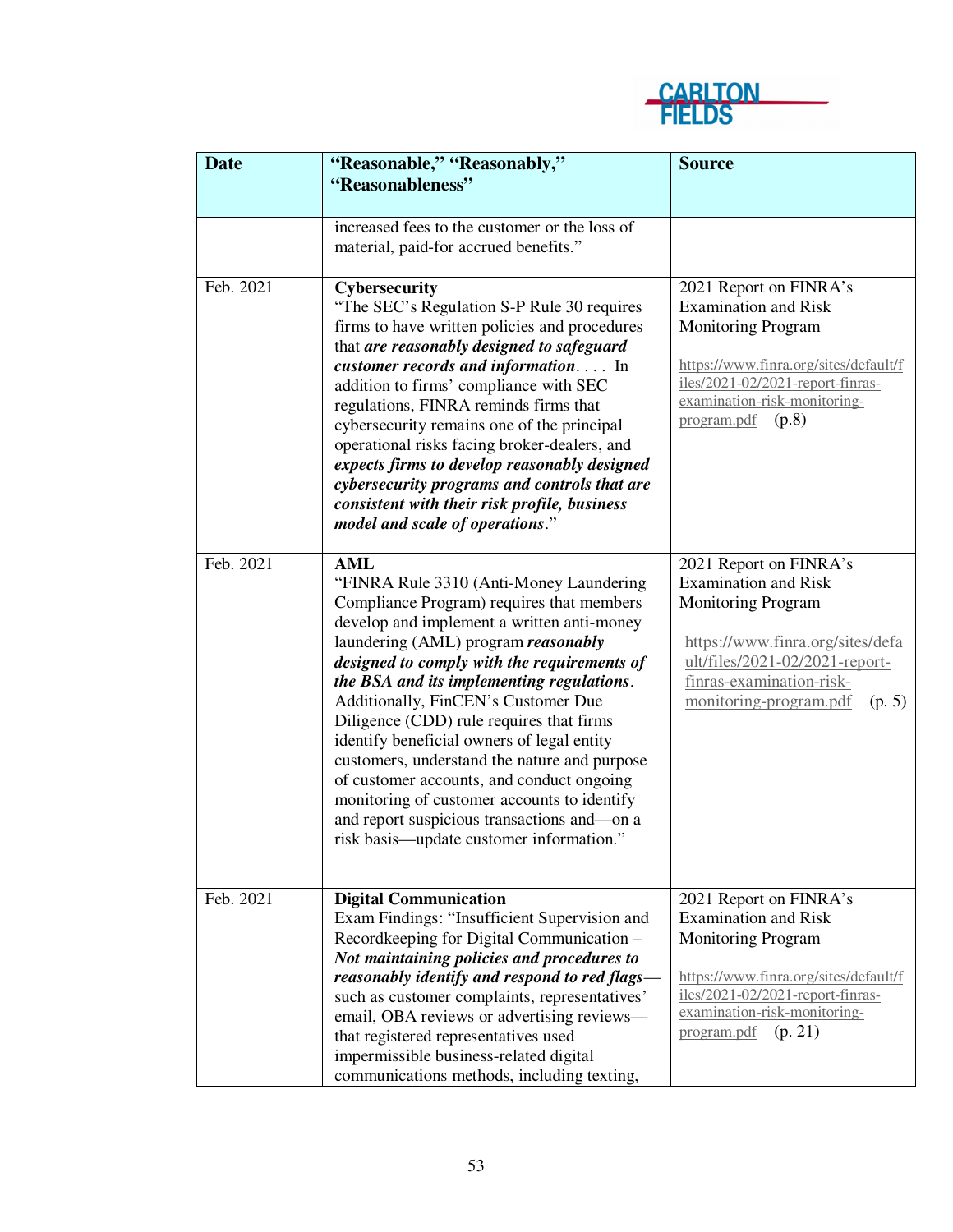

| <b>Date</b>   | "Reasonable," "Reasonably,"                                                                        | <b>Source</b>                                                             |
|---------------|----------------------------------------------------------------------------------------------------|---------------------------------------------------------------------------|
|               | "Reasonableness"                                                                                   |                                                                           |
|               |                                                                                                    |                                                                           |
|               | messaging, social media, collaboration apps or                                                     |                                                                           |
|               | "electronic sales seminars" in chatrooms."                                                         |                                                                           |
|               |                                                                                                    |                                                                           |
| Feb. 2021     | <b>Private Placements</b>                                                                          | 2021 Report on FINRA's                                                    |
|               | "As noted in Regulatory Notice 10-22                                                               | <b>Examination and Risk</b>                                               |
|               | (Obligations of Broker-Dealers to Conduct                                                          | <b>Monitoring Program</b>                                                 |
|               | <b>Reasonable Investigations in Regulation D</b><br>Offerings), as part of their obligations under | https://www.finra.org/sites/default/f                                     |
|               | FINRA Rule 2111 (Suitability) and supervisory                                                      | iles/2021-02/2021-report-finras-                                          |
|               | requirements under FINRA Rule 3110                                                                 | examination-risk-monitoring-                                              |
|               | (Supervision), firms must conduct a                                                                | program.pdf<br>(p. 24)                                                    |
|               | "reasonable investigation" by evaluating "the                                                      |                                                                           |
|               | issuer and its management; the business                                                            |                                                                           |
|               | prospects of the issuer; the assets held by or to                                                  |                                                                           |
|               | be acquired by the issuer; the claims being                                                        |                                                                           |
|               | made; and the intended use of proceeds of the<br>offering." The SEC's Reg BI became effective      |                                                                           |
|               | on June 30, 2020, and would apply to                                                               |                                                                           |
|               | recommendations of private offerings to retail                                                     |                                                                           |
|               | customers. Reg BI similarly requires, among                                                        |                                                                           |
|               | other things, a broker-dealer to exercise                                                          |                                                                           |
|               | reasonable diligence, care and skill to                                                            |                                                                           |
|               | understand the potential risks, rewards and                                                        |                                                                           |
|               | costs associated with a private offering                                                           |                                                                           |
|               | recommendation and have a reasonable basis                                                         |                                                                           |
|               | to believe that the private offering<br>recommendation could be in the best interest of            |                                                                           |
|               | at least some retail customers."                                                                   |                                                                           |
|               |                                                                                                    |                                                                           |
| Feb. 2021     | <b>Best Execution</b>                                                                              | 2021 Report on FINRA's                                                    |
|               | "FINRA Rule 5310 (Best Execution and                                                               | <b>Examination and Risk</b>                                               |
|               | Interpositioning) requires that, in any                                                            | <b>Monitoring Program</b>                                                 |
|               | transaction for or with a customer or a                                                            |                                                                           |
|               | customer of another broker-dealer, a member                                                        | https://www.finra.org/sites/default/<br>files/2021-02/2021-report-finras- |
|               | and persons associated with a member shall                                                         | examination-risk-monitoring-                                              |
|               | use reasonable diligence to ascertain the best<br>market for the subject security, and buy or sell | $program.pdf$ (p. 31)                                                     |
|               | in such market so that the resultant price to the                                                  |                                                                           |
|               | customer is as favorable as possible under                                                         |                                                                           |
|               | prevailing market conditions.                                                                      |                                                                           |
|               |                                                                                                    |                                                                           |
| March 3, 2021 | "The Division will continue to review for                                                          | Anti-Money Laundering                                                     |
|               | compliance with applicable anti-money                                                              | Programs - SEC Division of                                                |
|               | laundering (AML) requirements, including                                                           | <b>Examinations Announces 2021</b>                                        |
|               | evaluating whether broker-dealers and                                                              | <b>Examination Priorities</b>                                             |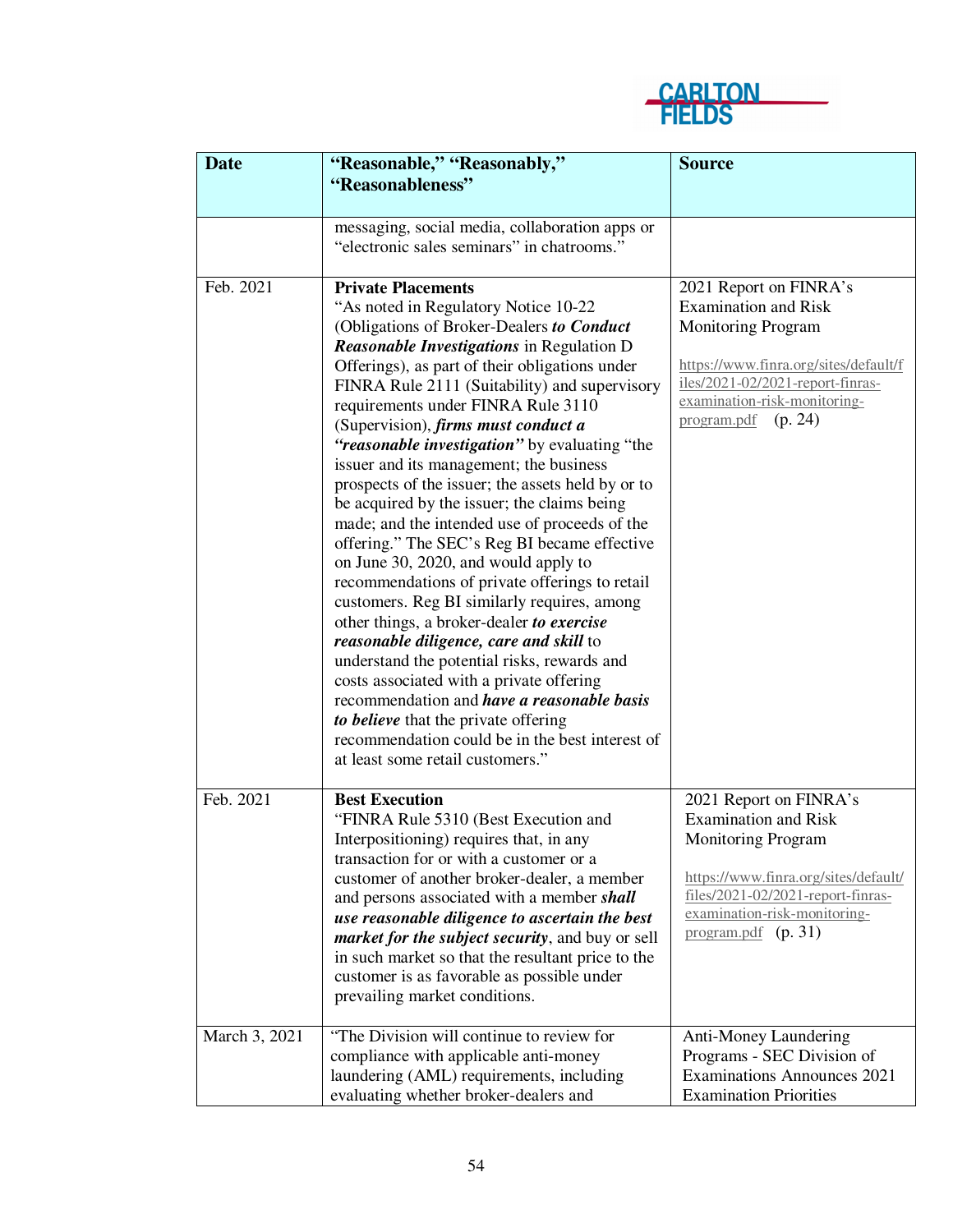

| <b>Date</b>   | "Reasonable," "Reasonably,"                                                                                                                                                                                                                                                                                                                                                                                                                                                                                                                                                                                                                                                                                                                                                            | <b>Source</b>                                                                                                                                           |
|---------------|----------------------------------------------------------------------------------------------------------------------------------------------------------------------------------------------------------------------------------------------------------------------------------------------------------------------------------------------------------------------------------------------------------------------------------------------------------------------------------------------------------------------------------------------------------------------------------------------------------------------------------------------------------------------------------------------------------------------------------------------------------------------------------------|---------------------------------------------------------------------------------------------------------------------------------------------------------|
|               | "Reasonableness"                                                                                                                                                                                                                                                                                                                                                                                                                                                                                                                                                                                                                                                                                                                                                                       |                                                                                                                                                         |
|               | registered investment companies have adequate<br>policies and procedures in place that are<br>reasonably designed to identify suspicious<br>activity and illegal money-laundering<br><i>activities.</i> "                                                                                                                                                                                                                                                                                                                                                                                                                                                                                                                                                                              | https://www.sec.gov/news/press-<br>release/2021-39                                                                                                      |
| March 3, 2021 | "The Division will continue to review the<br>compliance programs of registered investment<br>advisers (RIAs), including whether those<br>programs and their policies and procedures are<br>reasonably designed, implemented, and<br>maintained."                                                                                                                                                                                                                                                                                                                                                                                                                                                                                                                                       | Compliance Programs - SEC<br>Division of Examinations<br>Announces 2021 Examination<br>Priorities<br>https://www.sec.gov/news/press-<br>release/2021-39 |
| Undated       | "FINRA Rule 2111 requires, in part, that a<br>broker-dealer or associated person 'have $a$<br>reasonable basis to believe that a<br>recommended transaction or investment<br>strategy involving a security or securities is<br>suitable for the customer, based on the<br>information <i>obtained through the reasonable</i><br>diligence of the [firm] or associated person to<br>ascertain the customer's investment profile."                                                                                                                                                                                                                                                                                                                                                       | FINRA Rule 2111 FAQs<br>https://www.finra.org/rules-<br>guidance/key-topics/suitability/faq<br>(footnotes omitted)                                      |
|               | "Q3.5. What constitutes 'reasonable<br>diligence' in attempting to obtain the<br>customer-specific information? [Notice 12-<br>25 (FAQ 16)]<br>A3.5. Although the reasonableness of the<br>effort will depend on the facts and<br>circumstances, asking a customer for the<br>information ordinarily will suffice. Moreover,<br>absent 'red flags' indicating that such<br>information is inaccurate or that the customer is<br>unclear about the information, a broker<br>generally may rely on the customer's<br>responses. A broker may not be able to rely<br>exclusively on a customer's responses in<br>situations such as the following:<br>the broker poses questions that are<br>confusing or misleading to a degree that<br>the information-gathering process is<br>tainted, |                                                                                                                                                         |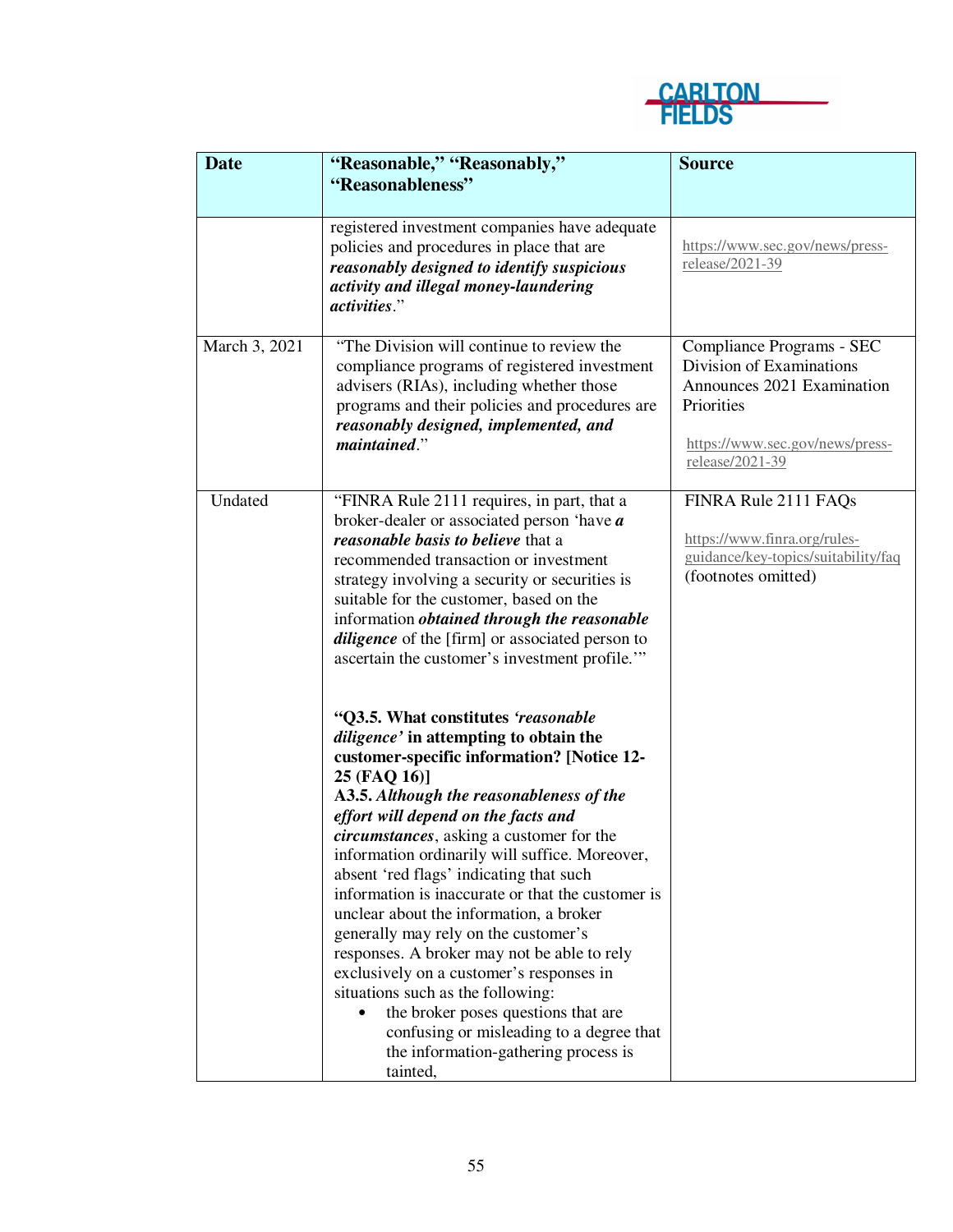

| <b>Date</b> | "Reasonable," "Reasonably,"                       | <b>Source</b> |
|-------------|---------------------------------------------------|---------------|
|             | "Reasonableness"                                  |               |
|             | the customer exhibits clear signs of<br>٠         |               |
|             | diminished capacity, or                           |               |
|             | other 'red flags' exist indicating that the<br>٠  |               |
|             | customer information may be                       |               |
|             | inaccurate."                                      |               |
|             | Reasonable-Basis Suitability                      |               |
|             | "Q5.1. Can a broker who does not                  |               |
|             | understand the risks associated with a            |               |
|             | recommendation violate the reasonable-basis       |               |
|             | <i>obligation</i> even if the recommendation is   |               |
|             | suitable for <i>some</i> investors? [Notice 12-25 |               |
|             | (FAQ 22)]                                         |               |
|             | A5.1. Yes. The reasonable-basis obligation        |               |
|             | has two components: a broker must $(1)$           |               |
|             | perform reasonable diligence to understand        |               |
|             | the nature of the recommended security or         |               |
|             | investment strategy involving a security or       |               |
|             | securities, as well as the potential risks and    |               |
|             | rewards, and (2) determine whether the            |               |
|             | recommendation is suitable for at least some      |               |
|             | investors based on that understanding. A          |               |
|             | broker must adhere to both components of          |               |
|             | reasonable-basis suitability. A broker could      |               |
|             | violate the obligation if he or she did not       |               |
|             | understand the recommended security or            |               |
|             | investment strategy, even if the security or      |               |
|             | investment strategy is suitable for at least some |               |
|             | investors. A broker must understand the           |               |
|             | securities and investment strategies involving a  |               |
|             | security or securities that he or she             |               |
|             | recommends to customers.                          |               |
|             | The reasonable-basis obligation is critically     |               |
|             | important because, in recent years, securities    |               |
|             | and investment strategies that brokers            |               |
|             | recommend to customers, including retail          |               |
|             | investors, have become increasingly complex       |               |
|             | and, in some cases, risky. Brokers cannot fulfill |               |
|             | their suitability responsibilities to customers   |               |
|             | (including both their reasonable-basis and        |               |
|             | customer-specific obligations) when they fail     |               |
|             | to understand the securities and investment       |               |
|             | strategies they recommend. Firms' supervisory     |               |
|             | policies and procedures must be reasonably        |               |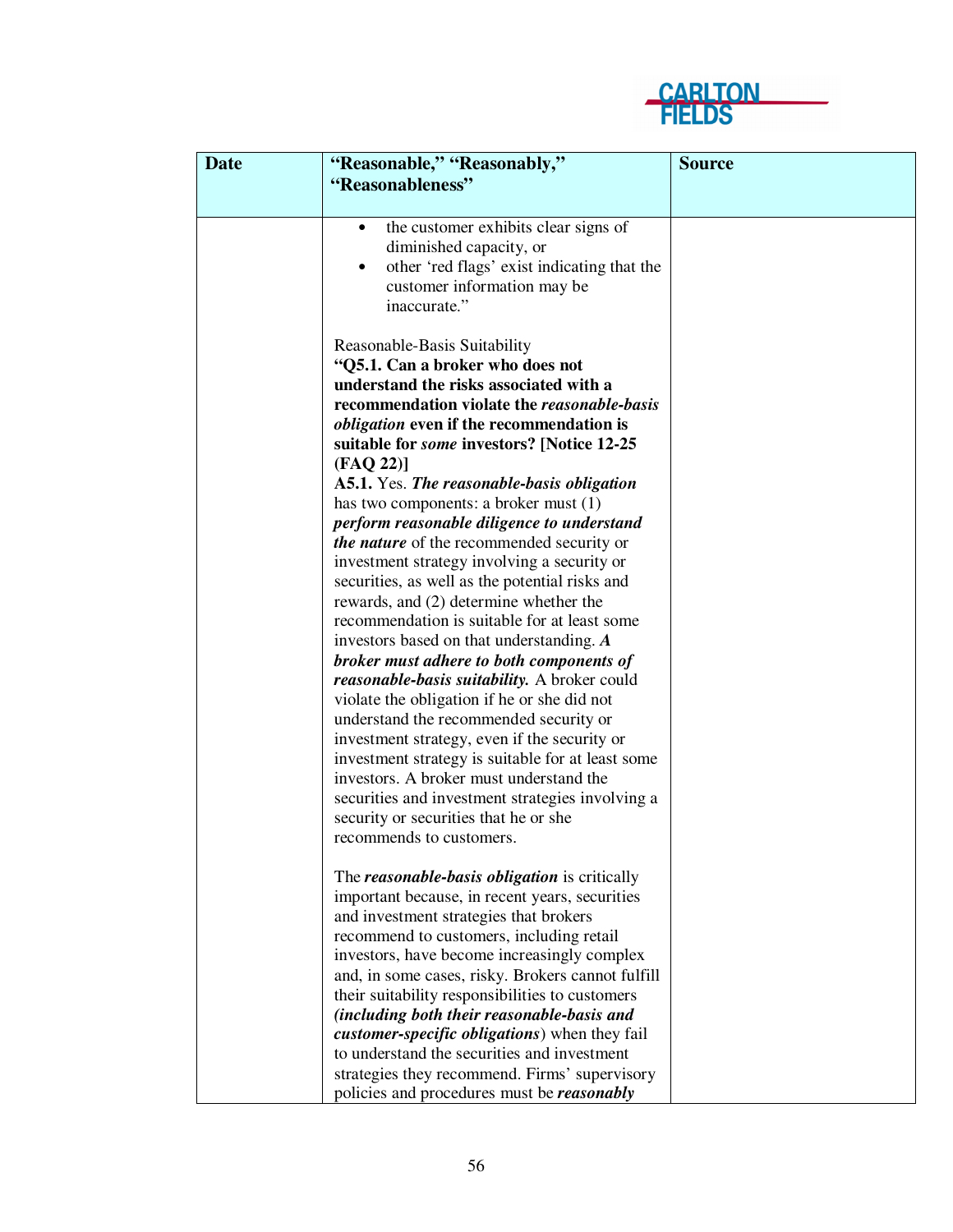

| <b>Date</b> | "Reasonable," "Reasonably,"                                                                                                                                                                                                                                                                                                                                                                                                                                                                                                                                                                                                                                                                | <b>Source</b>                                                                                                                                                |
|-------------|--------------------------------------------------------------------------------------------------------------------------------------------------------------------------------------------------------------------------------------------------------------------------------------------------------------------------------------------------------------------------------------------------------------------------------------------------------------------------------------------------------------------------------------------------------------------------------------------------------------------------------------------------------------------------------------------|--------------------------------------------------------------------------------------------------------------------------------------------------------------|
|             | "Reasonableness"                                                                                                                                                                                                                                                                                                                                                                                                                                                                                                                                                                                                                                                                           |                                                                                                                                                              |
|             | designed to ensure that their brokers comply<br>with this important requirement."                                                                                                                                                                                                                                                                                                                                                                                                                                                                                                                                                                                                          |                                                                                                                                                              |
| Undated     | "1.2 If a member firm recently becomes<br>aware of a potential violation of the<br>securities laws by the firm or an associated<br>person and is gathering the available facts to<br>determine whether it, or the associated<br>person, violated such laws and whether the<br>violation meets the reporting threshold of<br>FINRA Rule 4530.01 is the firm required to<br>report the matter within 30 calendar days<br>after it first became aware of the potential<br>violation?                                                                                                                                                                                                          | Rule 4530 Frequently Asked<br>Questions<br>https://www.finra.org/filing-<br>reporting/regulatory-filing-<br>systems/rule-4530-reporting-<br>requirements/faq |
|             | No. As noted in Answer 1.1, FINRA Rule<br>4530(b) states that each member firm shall<br>promptly report to FINRA, but in any event not<br>later than 30 calendar days, after the firm<br>has concluded or reasonably should have<br>concluded that an associated person of the firm<br>or the firm itself has violated any securities-,<br>insurance-, commodities-, financial- or<br>investment- related laws, rules, regulations or<br>standards of conduct of any domestic or<br>foreign regulatory body or SRO. Further, for<br>purposes of FINRA Rule 4530(b), only those<br>violations that meet the reporting threshold<br>under FINRA Rule 4530.01 are required to be<br>reported. |                                                                                                                                                              |
|             | FINRA will apply a 'reasonable person'<br>standard to determine whether a violation<br>should have been reported. If a reasonable<br><i>person</i> , considering the available facts, would<br>have concluded that a violation meeting the<br>reporting thresholds occurred, then the matter<br>would be reportable. If a reasonable person,<br>considering the available facts, would not have<br>concluded that a violation occurred or would<br>have been unable to conclude whether a<br>violation occurred, then the matter would not<br>be reportable.                                                                                                                               |                                                                                                                                                              |